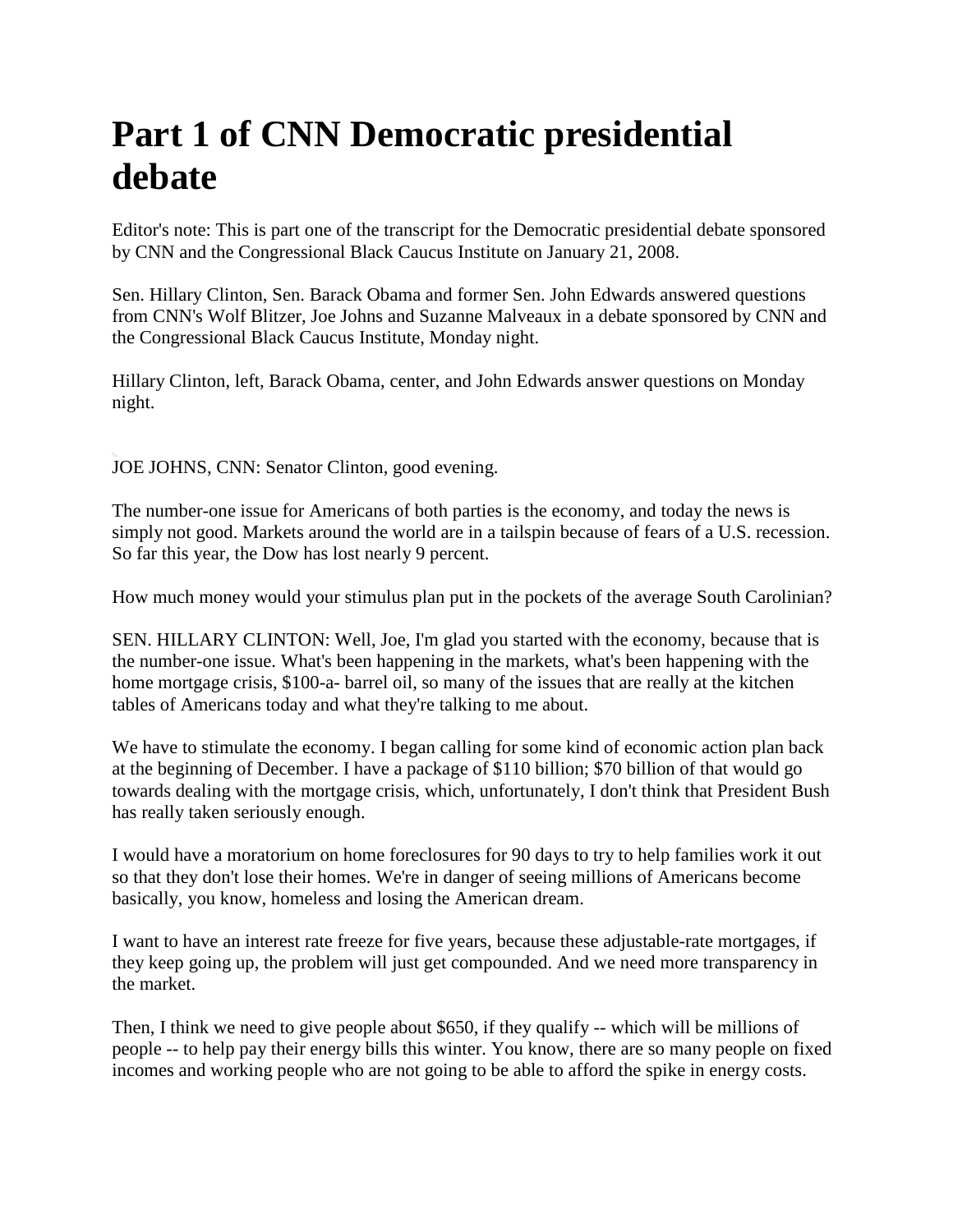We need to make sure that we start jumpstarting the jobs in this country again. That's why I want to put money into clean energy jobs, green-collar jobs, and also make sure we have a fund that will help communities deal with the consequences of the home foreclosure crisis and make sure the unemployment system is up to the task.

And then we will have money for rebates, but let's make them the right rebates. Everything we know about President Bush's plans would leave 50 million to 70 million Americans out, because a lot of our seniors on fixed incomes don't pay income taxes. But that doesn't mean they're immune from the energy costs and the health care costs and everything else that's going up around them.

And we have a huge number of working people who thankfully don't pay income tax. They pay payroll tax. They pay a lot of other taxes. President Bush's plan would do nothing to help them.

But thankfully we've got leaders of the Congressional Black Caucus here who are going to make sure that we get the right kind of stimulus. And that's what the Democrats are going to support.

It's imperative we do it. It's a part of economic justice, which on Dr. King's holiday is part of his unfinished legacy.

WOLF BLITZER, CNN: All right.

Senator Obama?

(APPLAUSE)

SEN. BARACK OBAMA: Well, we do meet on the King holiday. And I think it's important to remember that, in the march on Washington, where Dr. King always talks about -- or it's always repeated, the dream speech that is so famous -- that march was for jobs, as well as justice.

And, unfortunately, we have not made the kind of progress that we need in having a balanced economy, and George Bush has made it worse.

George Bush has consistently skewed our tax code to the wealthy. He has squandered billions of dollars in a war that I believe should never have been authorized and should have never been waged.

#### (APPLAUSE)

We have not made the investments that are needed in our school system. You travel around South Carolina along the corridor of shame, and you've got children who are going to schools that were built in the 1800s. And they are not able to compete in an international economy.

So it is absolutely critical right now to give a stimulus to the economy. And Senator Clinton mentioned tax rebates. That wasn't the original focus of her plan. I think recently she has caught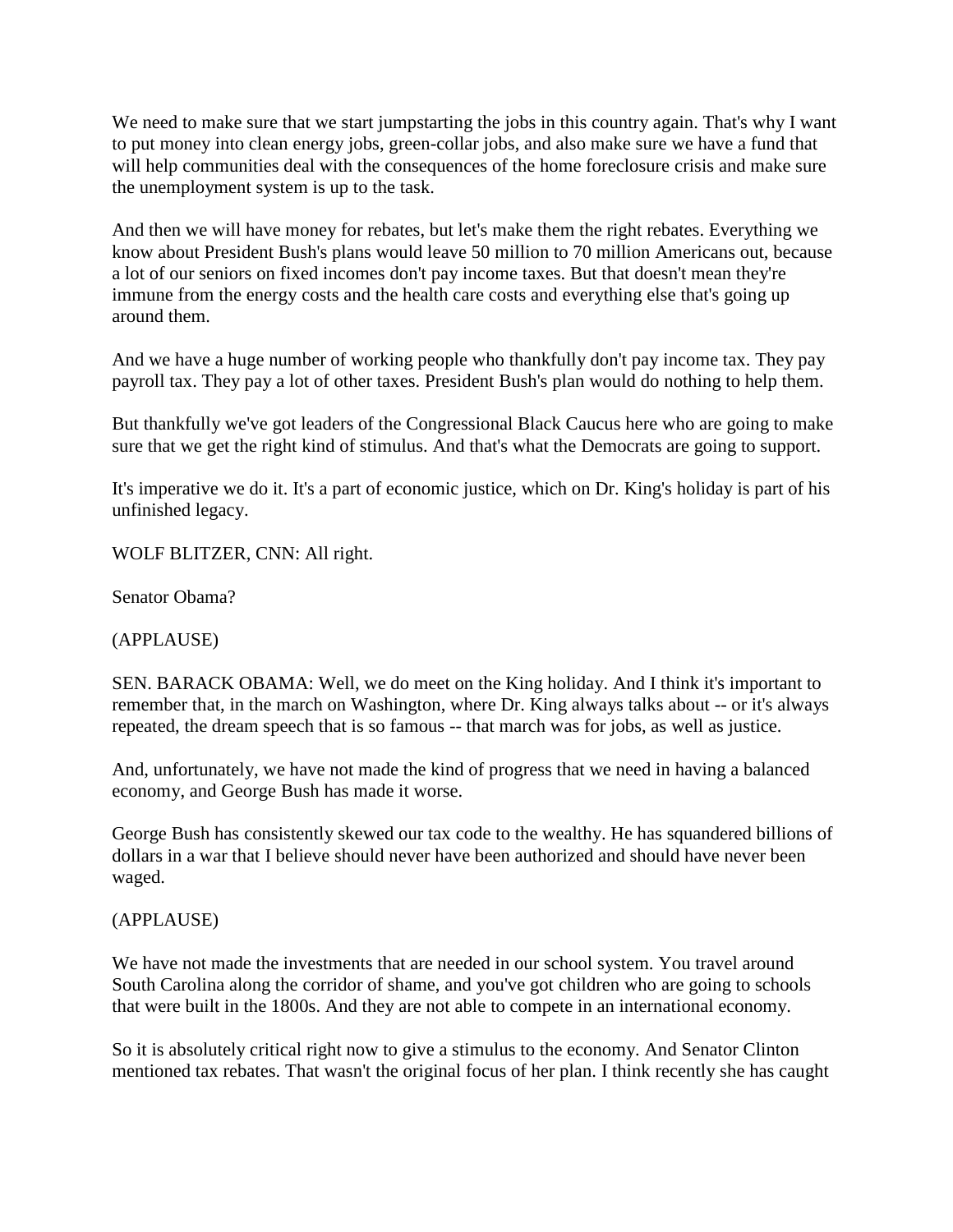up with what I had originally said, which is we've got to get taxes into the -- tax cuts into the pockets of hard-working Americans right away.

And it is important for us to make sure that they are not just going to the wealthy. They should be going to folks who are making \$75,000 a year or less, and they should be going to folks who only pay payroll tax, but typically are not paying income tax.

If we do that, then not only can we stimulate the economy, those are the folks who are most likely to spend money right away.

BLITZER: Do you agree with her, \$650 is a good number for a tax rebate?

OBAMA: Well, I think that we are going to have to get some immediate money. What I do is I say, for a typical family, \$500 for a tax rebate per family.

But also, for senior citizens, get a supplement to their Social Security check, because they get that every month. We know exactly how to do it. And that would provide seniors all across the country right away some money to help pay for their heating bills and other expenses that they've got right now.

BLITZER: Correct me if I'm wrong, Senator Edwards. Your plan does not call for a tax rebate, does it?

FORMER SEN. JOHN EDWARDS: No, that's exactly right. Can I start by saying how proud I am to be here tonight, a debate sponsored by the Congressional Black Caucus on Dr. King's holiday?

And particularly on this night, when we're honoring the legacy of Dr. King, central to his work was the idea of fighting for real equality between the races, fighting to end poverty in America, his famous Poor People's Campaign, which he was engaged in at the time of his death, fighting for garbage workers, actually, in Memphis.

And the chasm between the rich and the poor in America is wide. It is getting worse. The rich are get richer. And we've added five million people to the poverty rolls in just over the course of the last seven years, which is...

BLITZER: But what about the stimulus package?

EDWARDS: Here's what we should do. That's why I'm getting to this. What Bush does is he leaves 50 million -- as Hillary pointed out -- 50 million Americans. They're low-income Americans and moderate-income Americans. They are completely left out of the stimulus package.

If we're actually going to deal with the legacy of Dr. King, if we're going to deal with this issue of poverty -- and I have a comprehensive plan to do that, it is the cause of my life, to end poverty in this country -- we also have to include all Americans in this stimulus plan.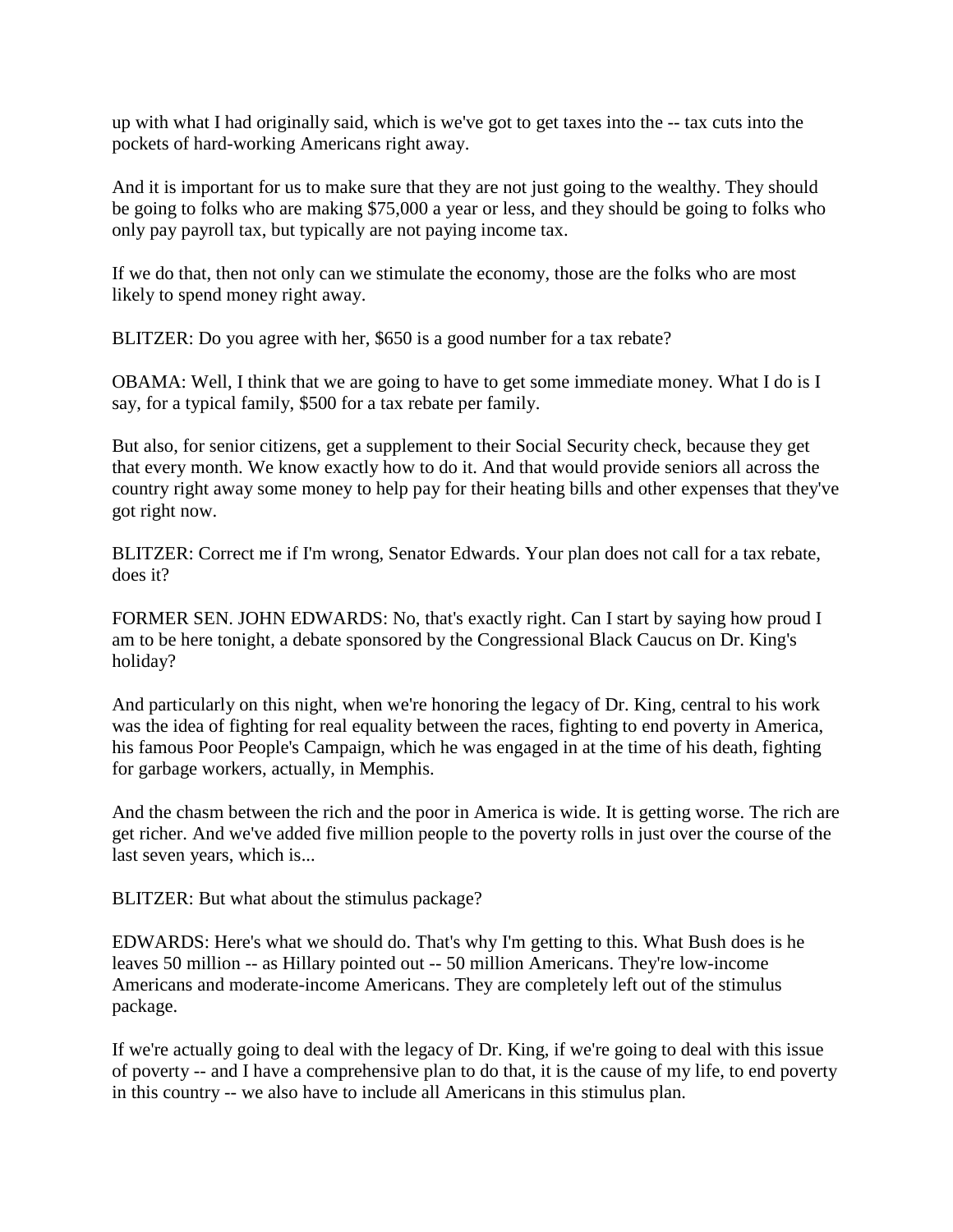Now, one difference between what I have proposed and what my two colleagues have proposed is I have done something that not only stimulates the economy, but creates long-term benefits, investment in green infrastructure, which creates jobs.

Instead of just getting money out in the short term, this will actually create jobs over the long term, create green infrastructure.

Yes, we need to do something about the mortgage crisis. I want to mention one last thing.

There is one other issue that was mentioned in passing by the two of them, which is the issue of jobs. And there is a difference between myself and my colleagues on this issue of jobs, because they both supported the Peru trade deal.

My view is the Peru trade deal was similar to NAFTA. And this is crucial to the state of South Carolina...

BLITZER: But...

EDWARDS: ... no, no -- and crucial to the state of the South Carolina and jobs in South Carolina. South Carolina has been devastated by NAFTA and trade deals like NAFTA.

BLITZER: I just want to be precise. What you're proposing are really long-term objectives. In terms of a short-term stimulus package, you disagree with them on an immediate tax rebate.

EDWARDS: No, no. What I'm saying is if we do what we should do to green the economy, if we change our unemployment insurance laws, modernize them to make them available to more people, to more Americans, if we in fact give help to the states, which gets money straight into the economy and we deal with the mortgage crisis in a serious way with a home rescue fund to provide transitional financing for those people who are about to lose their homes, all those things will stimulate the economy.

BLITZER: I'll let both of you respond, but let me let Senator Obama respond first.

(APPLAUSE)

OBAMA: Let me just respond to a couple of things. I think the idea of bringing jobs is important, which is why that's central to my energy plan. But, Wolf, you're exactly right, that is a long-term agenda. That is not going to deal with the immediate crisis we have right now.

You've got the European markets dropped 5 percent. The expectation is that the Dow Jones tomorrow may do the same. We could be sliding into an extraordinary recession unless we stimulate the economy immediately. That's point number one.

Point number two, on trade, John is exactly right that you travel around South Carolina and you see the textile mills that John's father worked in closed, all over the region. And it is absolutely true that NAFTA was a mistake.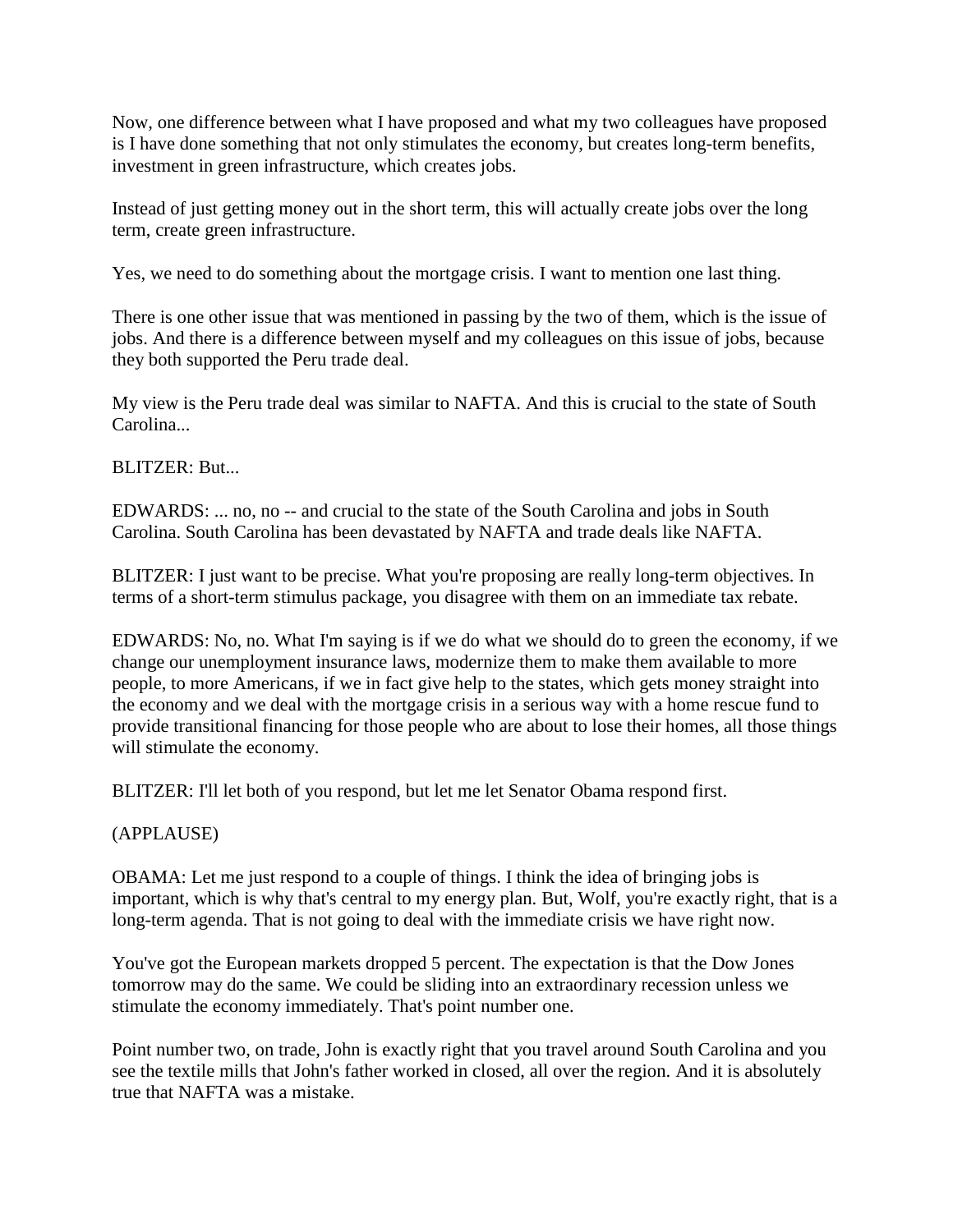I know that Hillary on occasion has said -- just last year said this was a boon to the economy. I think it has been devastating, because our trade agreements did not have labor standards and environmental standards that would assure that workers in the U.S. were getting a square deal.

But the only thing I want to differ on John is this whole notion of Peru. The Peru trade deal had labor and environmental agreements in it. Peru is an economy the size of New Hampshire. Over 90 percent of the goods coming from Peru already come in under various free trade agreements.

And, John, you voted for permanent trade relations with China, which I think anybody who looks at how we structure trade in this country would tell you has been the biggest beneficiary and the biggest problem that we have with respect to trade, particularly because they're still manipulating the currency.

BLITZER: I'll let you respond, but, Senator Clinton, I want to get back to the issue of an immediate stimulus for the economy.

CLINTON: That's what I want to get back to.

BLITZER: Because who knows what the markets are going to be like tomorrow and there are a lot of people out there who are suffering already. But go ahead and respond.

CLINTON: Well, I want to just clarify a couple of points. My original plan was \$70 billion in spending with a \$40 billion contingency that was part of the original plan, in order to have that money available for tax rebates.

I hope that we could do it through spending, and here's why: I don't want to necessarily open up the tax code while we've got Republicans in the Senate who are going to try to come back and open up making Bush's tax cuts permanent.

## (APPLAUSE)

I understand that that's a real risk. So I was hoping to be able to do it through spending, but the crisis has gotten too deep, and what happened in the markets globally today is a huge wakeup call.

The president should convene the working group on financial markets. He should ask the secretary of treasury to do this immediately. I know that there's been talking going on, but the president's proposed stimulus package is not adequate. It is too little too late and it doesn't give enough money to the people who are hardest hit by the increased costs in energy and everything else.

## (APPLAUSE)

As a further point, I do believe that the green-collar job piece of this is important. That's why I have \$5 billion to do it. There are programs already. Oakland, California, Mayor Dellums is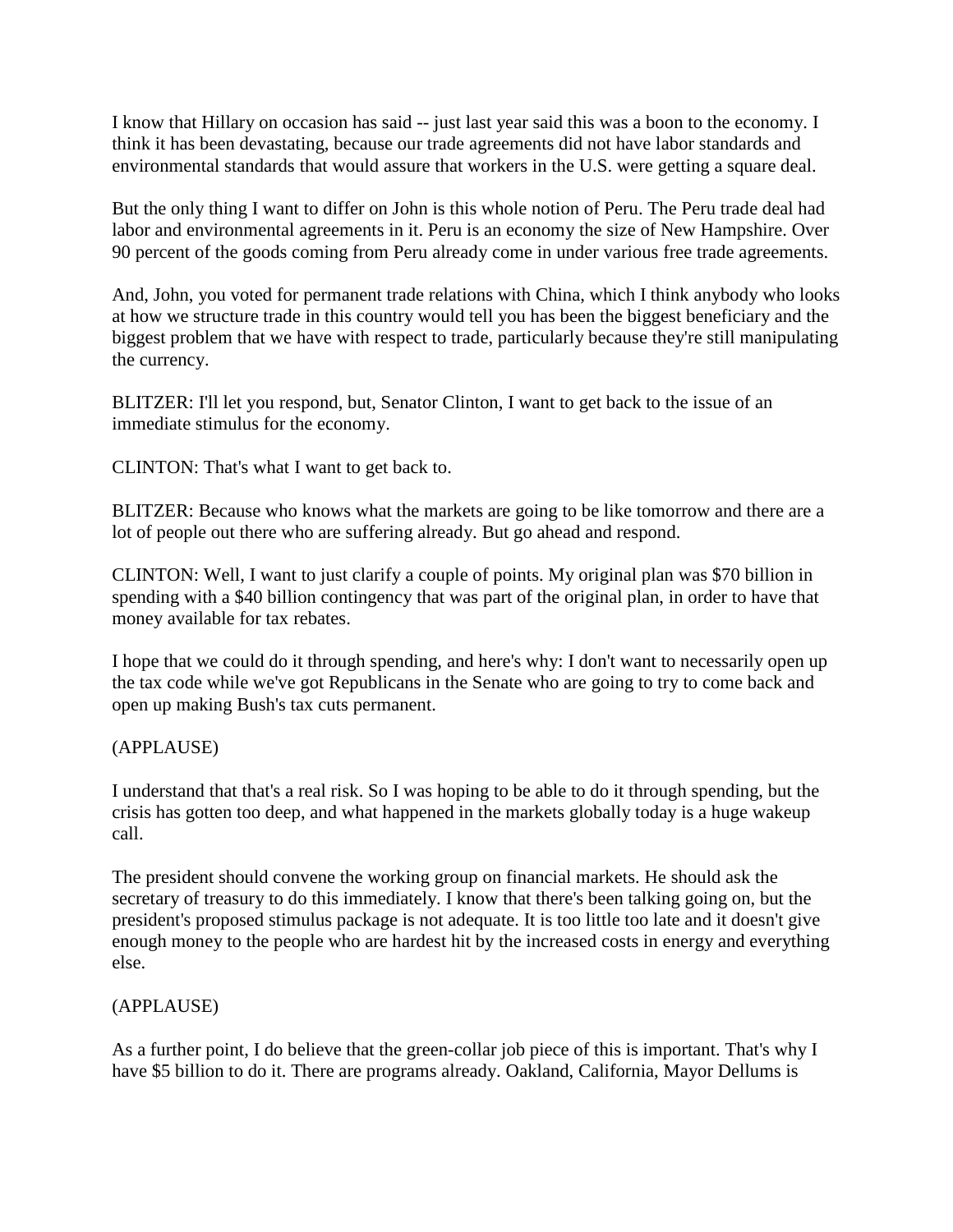working to have a green-collar job program. We could put hundreds and hundreds of young people to work right now, putting solar panels in, insulating homes.

That would give them jobs and it would move us more quickly to a green economy. And I think that if you look at this from a jobs and justice, a stimulation and long-term planning effort, we need to lay down the markers now. And that's why the Congress, under the leadership of a lot of the people who are chairs of committees and subcommittees who are here today are going to play a major role in this. And we've got to hold the line against President Bush with his ill-advised approach to stimulating the economy.

BLITZER: All right. We're staying on topic. We're staying on this subject, but I want to ask Suzanne Malveaux to ask a question and then all of you will be able to weigh...

EDWARDS: You have to give me a chance to respond to Senator Obama.

BLITZER: All right, go ahead, respond quickly and then Suzanne.

EDWARDS: Thank you.

Well, first of all, what I have proposed for green-collar jobs will create jobs within 30 or so days, so we will have an immediate impact on the economy and stimulate the economy. Second, no one has to explain to me what these trade deals have done to South Carolina, to North Carolina. My father, who's sitting right out there in the audience, worked in the mills for 36 years and we have seen what these trade deals have done to people who have worked hard all their lives.

EDWARDS: And the problem with Peru, Barack, is you are leaving the enforcement of environmental and labor regulations in the hands of George Bush.

I wouldn't trust George Bush to enforce anything, certainly no trade obligations.

## (APPLAUSE)

BLITZER: All right. Ten seconds, go ahead.

#### (APPLAUSE)

OBAMA: Well, the only point I would make is that in a year's time, it'll be me who's enforcing them.

#### (APPLAUSE)

And so we're going to make sure that the right thing is being done. And, John, you tell an extraordinarily powerful story. I mean, you understand what's happened with respect to trade here and I think it is powerful when you talk about it.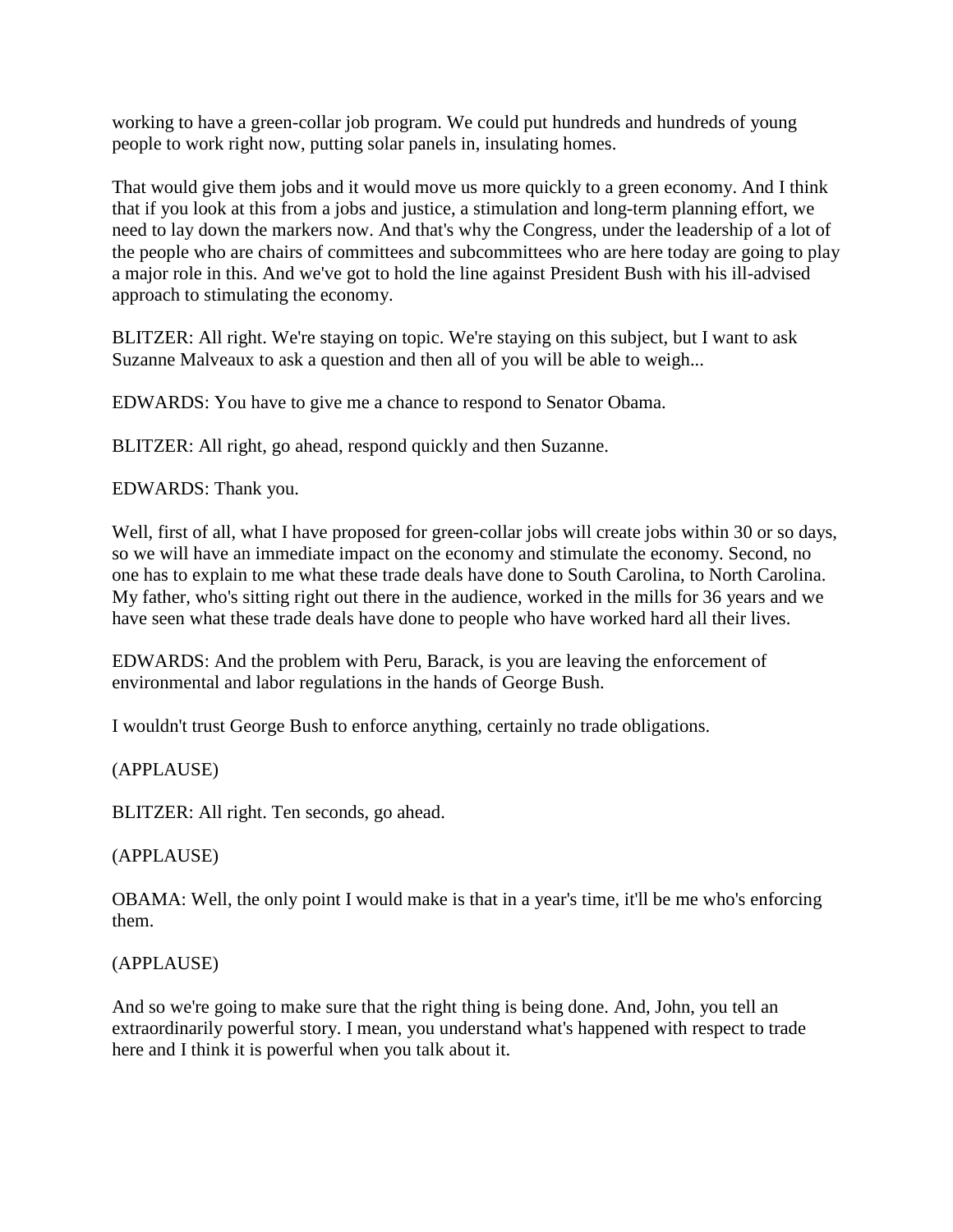But keep in mind, I first moved to Chicago to be a community organizer with churches who were trying to deal with the devastation of steel plants that had closed in that region. And so I spent 3.5 years working alongside folks who had lost their jobs.

And I know what it's like for families to have put their life and their heart and soul into a company, building profits for shareholders, and then suddenly they had the rug pulled out from under them. Not only have they lost their job, they've lost their health care, they've lost their pension benefits.

And it is absolutely critical for us to understand that NAFTA was an enormous problem. The permanent trade relations with China, without some of the enforcement mechanisms that were in there, that you voted for, was also a significant problem.

And we've got to all move forward as Democrats to make sure that we've got trade deals that work for working people and not just for corporate profits.

BLITZER: All right. Suzanne Malveaux, go ahead.

## (APPLAUSE)

SUZANNE MALVEAUX, CNN: I'd like to follow-up with Senator Obama. It was just a few days ago that Senator Clinton asserted that she was the strongest candidate when it comes to fiscal responsibility.

She says that the new programs that she proposes she essentially can pay for. She says that you have failed in that regard in the tune of some \$50 billion worth of new programs that you cannot account for.

How do you respond to that charge?

OBAMA: What she said wasn't true. We account for every single dollar that we propose.

Now, this, I think, is one of the things that's happened during the course of this campaign, that there's a set of assertions made by Senator Clinton, as well as her husband, that are not factually accurate.

And I think that part of what the people are looking for right now is somebody who's going to solve problems and not resort to the same typical politics that we've seen in Washington.

## (APPLAUSE)

That is something that I hear all across the country. So when Senator Clinton says -- or President Clinton says that I wasn't opposed to the war from the start or says it's a fairytale that I opposed the war, that is simply not true.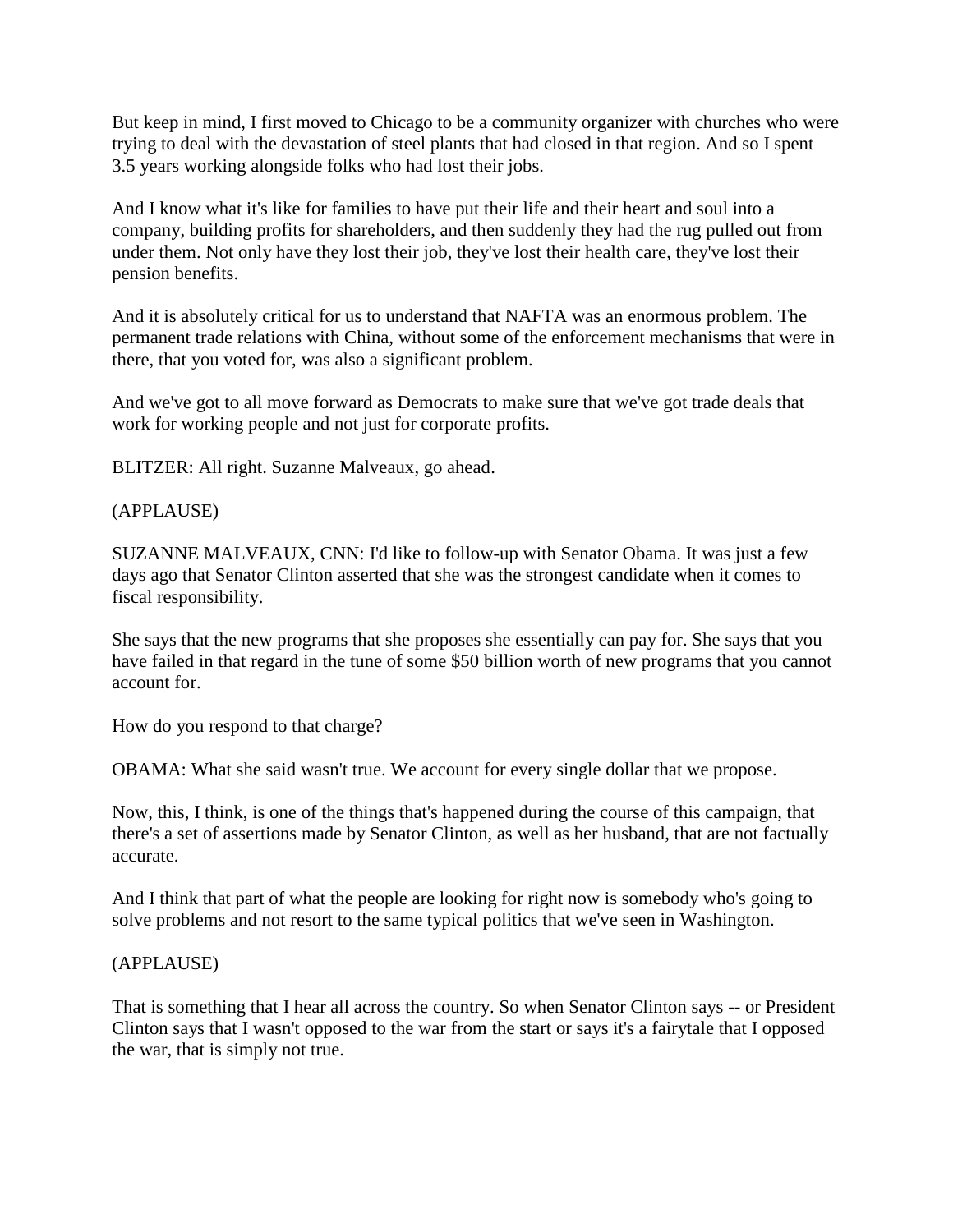When Senator Clinton or President Clinton asserts that I said that the Republicans had had better economic policies since 1980, that is not the case.

Now, the viewers aren't concerned with this kind of back-and- forth. What they're concerned about is who's actually going to help the get health care, how are they going to get their kids...

#### (APPLAUSE)

... going to college, and that's the kind of campaign I've tried to run. I think that's the kind of campaign we should all try to run.

#### (APPLAUSE)

CLINTON: Well, I couldn't agree more. But I do think that your record and what you say does matter. And when it comes to...

#### (APPLAUSE)

... a lot of the issues that are important in this race, it is sometimes difficult to understand what Senator Obama has said, because as soon as he is confronted on it, he says that's not what he meant.

The facts are that he has said in the last week that he really liked the ideas of the Republicans over the last 10 to 15 years, and we can give you the exact quote.

Now, I personally think they had ideas, but they were bad ideas. They were bad ideas for America.

#### (APPLAUSE)

They were ideas like privatizing Social Security, like moving back from a balanced budget and a surplus to deficit and debt.

And with respect to putting forth how one would pay for all of the programs that we're proposing in this campaign, I will be more than happy, Barack, to get the information, because we have searched for it.

You have a lot of money that you want to put into foreign aid, a very worthy program. There is no evidence from your Web site, from your speeches, as to how you would pay for it.

Now, why is this important? It's important because I think elections are about the future. But how do you determine what will happen in the future? Well, you have to look to the record, you have to look to what we say in campaigns, and what we have done during our careers.

And I want to be just very explicit about this. We are not, neither my campaign nor anyone associated with it, are in any way saying you did not oppose the war in Iraq.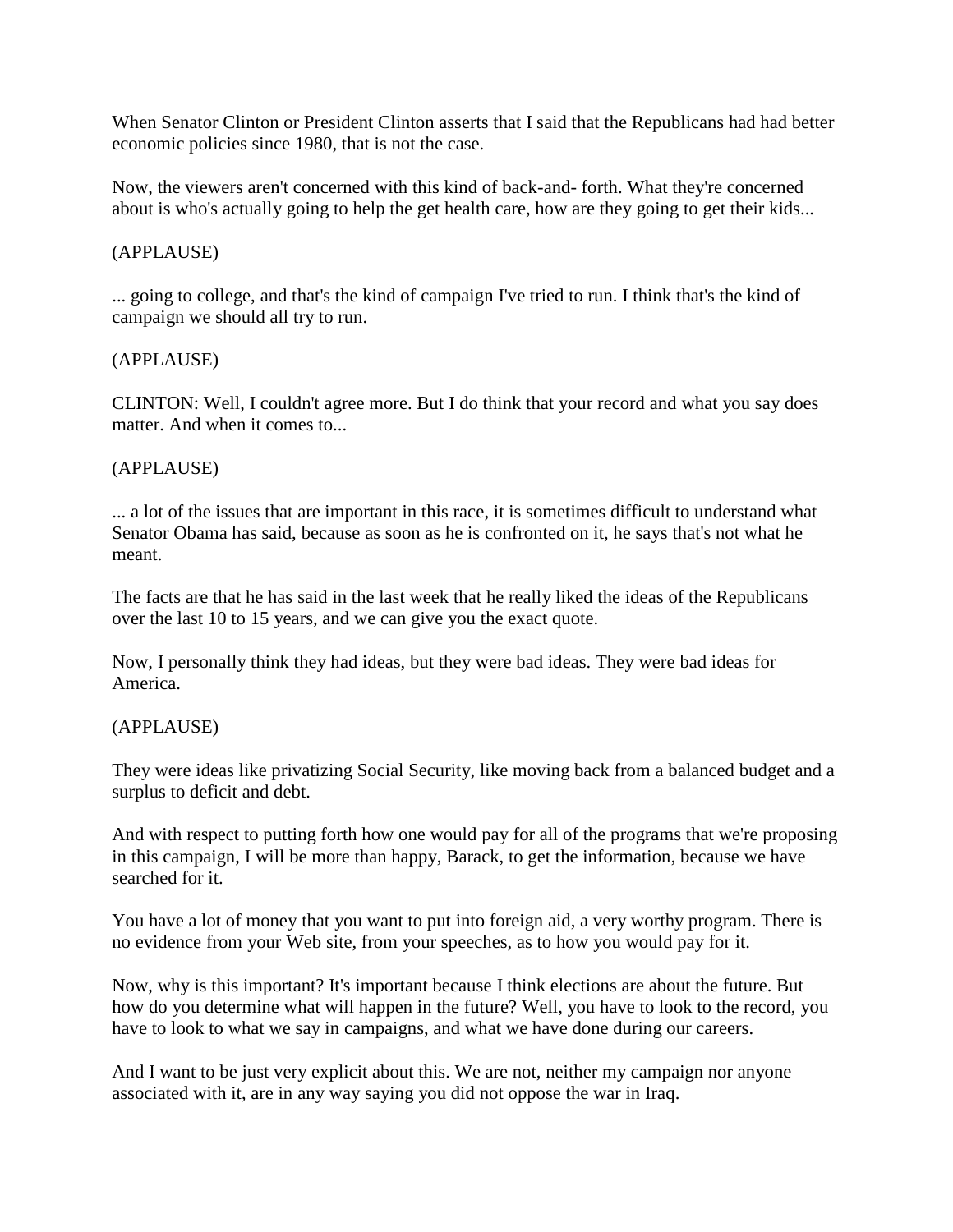CLINTON: You did. You gave a great speech in 2002 opposing the war in Iraq. That was not what the point of our criticism was.

It was after having given that speech, by the next year the speech was off your Web site. By the next year, you were telling reporters that you agreed with President Bush in his conduct of the war. And by the next year, when you were in the Senate, you were voting to fund the war time after time after time.

BLITZER: All right.

CLINTON: So it was more about the distinction between words and action. And I think that is a fair assessment for voters to make.

(APPLAUSE)

BLITZER: OK. Thank you, Senator. Senator, we're a little off topic. I have to let Senator Obama respond, then Senator Edwards, who's going to come...

OBAMA: We're off topic, but...

BLITZER: But go ahead and respond, and then I want to get back to this issue that we're talking about, fiscal responsibility. But go ahead.

OBAMA: Let's talk about it.

Hillary, I will be happy to provide you with the information about all -- all the spending that we do. Now, let's talk about Ronald Reagan. What you just repeated here today is...

CLINTON: Barack...

OBAMA: Wait. No. Hillary, you just spoke.

CLINTON: I did not say anything about Ronald Reagan.

OBAMA: You just spoke for two minutes.

CLINTON: You said two things.

OBAMA: You just...

CLINTON: You talked about admiring Ronald Reagan and you talked about the ideas...

OBAMA: Hillary, I'm sorry. You just...

BLITZER: Senator...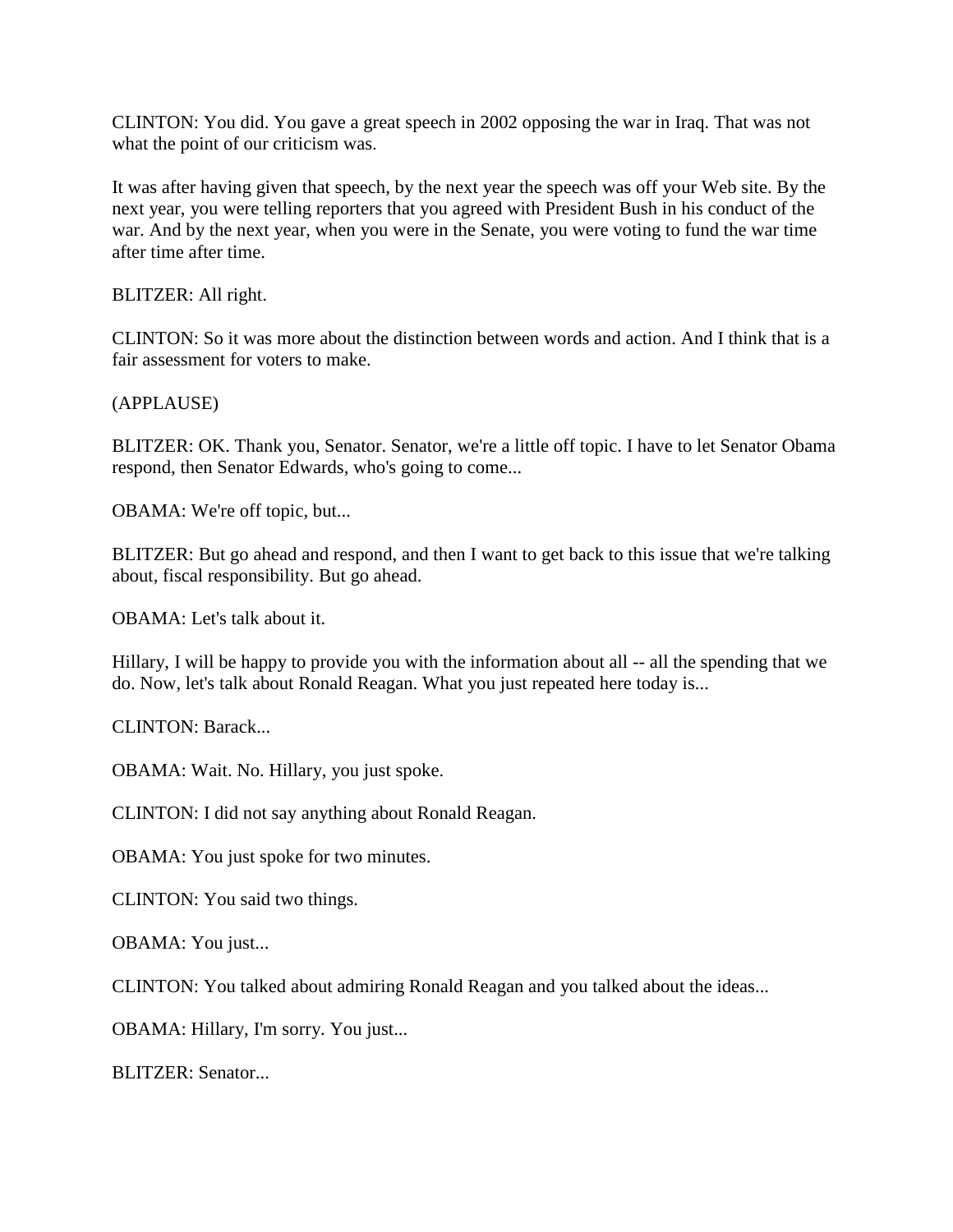CLINTON: I didn't talk about Reagan.

OBAMA: Hillary, we just had the tape. You just said that I complimented the Republican ideas. That is not true.

What I said -- and I will provide you with a quote -- what I said was is that Ronald Reagan was a transformative political figure because he was able to get Democrats to vote against their economic interests to form a majority to push through their agenda, an agenda that I objected to. Because while I was working on those streets watching those folks see their jobs shift overseas, you were a corporate lawyer sitting on the board at Wal-Mart.

(APPLAUSE)

OBAMA: I was fighting these fights. I was fighting these fights. So -- but I want to be clear.

So I want to be clear. What I said had nothing to do with their policies. I spent a lifetime fighting a lifetime against Ronald Reagan's policies. But what I did say is that we have to be thinking in the same transformative way about our Democratic agenda.

We've got to appeal to Independents and Republicans in order to build a working majority to move an agenda forward. That is what I said.

(APPLAUSE)

OBAMA: Now, you can dispute that, but let me finish.

Hillary, you went on for two minutes. Let me finish.

The irony of this is that you provided much more fulsome praise of Ronald Reagan in a book by Tom Brokaw that's being published right now, as did -- as did Bill Clinton in the past. So these are the kinds of political games that we are accustomed to.

CLINTON: Now, wait a minute.

Wolf, wait a minute. Wait a minute. Just a minute.

BLITZER: Senator Edwards, let them wrap up. Then I'm going to come to you.

Yes?

CLINTON: I just want -- I just to clarify -- I want to clarify the record. Wait a minute.

EDWARDS: There's a third person in this debate.

BLITZER: Wait a minute, Senator Edwards. Hold on.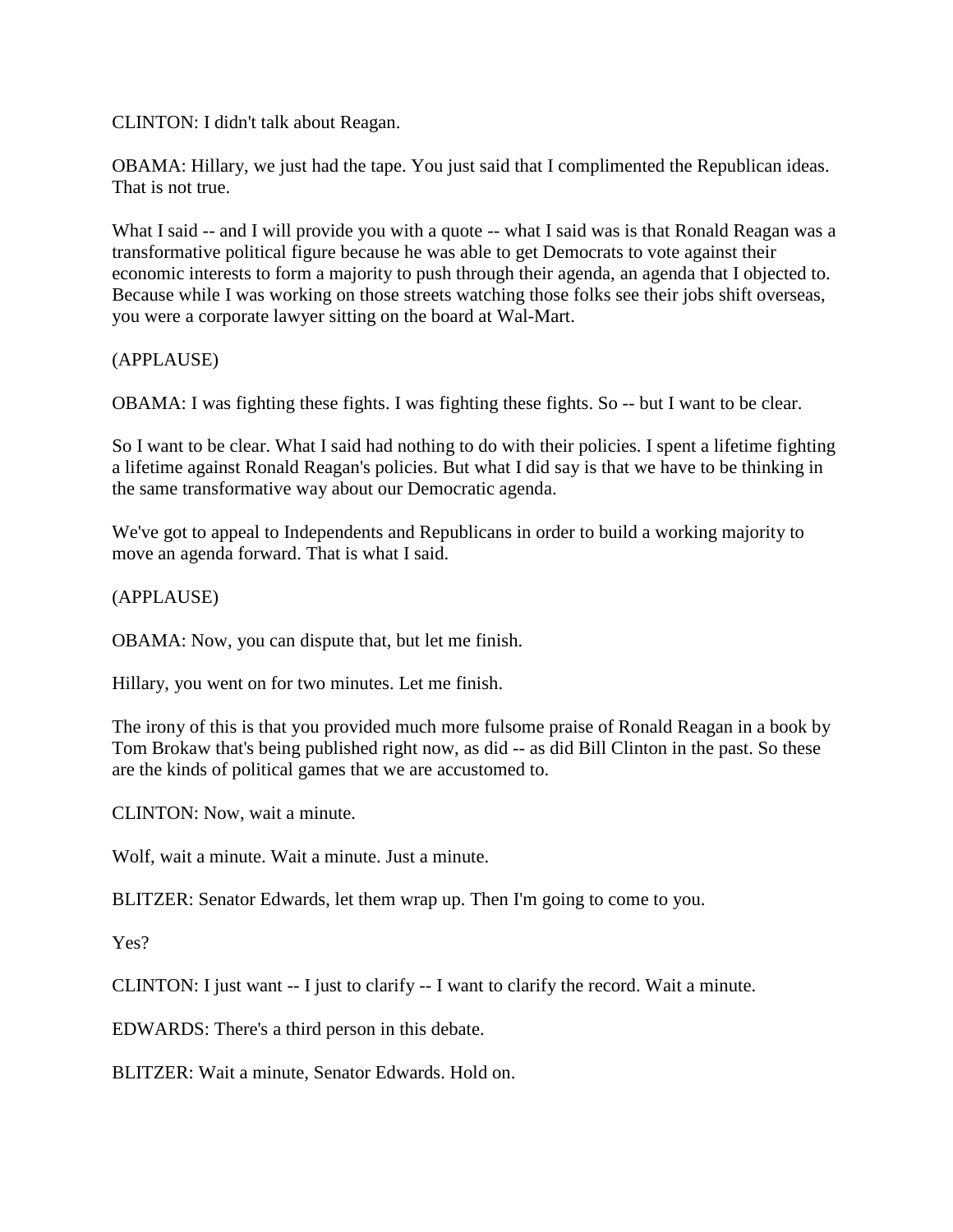There has been a specific charge leveled against Hillary Clinton, so she can respond. Then I'll bring in Senator Edwards.

CLINTON: I just want to be sure...

OBAMA: Go ahead and address what you said about...

BLITZER: We have got a long time to. You'll have a good opportunity.

CLINTON: We're just getting warmed up.

(APPLAUSE)

CLINTON: Now, I just -- I just want to be clear about this. In an editorial board with the Reno newspaper, you said two different things, because I have read the transcript. You talked about Ronald Reagan being a transformative political leader. I did not mention his name.

OBAMA: Your husband did.

CLINTON: Well, I'm here. He's not. And...

OBAMA: OK. Well, I can't tell who I'm running against sometimes.

(APPLAUSE)

CLINTON: Well, you know, I think we both have very passionate and committed spouses who stand up for us. And I'm proud of that.

But you also talked about the Republicans having ideas over the last 10 to 15 years.

OBAMA: I didn't say they were good ones.

CLINTON: Well, you can read the context of it.

OBAMA: Well, I didn't say they were good ones.

CLINTON: Well, it certainly...

OBAMA: All right, Wolf.

CLINTON: It certainly came across in the way that it was presented, as though the Republicans had been standing up against the conventional wisdom with their ideas. I'm just reacting to the fact, yes, they did have ideas, and they were bad ideas.

OBAMA: I agree.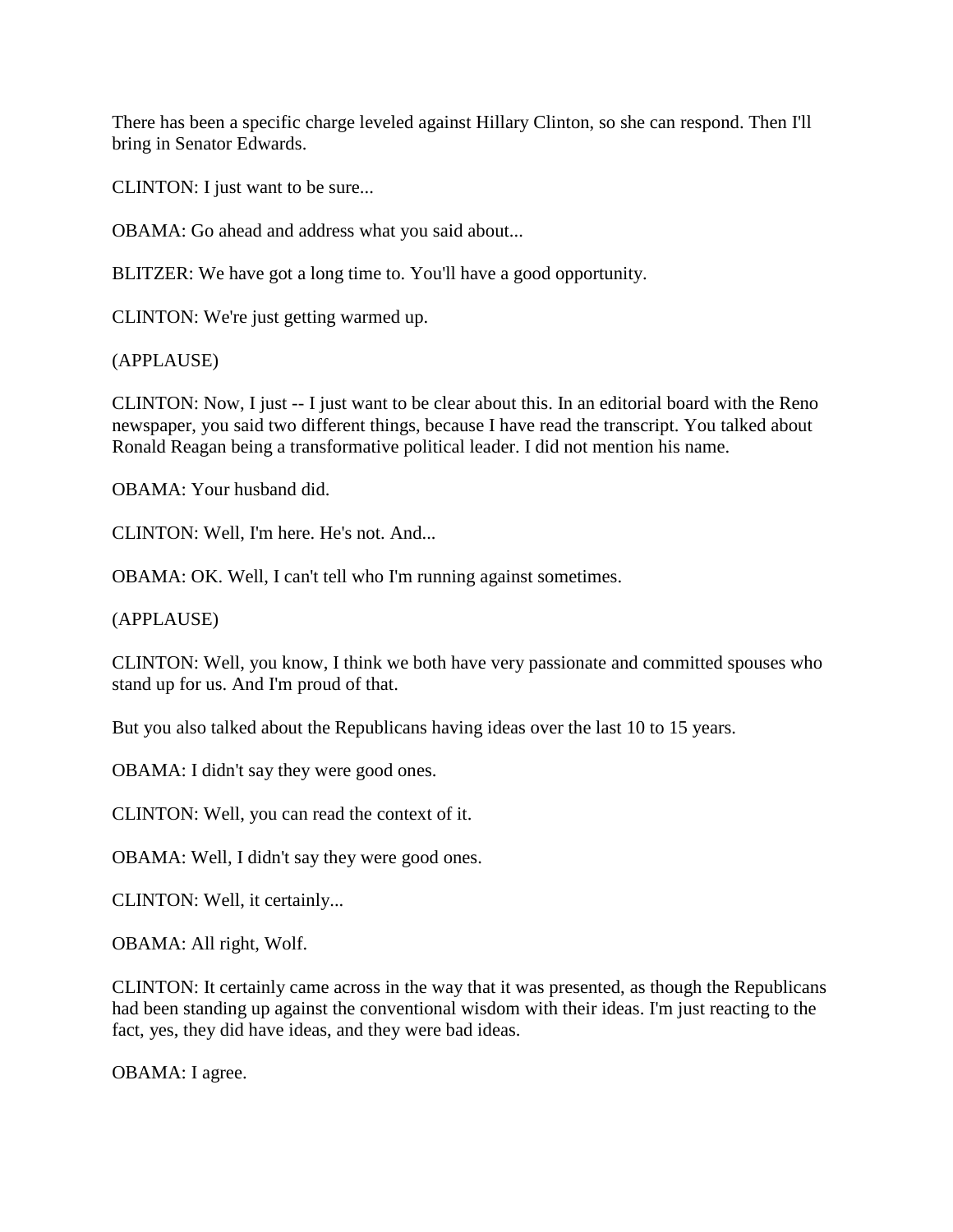CLINTON: Bad for America, and I was fighting against those ideas when you were practicing law and representing your contributor, Resco, in his slum landlord business in inner city Chicago.

(APPLAUSE)

OBAMA: No, no, no.

BLITZER: Hold on one second. Hold on.

Senator Edwards -- Senator Edwards has been remarkably patient during this exchange. And I want him -- I don't know if you want to get involved in this, Senator Edwards.

EDWARDS: What I want to say first is, are there three people in this debate, not two?

#### (APPLAUSE)

EDWARDS: And I also want to know -- I also want to know on behalf of voters here in South Carolina, this kind of squabbling, how many children is this going to get health care? How many people are going to get an education from this? How many kids are going to be able to go to college because of this?

EDWARDS: We have got to understand -- you know, and I respect both of my fellow candidates -- but we have got to understand this is not about us personally. It is about...

#### (APPLAUSE)

... what we are trying to do for this country and what we believe in.

Now, fiscal responsibility, which I think was the question. It was a little hard to tell there at the end of that. But I think the question was about fiscal responsibility.

I have proposed, I think, the most aggressive, most progressive agenda of the three of us up here. And I was the first to come out with a universal health care plan, first to come out with a global warming plan, first -- and, to the best of my knowledge, only at this point -- to come out with a comprehensive, detailed plan to end poverty in America, since we are on Dr. King's day.

This is the cause of my life. Everything I have proposed, I have come up with a way to pay for it. And I've been very explicit about how it should be paid for, not abstract, not rhetoric, very, very explicit.

But I do have to say, in response to something Senator Clinton said just a minute ago, both Senator Obama and I have said Social Security needs a solution. And we have said we won't privatize, we won't cut benefits, we won't raise the retirement age. Same thing that Hillary has said.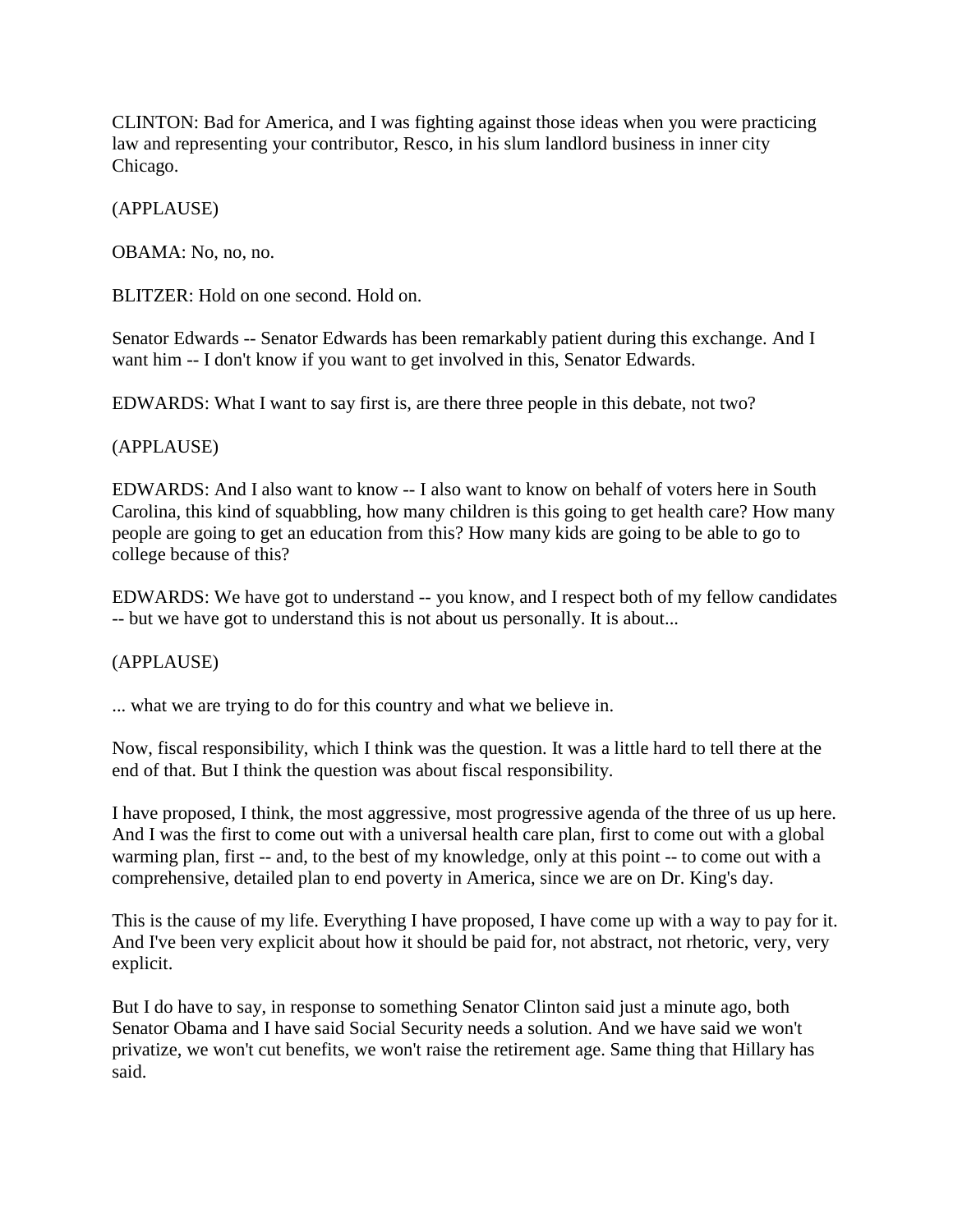But she has proposed nothing about how we're going to create revenue to keep Social Security alive and talked about fiscal responsibility. Here's the problem: If you don't have -- this is not complicated. The American people understand it. If you've got more money going out than is coming in, you're going to eventually run out of money.

And you've got to have a way to pay for it, which is why -- now, let me finish this. Lord knows you let them go on forever.

## (APPLAUSE)

What I'm saying is we have to be consistent in what we're saying. I have said I think Hillary doesn't want to talk about raising taxes. Let's just be honest about that.

Barack and I have both said that you've got to do something about the cap on Social Security taxes, which is now capped at \$97,000. It means if somebody is making \$80,000 a year, every dime of their income is taxed for Social Security. But if you are making \$50 million a year, only the first \$97,000 is taxed.

That's not right. And people ought to be paying their Social Security taxes. But the American people deserve to know what we're going to do.

We can disagree. There's nothing wrong with that, so they can make an informed choice, but they at least deserve to know where they stand and what we'd do.

BLITZER: We're staying on the economy, but I want Joe Johns to ask another question so we can continue this dialogue.

JOHNS: All right. Well, Senator Edwards, let's dig a little deeper on the economic mess we're in currently.

In 2006, a study from the Center for Responsible Lending found that African-Americans are something like 30 percent more likely to be sold a subprime loan than white borrowers with similar credit histories and income.

The South Carolina NAACP said last month that the American dream for too many Americans, too many African-Americans is a national nightmare. The national NAACP has even filed a class-action lawsuit against 12 nationwide lenders.

So the bottom-line question really is: Do you believe that lenders have specifically targeted African-Americans? Is this subprime mess really also an issue of race?

EDWARDS: Yes, is the answer. I think they have targeted -- if they haven't been racially motivated, I don't know. There's no way for me to know what's inside their head.

But what they have done is they have targeted the lowest income, most vulnerable families. And anybody who's paying any attention to what's going on in America today understands, if you are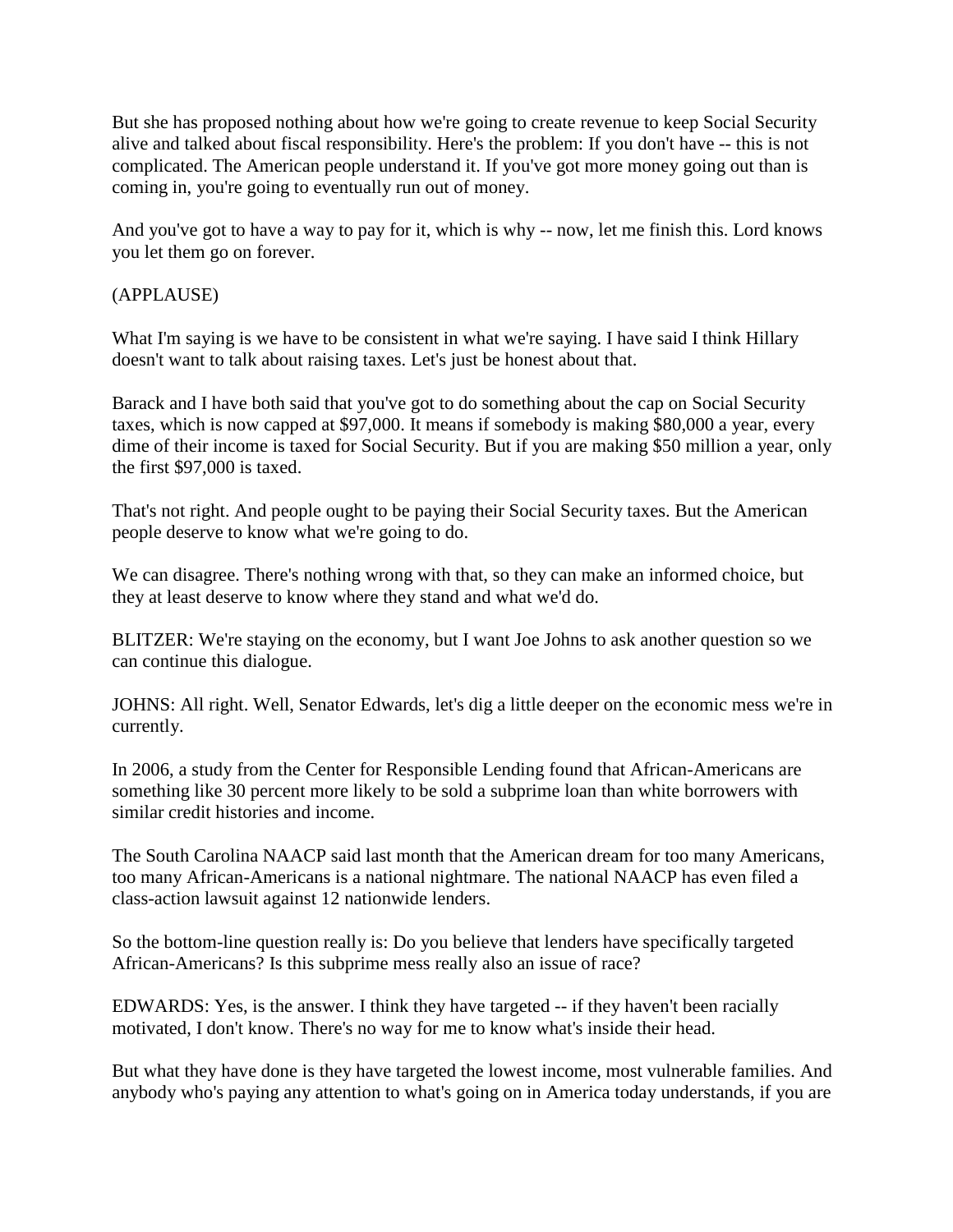African- American in this country today, you are likely to have a net worth of about 10 percent of what white families have.

This is not an accident. I mean, we can go put our heads against the wall and pretend that the past never happened, pretend that we didn't live through decades of slavery, followed by decades of segregation, followed by decades of discrimination, which is still going on today.

## (APPLAUSE)

That history and that legacy has consequences. And the consequence has been that African-American families are more vulnerable. They're more vulnerable to payday lenders. They're more vulnerable to predatory lenders, which is why we desperately need a national law, which I have proposed, which would crack down on these predatory payday lenders.

It's not enough to do it state-by-state, because these predators just move from place to place to place.

I was in a neighborhood in Cleveland a few months ago, one-block radius, 38 houses under foreclosure, middle-class, African-American neighborhood. These people work. They put everything they had into their homes. And they were about to lose them because these predators have come into the neighborhood and taken everything they have.

So here are the solutions. Number one, we need a national predatory lending law. Number two, we've got to help low-income families save.

EDWARDS: They have nothing to fall back on. Many have no bank account. They don't deal with financial institutions. We need to teach financial literacy, we need to match what they're able to save so that they actually have something that they can fall back on in case they get in a place where they need more money.

#### (APPLAUSE)

BLITZER: All right. I want both Senator Clinton and Senator Obama to respond.

But, briefly, Senator Clinton, your proposal calls for a five- year moratorium on interest rates, 90-day moratorium on foreclosure, five year keeping those interest rates the same. Alan Greenspan suggested that we simply have to let this housing crisis exhaust itself. Trying to prevent the housing markets from going down merely prolongs the agony.

Does your plan, as he would seem to be suggesting, prolong the agony?

CLINTON: No. I think it helps to mitigate the agony. I mean, what I hear as I go in and out of people's homes and talk to so many who have already lost their homes, they're in foreclosure, they see these interest rates that are about to go up and they know they can't pay them, is that we take action now.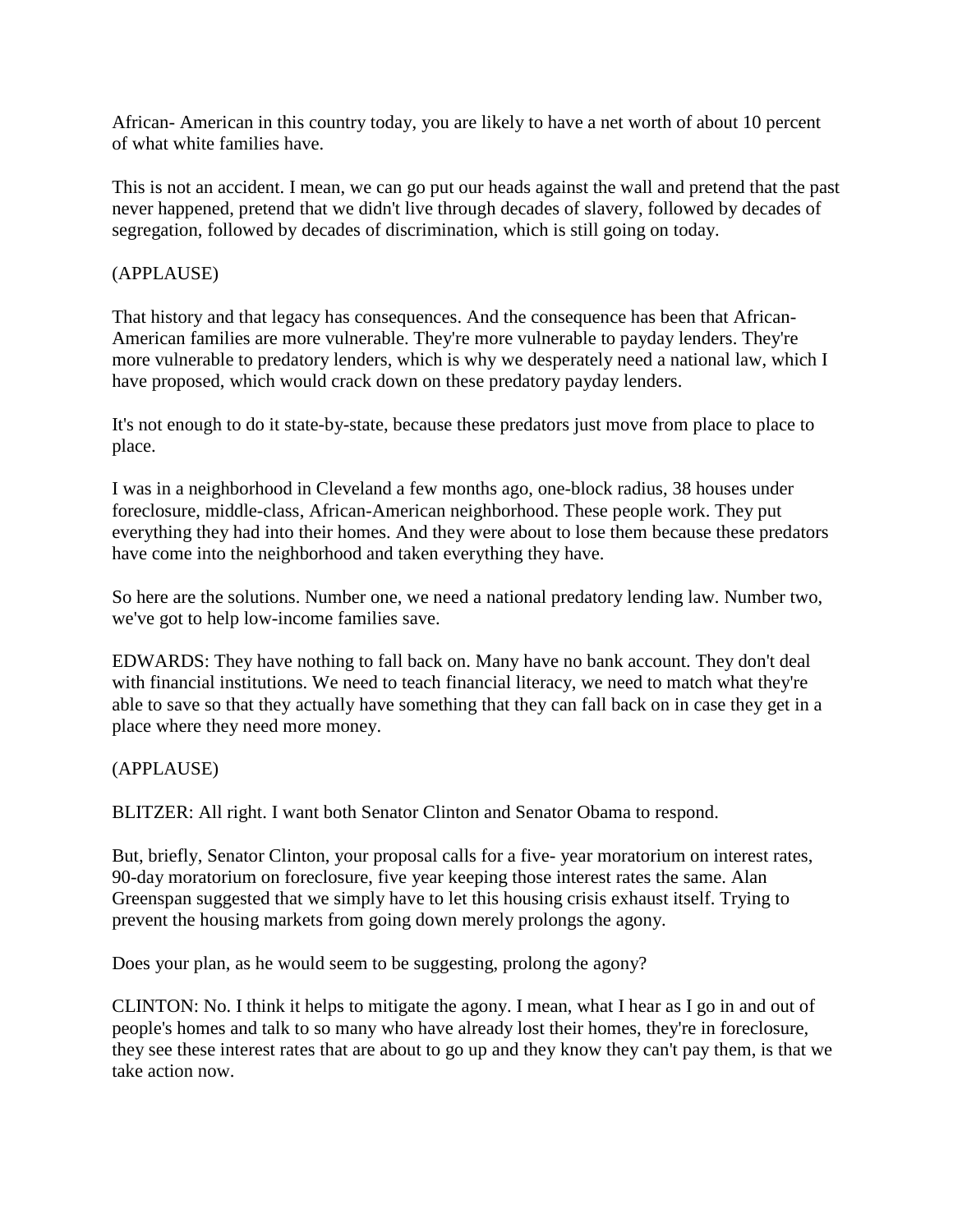I've been calling for action since last March. When I first started calling for it, a lot of the same economists who now say don't do anything about it said, well, it won't be that bad. We'll be able to weather the crisis.

Well, the fact is, the mortgage crisis is not only destroying the dreams of Americans for home ownership, it is having a ripple effect across the world. So my moratorium for 90 days is a workout. It's not a bailout. I want people to be able to see whether they can stay in their homes paying a rate that is affordable for them.

And the interest rate freeze is I think merited, because look at what's happening -- if you're a big bank that helped get us into this mess, you go borrow money from Abu Dhabi or somewhere. If you're a homeowner who has been at the bottom of this incredible scheme that was established, you're left holding the bag and you don't have the house anymore.

BLITZER: Thank you, Senator.

CLINTON: So I just disagree with those who say don't try to do anything to help the people who need the help right now.

BLITZER: Senator Obama.

OBAMA: I think that we need to help them. I think it is important to make sure that we're not helping out the speculators, but instead are helping out the homeowners who are actually living in their homes, who have the capacity to make the payments if they're not seeing a huge increase in their mortgage payments.

But understand this, this is not new. We have a history in this country of preying on low-income peoples because they don't have access to banks. The Community Reinvestment Act is oftentimes not enforced as it should be.

We've got to open up bank branches. We've got to give people access to financing so that they're not going to a payday loan operation.

I two years ago introduced a provision that would eliminate predatory lending, something that I had already helped to get passed at the state level. But it is important for us to understand that we've got to give ordinary working people access to financing. And it's important to understand that part of the reason that they are borrowing on their homes, they're borrowing on credit cards, is that the banks and financial institutions have dominated policy in Washington.

And this is an area where I've got a policy disagreement with Senator Clinton. When we talked a while back, just in the last debate, we talked about the bankruptcy bill, which had been pushed by the banks and the financial institutions, that said, basically, it will be harder for folks who have been lured into these teaser rates and then see their credit cards go up to 30 percent, that they would have a tougher time getting out of bankruptcy.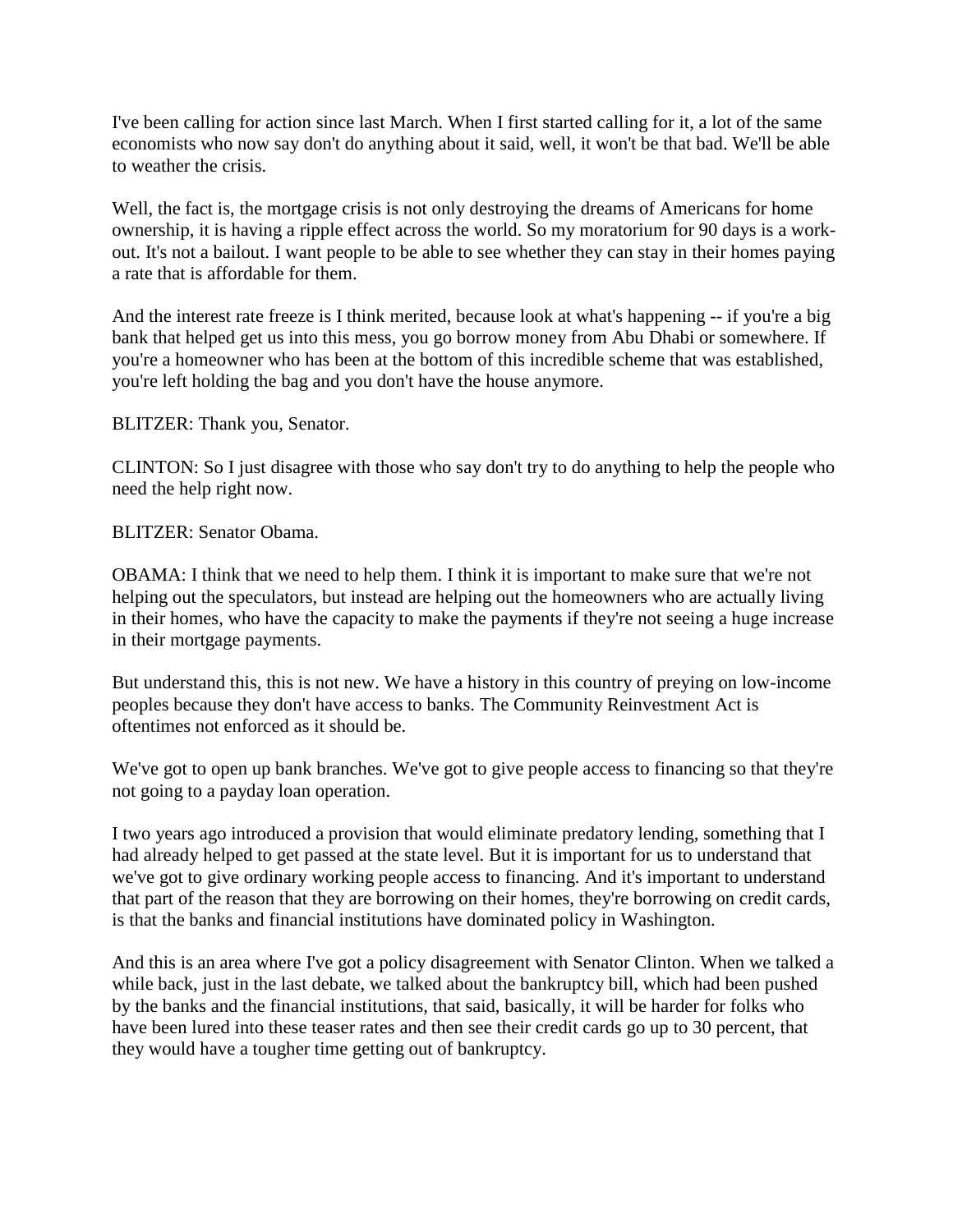In the last debate, Senator Clinton said she voted for it but hoped that it wouldn't pass. Now, I don't understand that approach to legislation. I think it is important for us to stand up to these special interests consistently, all the time, and that's what I've done and that's what I will continue to...

BLITZER: I'm going to go to Suzanne...

CLINTON: Wait, Wolf, I have to answer this.

BLITZER: I'm going to go to Suzanne Malveaux in a second, but I just want to give you a chance, Senator Obama, if you want to respond. Senator Clinton made a serious allegation that you worked for a slumlord. And I wonder if you want to respond.

OBAMA: I'm happy to respond. Here's what happened: I was an associate at a law firm that represented a church group that had partnered with this individual to do a project and I did about five hours worth of work on this joint project. That's what she's referring to.

Now, it's fine for her to throw that out, but the larger reason that I think this debate is important is because we do have to trust our leaders and what they say. That is important, because if we can't, then we're not going to be able to mobilize the American people behind bringing about changes in health care reform, bringing about changes in how we're going to put people back to work, changing our trade laws. And consistency matters. Truthfulness during campaigns makes a difference.

## (APPLAUSE)

And that's what I've tried to do and I will continue to try to do as president of the United States.

CLINTON: Now, let me start with the claim about the bankruptcy bill. I said very clearly I regretted voting for it and I was happy that it didn't get into law.

By 2005, there was another run at a bankruptcy reform, motivated by the credit card companies and the other big lenders. I opposed that bill. I said very forcefully I opposed that bill.

There was a particular amendment that I think is very telling. It was an amendment to prohibit credit card companies from charging more than 30 percent interest.

Senator Obama voted for it. I voted against it. It was one of the biggest lobbyist victories on that very bad bill that the bankruptcy bill represented.

And I think it's important. You know, if you look at the recent article about Senator Obama's work on health care reform in the Illinois legislature, it's a very interesting piece about how he basically did the bidding of the insurance companies during that effort.

Now, I'm just saying that if we're going to...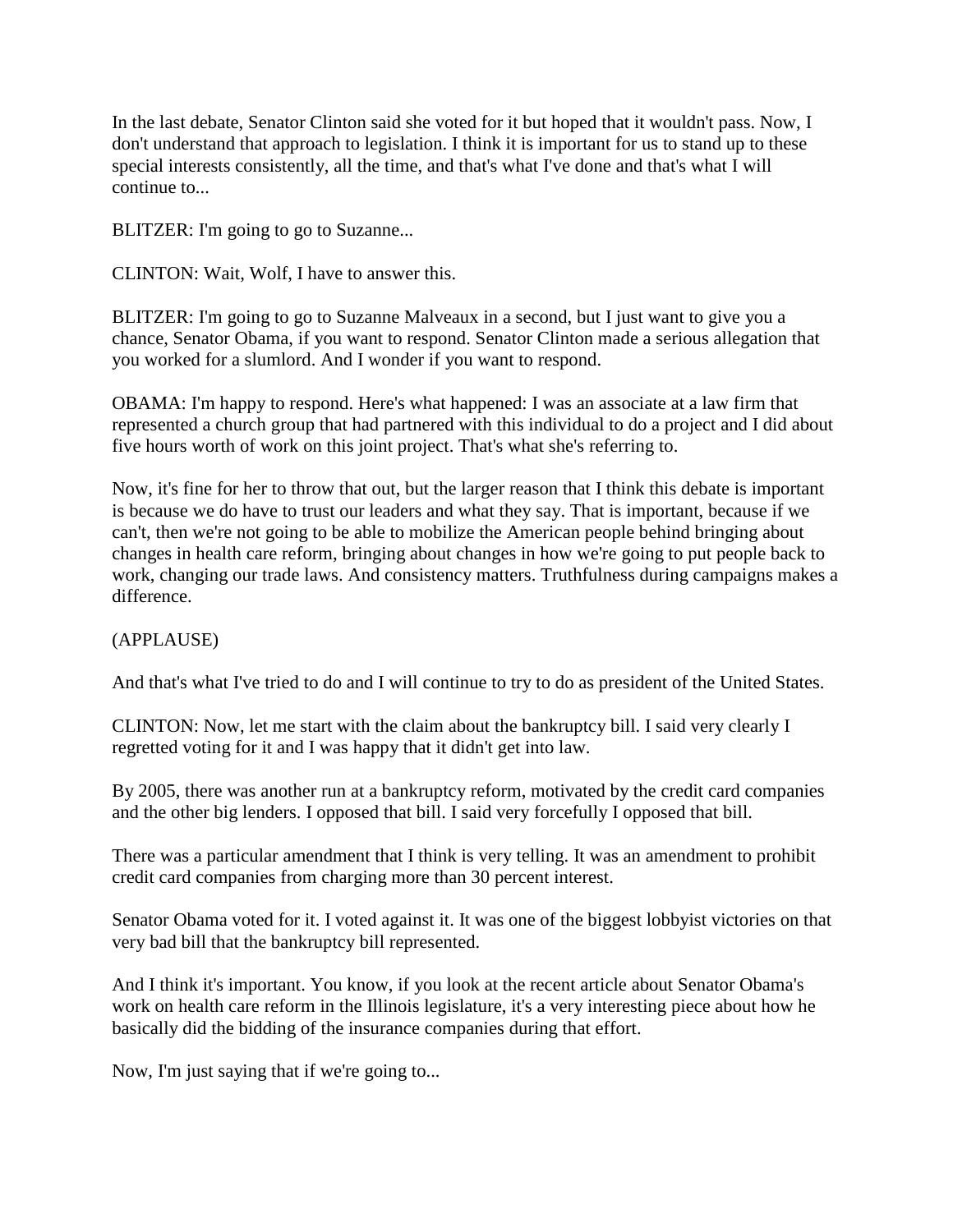OBAMA: That's...

CLINTON: ... be hurling these charges against one another, I'm used to taking the incoming fire. I've taken it for 16 years. But when you get into this arena...

## (APPLAUSE)

... you can't expect to have a hands-off attitude about your record. And it is perfectly fair to have comparisons and contrasts. I voted against a 30 -- I voted for limiting to 30 percent what credit card companies could charge.

Senator Obama did not. That's a fact.

## (CROSSTALK)

OBAMA: Absolutely. It is a fact, because I thought 30 percent potentially was too high of a ceiling. So we had had no hearings...

#### (APPLAUSE)

... on that bill. It had not gone through the Banking Committee. I don't know about a lot of folks here, most folks here, if they've got a credit card, are paying 29 percent. So under this provision, that would've been fine.

And we had not created the kind of serious...

EDWARDS: You voted against it because the limit was too high, is that what you just said?

OBAMA: That is exactly what I just said, John, because...

EDWARDS: So there's no limit at all.

OBAMA: ... there had been no discussions...

(APPLAUSE)

Hold on, John. Hold on. Listen to this. There had been no discussion about how we were going to structure this and this was something that had not gone through the committee and we hadn't talked about.

It didn't make sense for us to cap interest rates...

CLINTON: So you voted with the credit card companies.

OBAMA: No.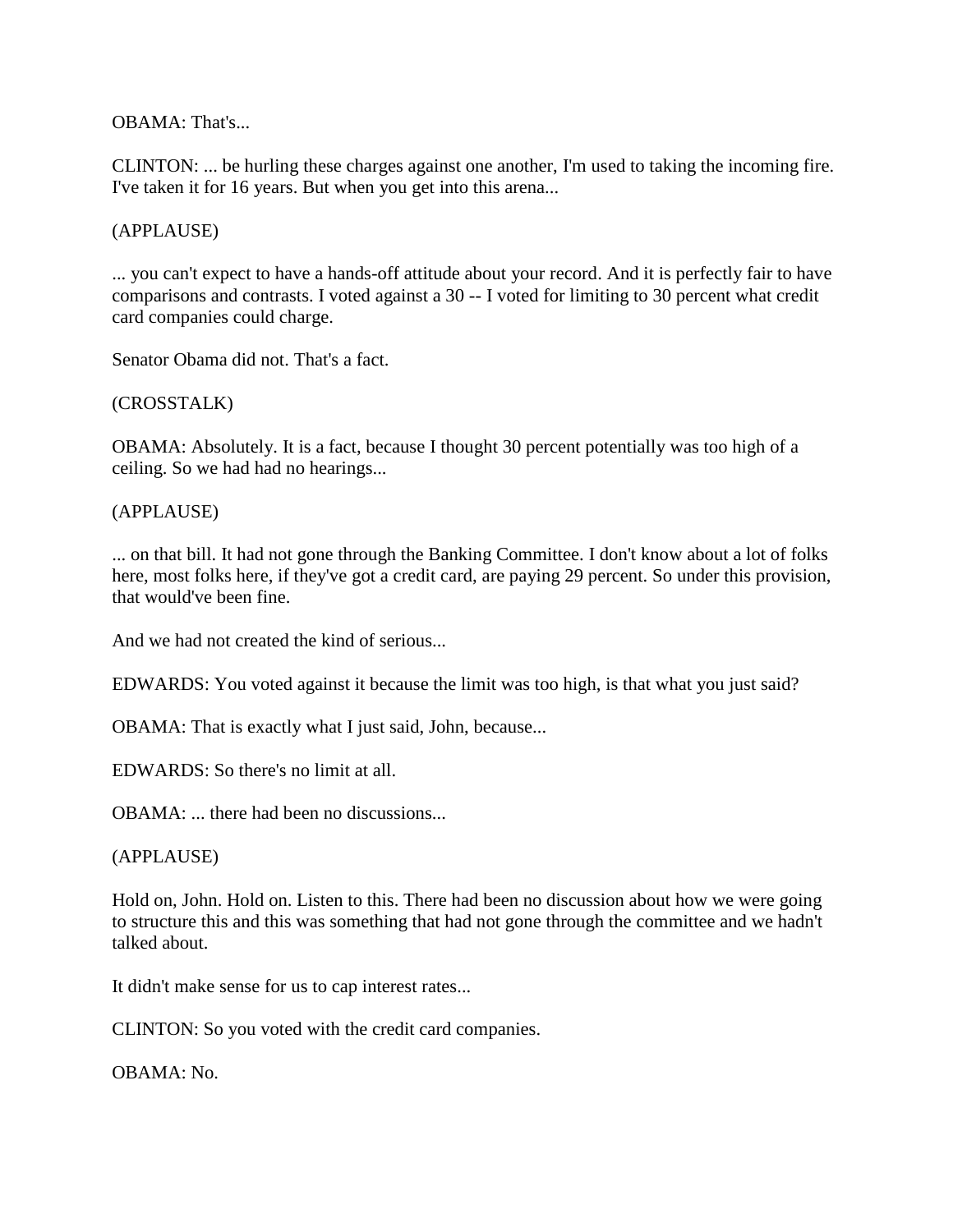CLINTON: That's the bottom line.

OBAMA: Hillary, I opposed that bill and you know I did.

## (APPLAUSE)

CLINTON: Well...

OBAMA: And consistently did and unlike you and John who voted for it previously.

But here's the point. What we have to do is we've got to have consistency in how we vote. You can't say one thing during the campaign trail and then apologize afterward and say it was a mistake, and that has repeatedly happened during the course of this campaign...

#### (APPLAUSE)

... and I think that tells you the kind of president that folks are going to be.

CLINTON: Well, you know, Senator Obama, it is very difficult having a straight-up debate with you, because you never take responsibility for any vote, and that has been a pattern.

You, in the -- now, wait a minute. In the Illinois state legislature...

#### (AUDIENCE BOOING)

CLINTON: Just a minute. In the Illinois state senate, Senator Obama voted 130 times present. That's not yes, that's not no. That's maybe. And on issue after issue that really were hard to explain or understand, you know, voted present on keeping sex shops away from schools, voted present on limiting the rights of victims of sexual abuse, voted present time and time again.

And anytime anyone raises that, there's always some kind of explanation like you just heard about the 30 percent. It's just very difficult to get a straight answer, and that's what we are probing for.

OBAMA: I feel bad for John...

BLITZER (?): I know.

#### (APPLAUSE)

OBAMA: ... because I know John's not getting a lot of time here.

Let me just respond to this.

BLITZER (?): You can...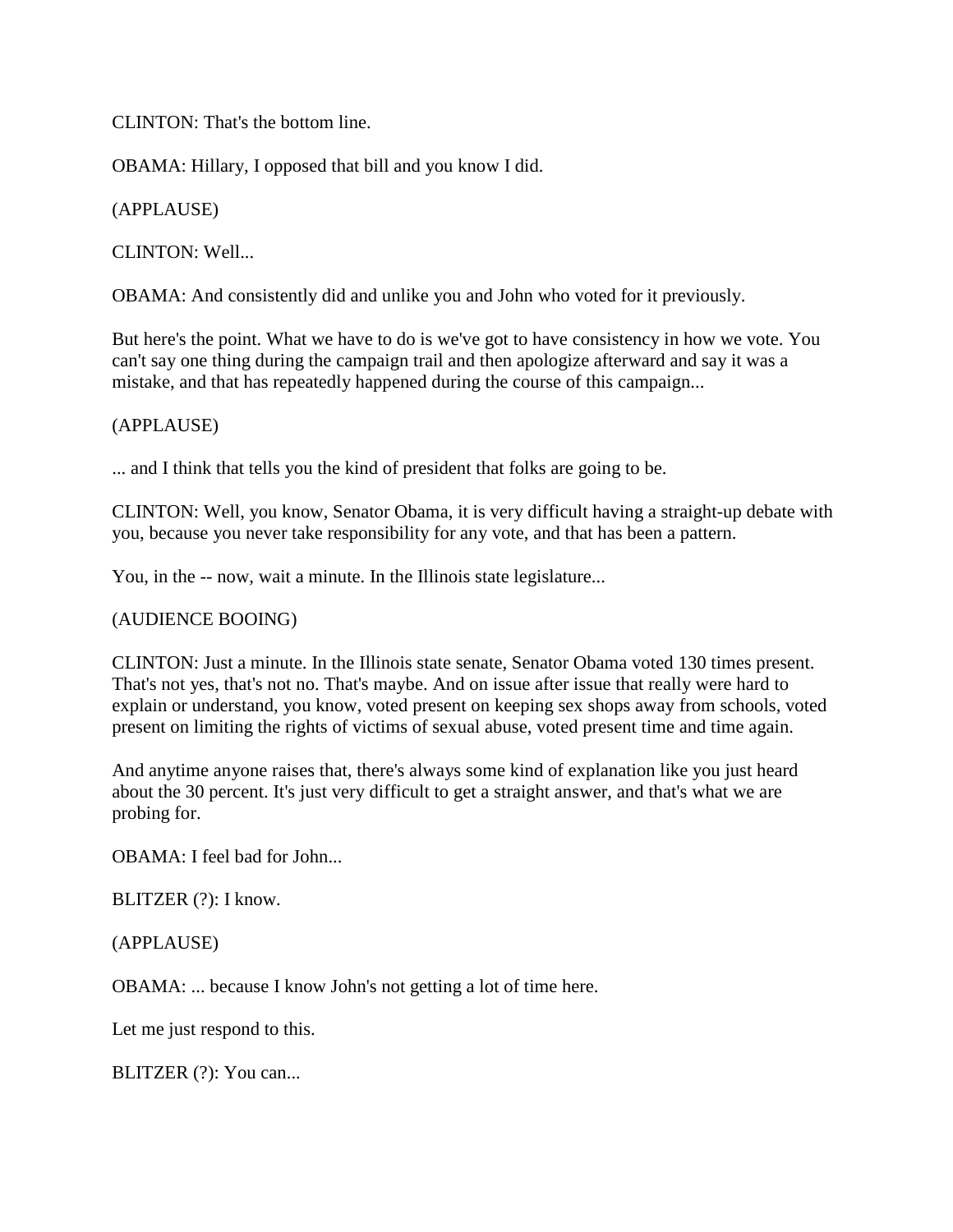OBAMA: I feel pretty bad, I do. I feel pretty bad. But let's just respond to the example that was just thrown out.

The bill with respect to privacy for victims of sexual abuse is a bill I had actually sponsored, Hillary. I actually sponsored the bill. It got through the senate.

## (APPLAUSE)

That was on the back of 12 other provisions that I was able to pass in the state legislature. Nobody has worked harder than me in the Illinois state legislature to make sure that victims of sexual abuse were dealt with, partly because I've had family members who were victims of sexual abuse and I've got two daughters who I want to protect.

What happened on that particular provision was that after I had sponsored it and helped to get it passed, it turned out that there was a legal provision in it that was problematic and needed to be fixed so that it wouldn't be struck down.

But when you comb my 4,000 votes in Illinois, choose one...

## (APPLAUSE)

... try to present it in the worst possible light, that does have to be answered. That does have to be answered.

OBAMA: And as I said before, the reason this makes a difference -- and I understand that most viewers want to know, how am I going to get helped in terms of paying my health care? How am I going to get help being able to go to college?

All those things are important. But what's also important that people are not just willing to say anything to get elected. And...

(APPLAUSE)

BLITZER: Senator...

OBAMA: ... that's what I have tried to do in this campaign, is try to maintain a certain credibility.

I don't mind having policy debates with Senator Clinton or Senator Edwards. But what I don't enjoy is spending the week or two weeks or the last month having to answer to these kinds of criticisms that are not factually accurate.

#### (APPLAUSE)

OBAMA: And the press has looked at them. They are not accurate. And you need to present them as accurate.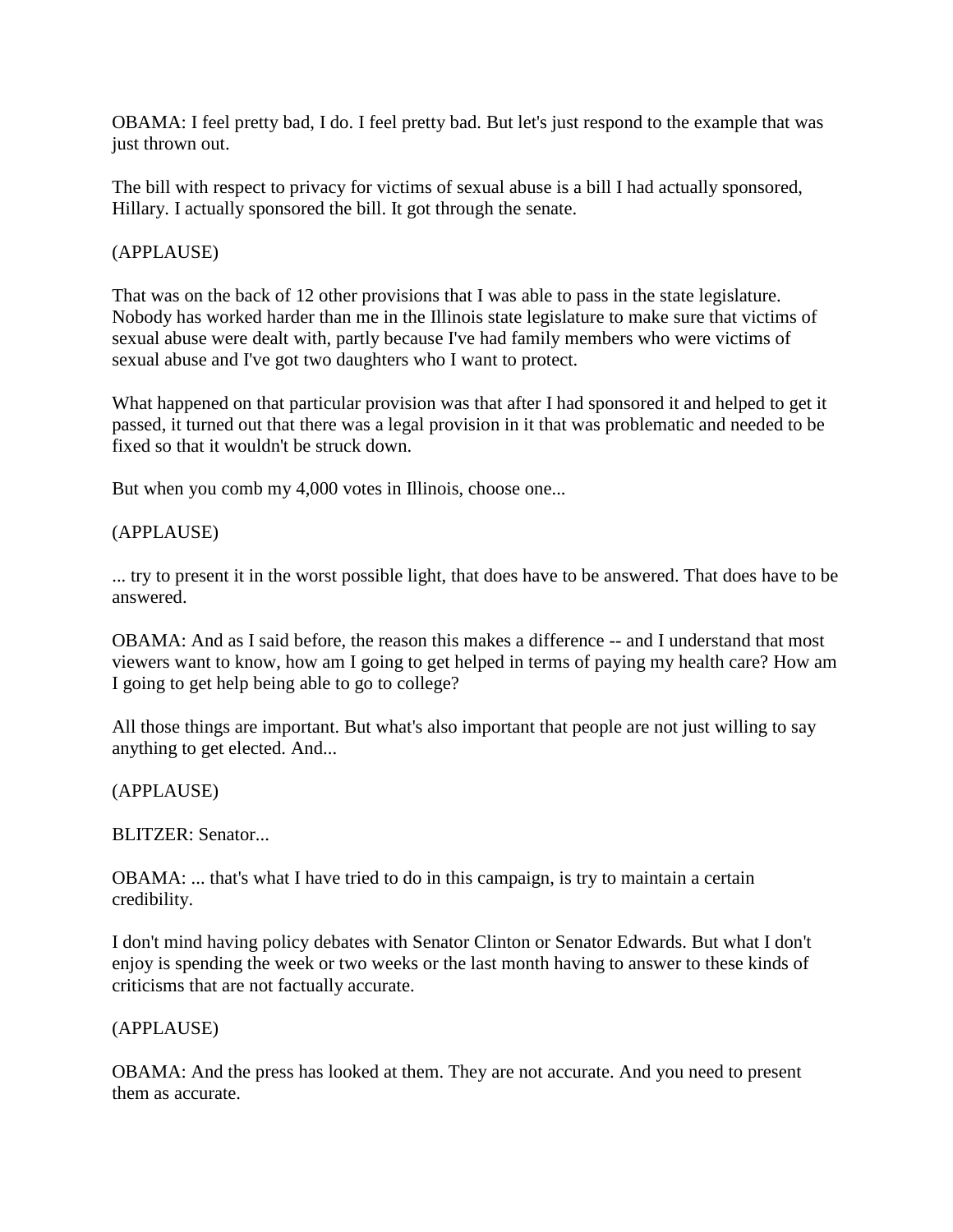BLITZER: We're going to be coming back.

CLINTON: Well, that law is still on the books. It was never struck down. That was there.

BLITZER: We're going to be visiting all these subjects, but I just want Senator Edwards to weigh in. Suzanne has got an excellent question coming up.

Go ahead.

(LAUGHTER)

EDWARDS: She's been wanting to ask it, too.

Can I just ask, though, before I do -- I mean, I hear the back and forth on this one particular vote, but it is -- I do think it's important, and I mentioned this about Senator Clinton earlier, to be fair, about Social Security. I do think it's important whether you are willing to take hard positions.

I mean, the members of the Congressional Black Caucus who are sitting in front of me right know they have to go to the floor of the House every day and vote on hard issues. And they have to vote up or down or not show up to vote -- one of those three choices. What I didn't hear was an explanation for why over 100 times you voted present instead of yes or no when you had a choice to vote up or down.

## (APPLAUSE)

OBAMA: I'll be happy to answer it. Because in Illinois -- in Illinois, oftentimes you vote present in order to indicate that you had problems with a bill that otherwise you might be willing to vote for. And oftentimes you would have a strategy that would help move the thing forward.

Keep in mind, John, I voted for 4,000 bills. And if you want to know whether or not I worked on tough stuff, I passed the first racial...

EDWARDS: I don't question whether you worked on tough stuff.

OBAMA: No, no, no. Hold on a second.

EDWARDS: I don't question whether you worked on tough stuff.

OBAMA: No, no. But you...

EDWARDS: The question is, why would you over 100 times vote present? I mean, every one of us -- every one -- you've criticized Hillary. You've criticized me for our votes.

OBAMA: Right.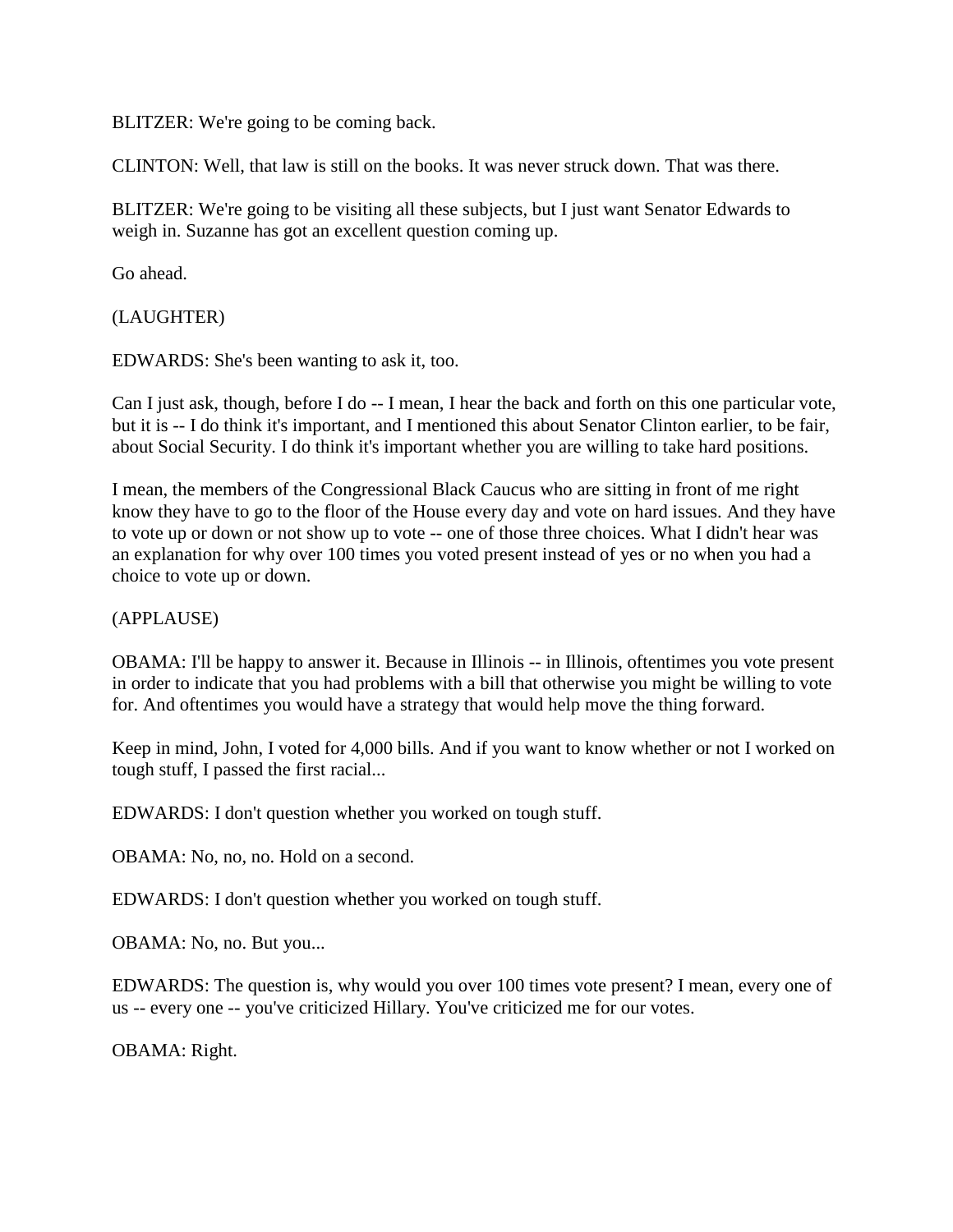EDWARDS: We've cast hundreds and hundreds of votes. What you're criticizing her for, by the way, you've done to us, which is you pick this vote and that vote out of the hundreds that we've cast.

(APPLAUSE)

OBAMA: No.

EDWARDS: And what -- all I'm saying is, what's fair is fair. You have every right to defend any vote. You do.

OBAMA: Right.

EDWARDS: And I respect your right to do that on any -- on any substantive issue. It does not make sense to me -- and what if I had just not shown up...

OBAMA: John -- John, Illinois...

EDWARDS: Wait, wait, wait. Wait, let me finish.

OBAMA: Hold on a second.

EDWARDS: What if I had just not shown up to vote on things that really mattered to this country? It would have been safe for me politically. It would have been the careful and cautious thing to do, but I have a responsibility to take a position...

OBAMA: John, you...

EDWARDS: ... even when it has political consequences for me.

(APPLAUSE) consequences. This -- most of these were technical problems with a piece of legislation that ended up getting modified.

But let's talk about taking on tough votes. I mean, I am somebody who led on reforming a death penalty system that was broken in Illinois, that nobody thought was good politics, but was the right thing to do.

(APPLAUSE)

OBAMA: I opposed legislation that now is being used against me politically to make sure that juveniles were not put in the criminal justice system as adults, even though it was not the smart thing to do politically. It was not smart for me to oppose the war at the start of this war, but I did so because it was the right thing to do.

(APPLAUSE)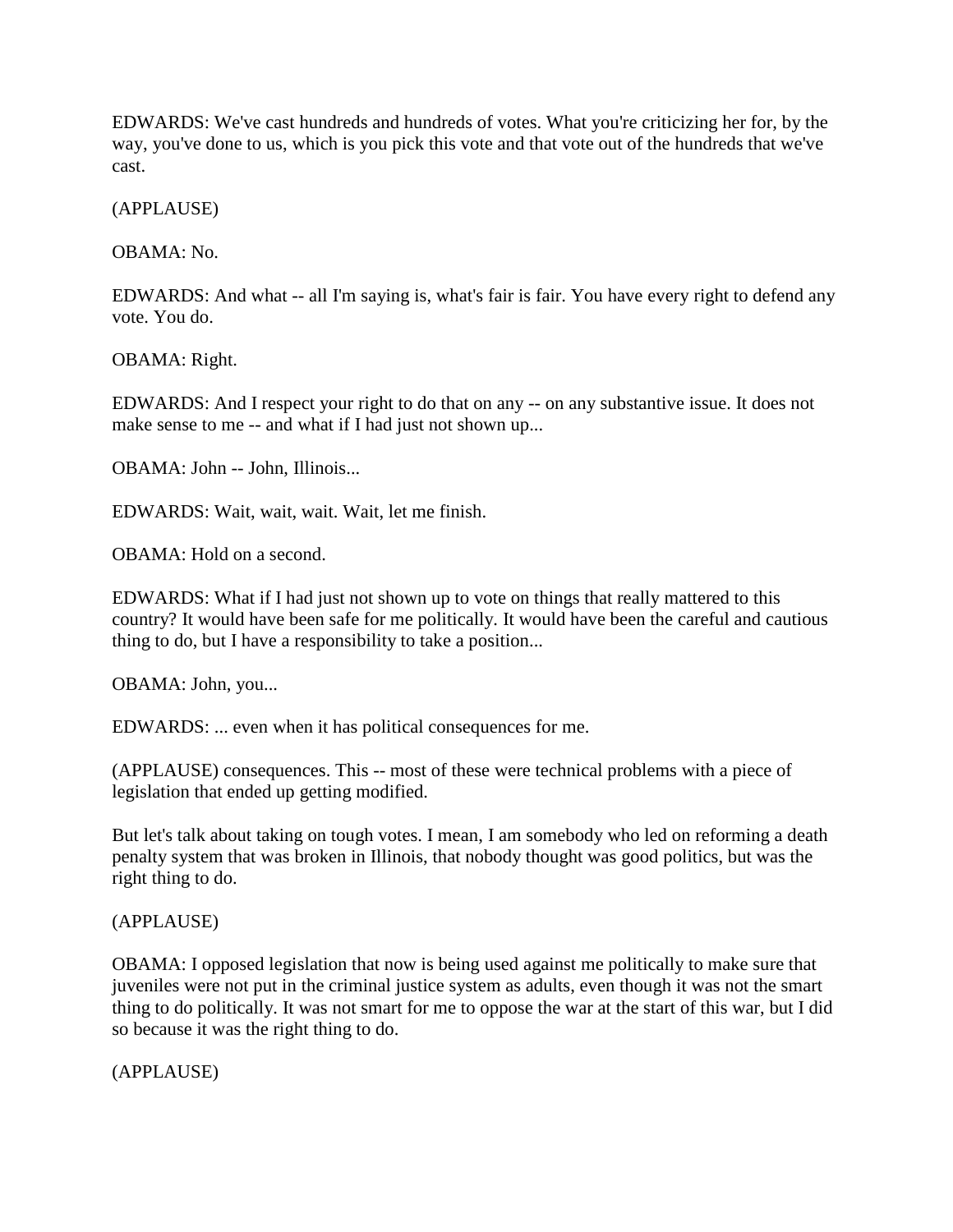OBAMA: So I understand that Illinois has a different system than Congress, and that it is fine to try to use that politically. But don't question, John, the fact that on issue after issue that is important to the American people, I haven't simply followed, I have led.

## **Part 2 of CNN Democratic presidential debate**

Editor's note: This is part two of the transcript for the Democratic presidential debate sponsored by CNN and the Congressional Black Caucus Institute on January 21, 2008.

Sen. Hillary Clinton, Sen. Barack Obama and former Sen. John Edwards answered questions from CNN's Wolf Blitzer, Joe Johns and Suzanne Malveaux in a debate sponsored by CNN and the Congressional Black Caucus Institute, Monday night.

Hillary Clinton, left, Barack Obama, center, and John Edwards answer questions on Monday night.

BLITZER: We have an important issue that Suzanne wants to raise right now.

Go ahead, Suzanne.

MALVEAUX: Thank you.

I would like to raise the issue of health care.

It was last June, Senator Clinton. It was the PBS forum at Howard University where you said if HIV/AIDS was the leading cause of death among white women ages 25 to 34, there would be a national outcry. Obviously, you're calling attention to the need, specific need for African-American women and their health concerns.

Why is it that African-American women would be better off in your health care program?

CLINTON: Well, first of all, my health care program will cover everyone. I don't leave anybody out. It is a universal system.

It will build on the congressional plan that provides health care for members of Congress, their staffs, government employees, and therefore it is not a new system.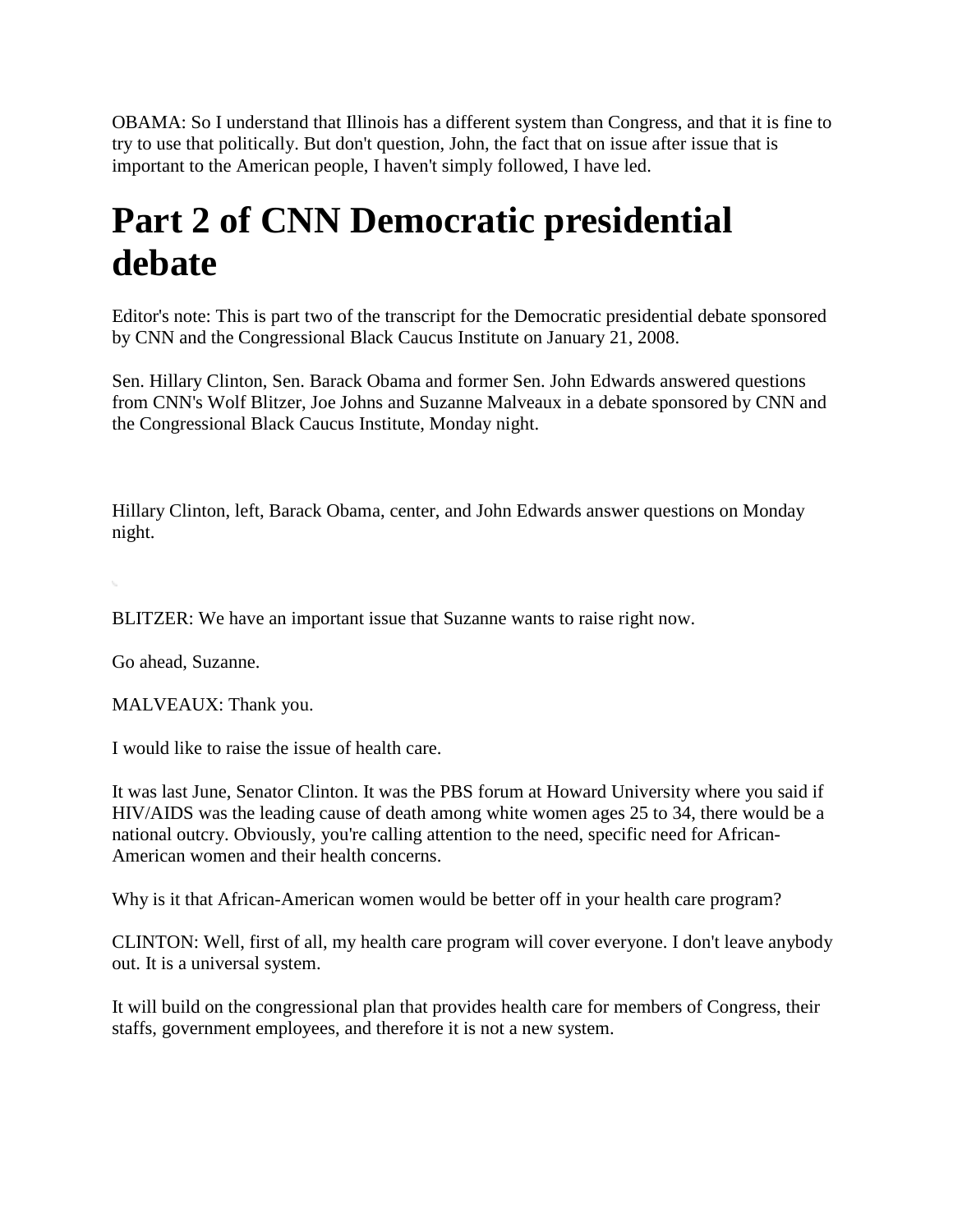CLINTON: It is not government-run. It has the advantage of being proven, so that we can withstand what will be obviously the attacks coming from the Republicans, and the right, and the drug companies, and the health insurance companies.

It also will give comprehensive health care to everyone. It's especially important we do that with chronic diseases.

And, thankfully (sic) HIV/AIDS has become a chronic disease. We're able to keep people alive in the United States. We don't do enough around the world. And we don't do enough yet to get the services as quickly as necessary to a lot of our people who are not given the kind of immediate help that they deserve.

But we need a universal health care system where we manage chronic diseases, where we get prices down because we can bargain with the drug companies, where we say to the health insurance companies that they must cover everyone, they have to do it at an affordable rate.

And for people who might have some financial challenges, I am proposing health care tax credits that will make health care for everyone affordable.

And I think that that is the right way to go, because if we don't have everybody in the system, we know what will happen. We will begin to have more and more people who are uninsured.

The health care companies will continue to cherry pick. The hidden tax that comes when someone does finally show up at the emergency room will be passed onto everyone else.

So I am adamantly in favor of universal health care. And that means everybody is covered. And we will have a system to make it affordable, but it will be required, as part of shared responsibility, under a new way of making sure that we don't leave anybody out and provide quality, affordable health care for everyone.

BLITZER: I want to stay on health care. Joe Johns has a follow- up question.

Go ahead, Joe.

JOHNS: Senator Obama, we all know what universal health care is, as Senator Clinton just said, sort of the idea that everybody deserves health care. And I have not been able to sort of zero in on your position on this one question: Does your plan cover the estimated 12 million or so illegal immigrants in the country?

OBAMA: It does not.

JOHNS: Why not?

OBAMA: Well, because I think we've got limited resources. And it is important for us that, when we've got millions of U.S. citizens that aren't yet covered, it's important for us to make sure that they are provided coverage.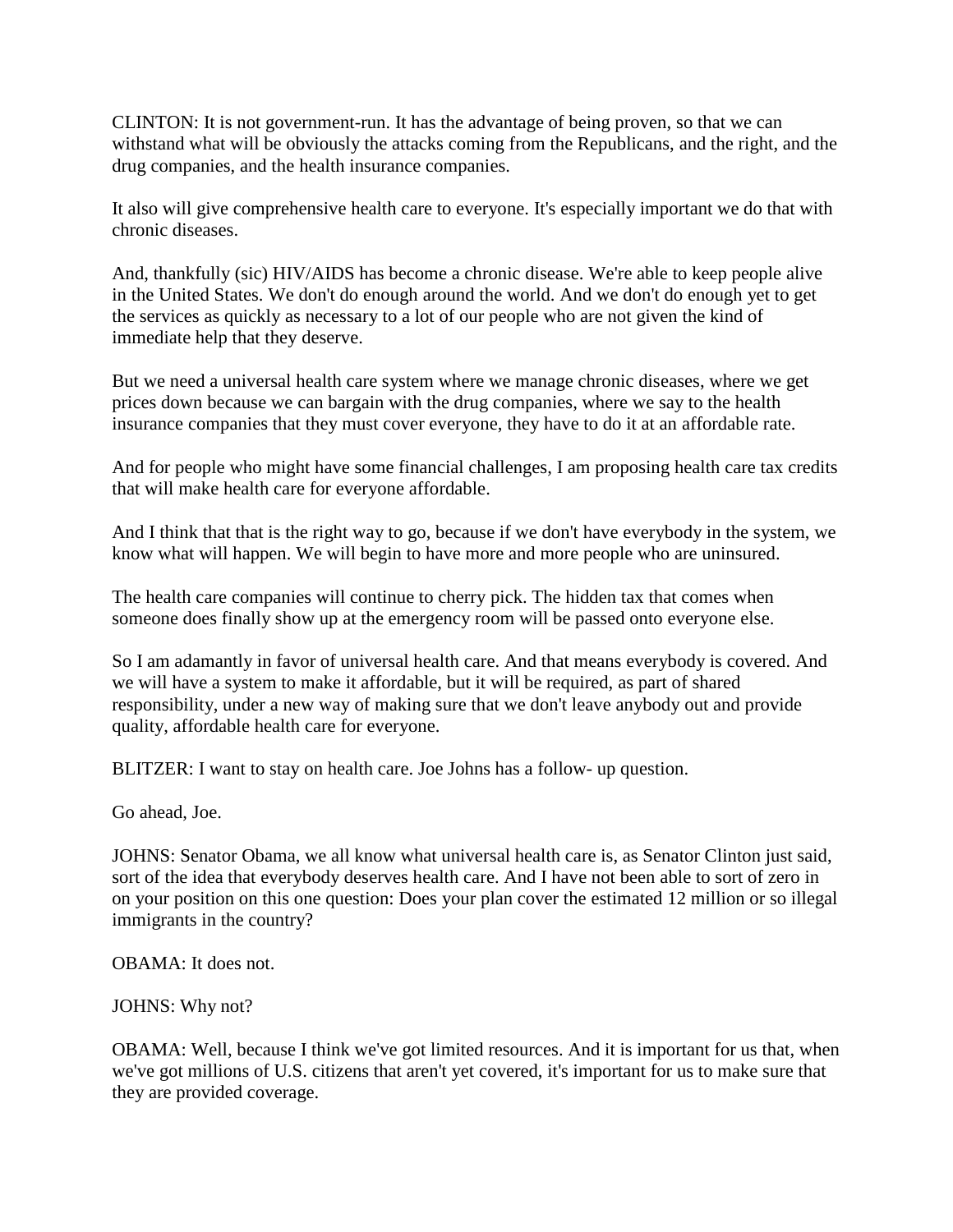I do think that we have an obligation to make sure that children are covered. And we want to make sure that they are not sick in the emergency room.

But the critical issue on these various plans is, how are we going to actually get it done?

Because, you know, I respect the fact that Senator Clinton and President Clinton attempted in '93 to get health care reform passed. But I do think that they did it in the wrong way, because it was behind closed doors, and we did not enlist the American people in the process.

The only way we're going to be able to overcome the insurance companies, and the drug companies, and the HMOs who are profiting from the current system is if we are having all these negotiations in a public setting, we are very clear about who's carrying water for the drug companies and the insurance companies, and who is looking out for the families who, day to day, are struggling.

All of us, all three of us have met people every day in our travels across the country who, even if they have health care, are looking at such high premiums that effectively it's not really health insurance, it's house insurance.

They're paying premiums, in case they get hit by a car, they don't lose their home. But they never go to a doctor.

And we've got to put responsibility not just on the next president, but also on Congress to make sure it happens. And that means that we've got to have the American people clear about the choices that we face.

BLITZER: Senator Edwards, would your plan include the 12 million illegal immigrants? And if not, what happens if they get sick and they wind up in emergency rooms? Who's going to pay for that?

EDWARDS: Well, it's a good question. I think, honestly, none of our three plans cover them.

But what I have done is strengthen...

#### (APPLAUSE)

... strengthen the safety net of the public health system so that our public health clinics, our public hospitals will always be available.

And if that is married to comprehensive immigration reform, so that people who are living here undocumented actually have a chance to become American citizens, then I think they've got the opportunity to become part of the plan.

There are a couple things I want to say, though. Senator Obama spoke -- and he's right about this -- about the importance of us being straightforward and being honest during the campaign.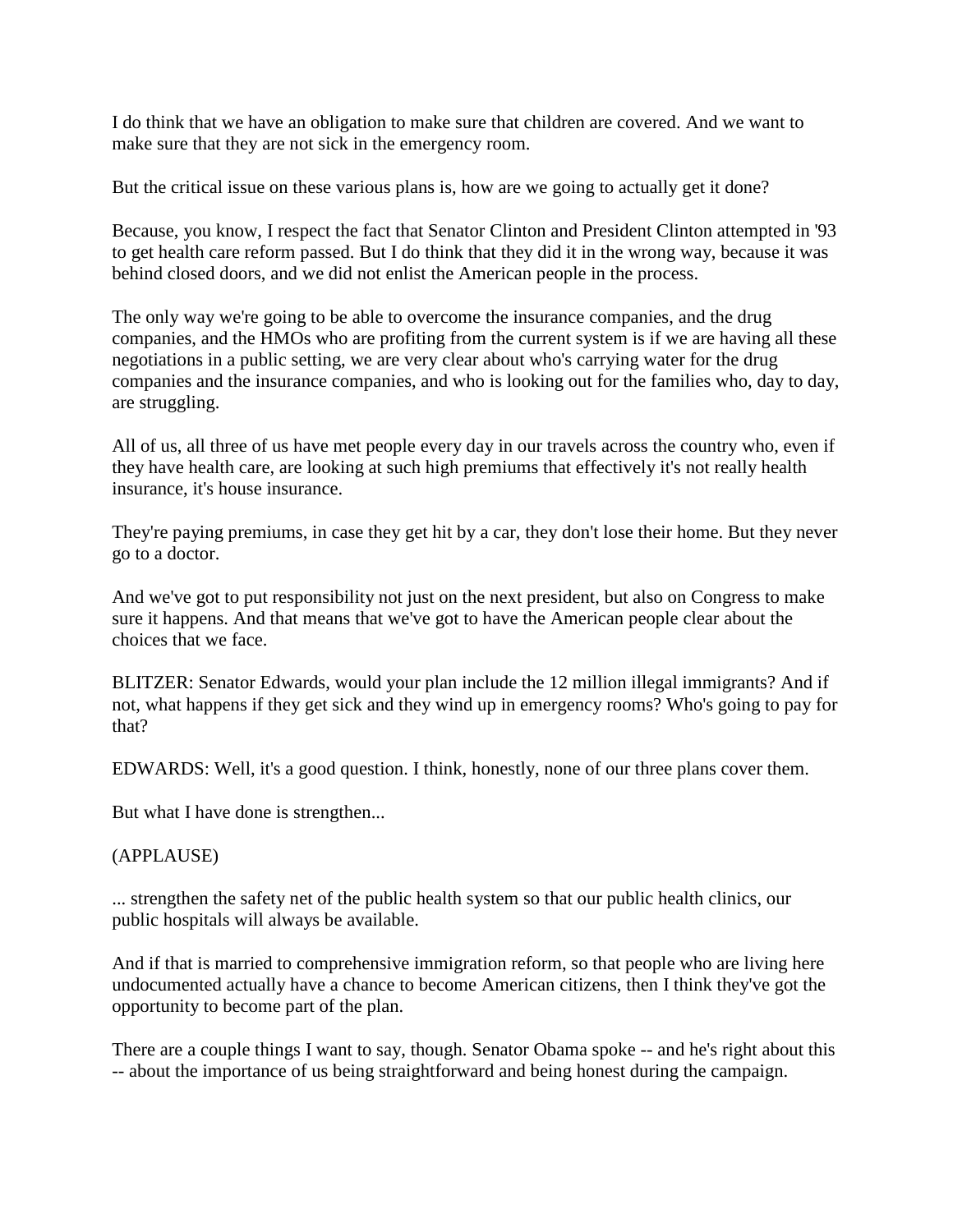The truth is that there are three health care plans represented on this stage. Two are universal; one is not. His is not. Senator Clinton's is, and mine is.

EDWARDS: In order for the plan to be universal, it has to mandate coverage for everybody. And when we talk about getting it done -- and Barack just spoke, as he does often, eloquently, about taking on the drug companies, the insurance companies, I also think it's important to recognize that Senator Obama has taken more money from the drug companies than anybody. Senator Clinton has taken more money from the insurance companies than anybody.

I have not. And I am ready to take these people on.

BLITZER: All right.

OBAMA: Well, a couple of points.

BLITZER: I'm going to give both of you 30 seconds, please.

OBAMA: A couple of points. John, I think, is aware I don't take PAC money. I don't take money from federal lobbyists. I'm not taking money from their companies.

It is true that there are employees of all sorts of companies that have given to my campaign because, frankly, I've raised a lot of money, and sometimes in \$25, \$50, \$100 donations.

But that does mean that I've gotten a bunch of money from drug lobbyists. And I think it's important to make that distinction, John.

EDWARDS: That's fair.

OBAMA: Point number two. With respect to universal coverage, understand what this debate is about. And this is a legitimate policy debate. And I respect the positions that John and Hillary have taken.

They have decided that we should mandate coverage for all adults. I believe that the problem - and understand what that means. A mandate means that, in some fashion, everybody will be forced to buy health insurance.

Now, John has been honest that that may mean taking money out of people's paychecks in order to make sure that they're covered. Senator Clinton has not been clear about how that mandate would be enforced.

But I believe the problem is not that folks are trying to avoid getting health care; the problem is they can't afford it.

(APPLAUSE)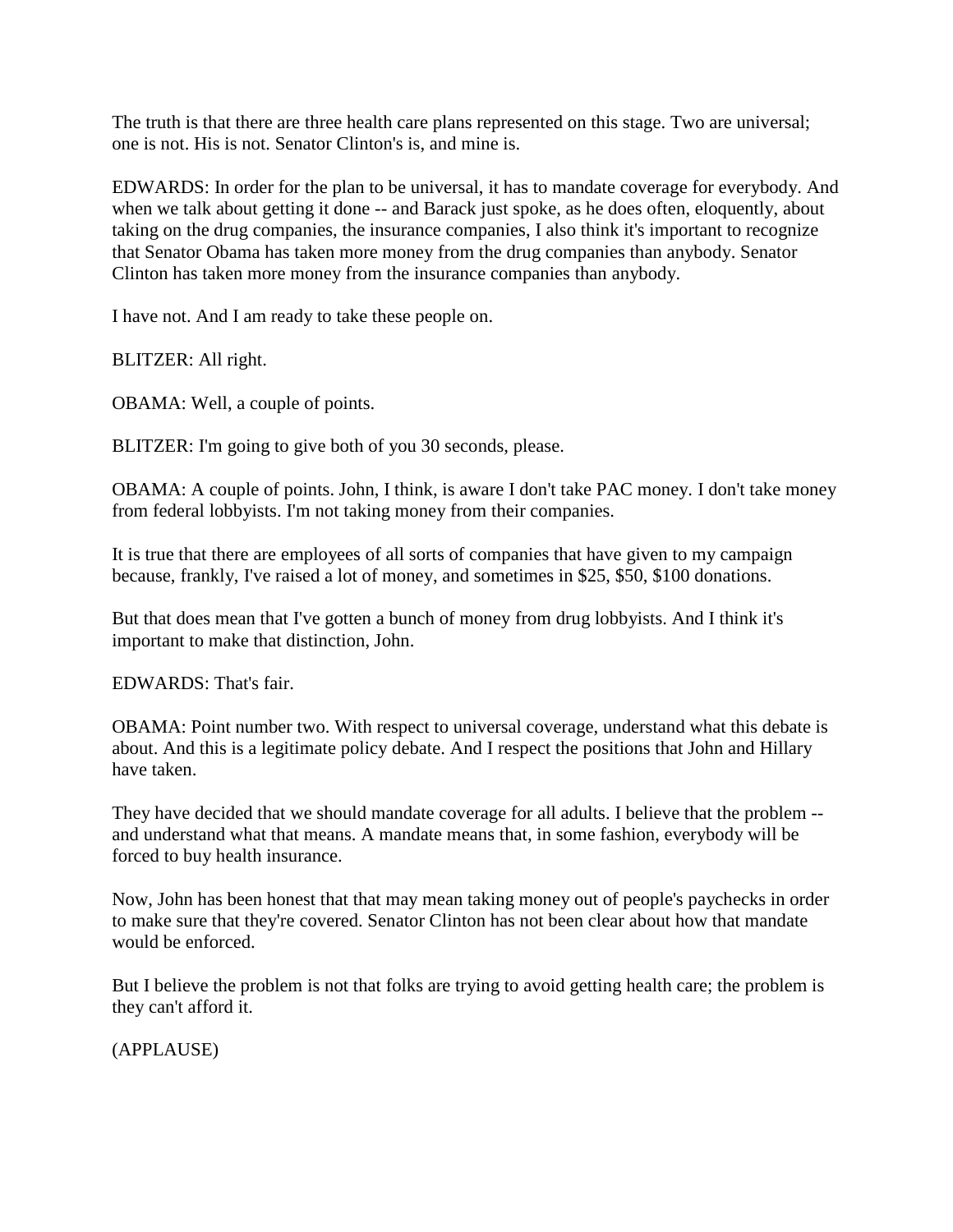And that's why my plan emphasizes lowering costs, not only setting up a government plan so that people who don't have health insurance can buy into it and will get subsidized, but also making sure that those who have health insurance -- because, keep in mind, we've got millions of Americans all across the country who have health insurance, but are struggling with rising copayments, deductibles, premiums.

Under George Bush, families are paying 78 percent more on health care than they were previously -- let me just finish, because this is an important policy point. We put in a catastrophic re-insurance plan that will help reduce those premiums for families by an average of about \$2,500 per year.

But the last point that I think is worth making, every expert that's looked at this has said there is not a single person out there who's going to want health care who will not get it under my plan.

And it's true that some people could game the system by just waiting until they get sick and then they show up. But keep in mind that my plan also says children will be able to stay on the parents' plan up until the age of 25.

And so I don't believe that there are a whole bunch of folks out there that will not get coverage.

And, John, both you and Hillary have a hardship exemption, where, if people can't afford to buy health care, you exempt them, so that you sort of don't count them.

EDWARDS: But we would cover them. We cover them, Barack.

OBAMA: But you don't cover them.

EDWARDS: Yes, we do.

CLINTON: Yes, we do.

EDWARDS: Yes, we do. It's not true, Barack.

(CROSSTALK)

CLINTON: That is not true.

EDWARDS: No, no. Here's the problem. The problem with this argument is you can make exactly the same argument about Social Security.

I mean, you think about the analogy. What George Bush says is he wants people to be able to get out of the Social Security system, choose, elect to get out of the Social Security system. Well, that's exactly what this argument is.

OBAMA: No.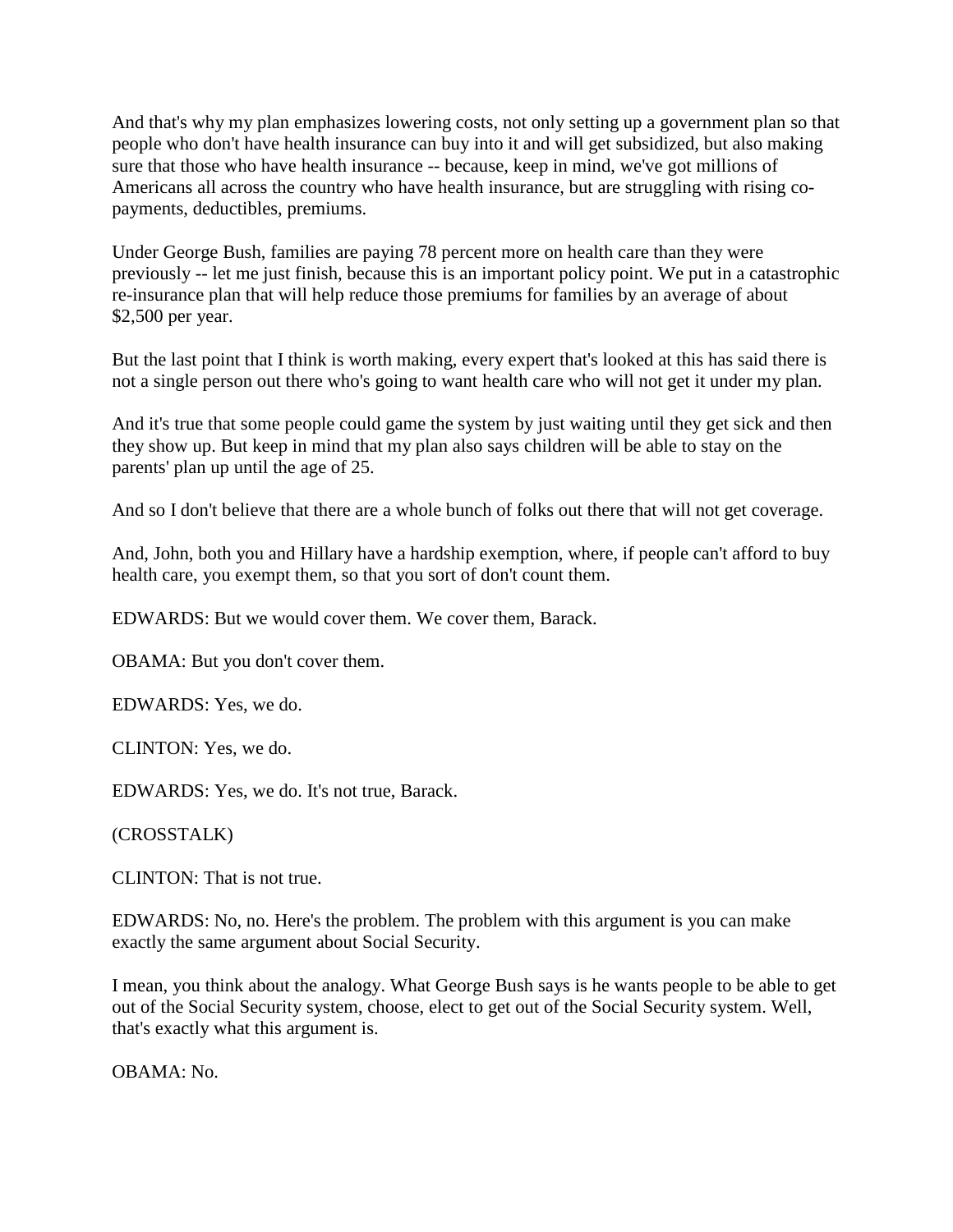EDWARDS: This argument is you shouldn't have to have health care. If you choose not to have health care, you shouldn't have to have it.

And that is a threshold question. It is a judgment. It's a fair policy debate.

## (CROSSTALK)

EDWARDS: There's nothing wrong with us arguing about this, but I believe that there is not a single man, woman, and child in America who's not worthy of health care. Everybody should get health care.

## (APPLAUSE)

BLITZER: I promised Senator Clinton she could respond as well. Try to keep it to 30 seconds.

CLINTON: Well, first of all, if you don't start out trying to get universal health care, we know - and our members of Congress know -- you'll never get there.

If a Democrat doesn't stand for universal health care that includes every single American, you can see the consequences of what that will mean. I think it is imperative that we have plans, as both John and I do, that from the very beginning say, "You know what? Everybody has got to be covered."

There's only three ways of doing it. You can have a single-payer system, you can require employers, or you can have individual responsibility. My plan combines employers and individual responsibility, while maintaining Medicare and Medicaid.

I think that the whole idea of universal health care is such a core Democratic principle that I am willing to go to the mat for it. I've been there before. I will be there again. I am not giving in; I am not giving up; and I'm not going to start out leaving 15 million Americans out of health care.

Secondly, we have seen once again a kind of evolution here. When Senator Obama ran for the Senate, he was for single-payer and said he was for single-payer if we could get a Democratic president and Democratic Congress. As time went on, the last four or so years...

CLINTON: As time went on, the last four or so years, he said he was for single payer in principle, then he was for universal health care. And then his policy is not, it is not universal. And this is kind of like the present vote thing, because the Chicago Tribune, his hometown paper, said that all of those present votes was taking a pass. It was for political reasons.

Well, when you come up with a universal health care plan and you don't have any wiggle room left, you know that you're going to draw a lot of political heat. I am not running for president to put Band- Aids on our problems. I want to get to universal health care for every single American.

(APPLAUSE)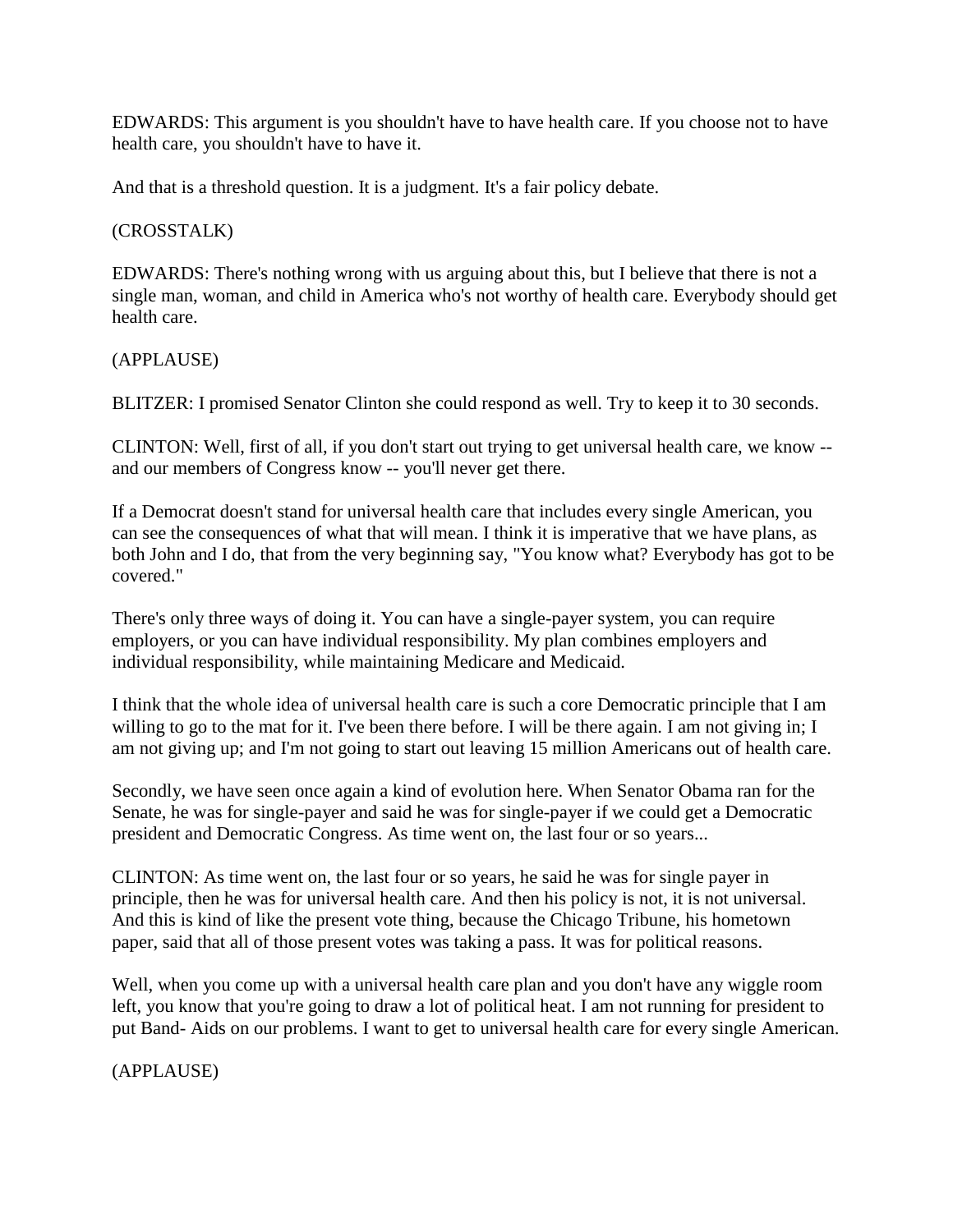BLITZER: I have to let Senator Obama respond.

But try to be brief, 30 seconds, if possible.

(UNKNOWN): Good luck.

OBAMA: Right, exactly.

Here's the policy question: if, in fact, we are not making it affordable enough, which is what's happening right now, and you mandate on families to buy health insurance that they can't afford and if they don't buy it you fine them or in some other way take money for them -- this is what's happening...

EDWARDS: But, Barack, you're ignoring that we subsidize...

OBAMA: John, I haven't finished. John, let me finish.

EDWARDS: OK, all right, go ahead.

OBAMA: Now, what is happening in Massachusetts right now -- there are articles being written about it -- which is that folks are having to pay fines and they don't have health care. They'd rather go ahead and take the fine because they can't afford the coverage.

My core belief is that people desperately want coverage. They desperately want it, and my plan provides those same subsidies. And if they are provided those subsidies and they have good, quality care that's available, then they will purchase it. That is my belief.

Now, it's fine for us to have a debate about how the best way to get there is, but to suggest somehow that I'm not interested in having anybody covered, or to suggest, as Hillary just did, that I was in favor of single payer -- I never said that we should try to go ahead and get single payer. What I said was that if I were starting from scratch, if we didn't have a system in which employers had typically provided health care, I would probably go with a single-payer system.

What's evolved, Hillary, is your presentation of my positions, which is what's happened frequently during the course of this campaign.

#### (APPLAUSE)

BLITZER: Thank you, Senator.

Let's move on. We have another important subject that, Joe, I want you to start off.

JOHNS: Senator Clinton, on the Iraq question, we're here in South Carolina. It's a big military state with a lot of military families. Last week, U.S. military commanders on the ground in Iraq said that Baghdad is now 75 percent secured. There's also important signs of political progress,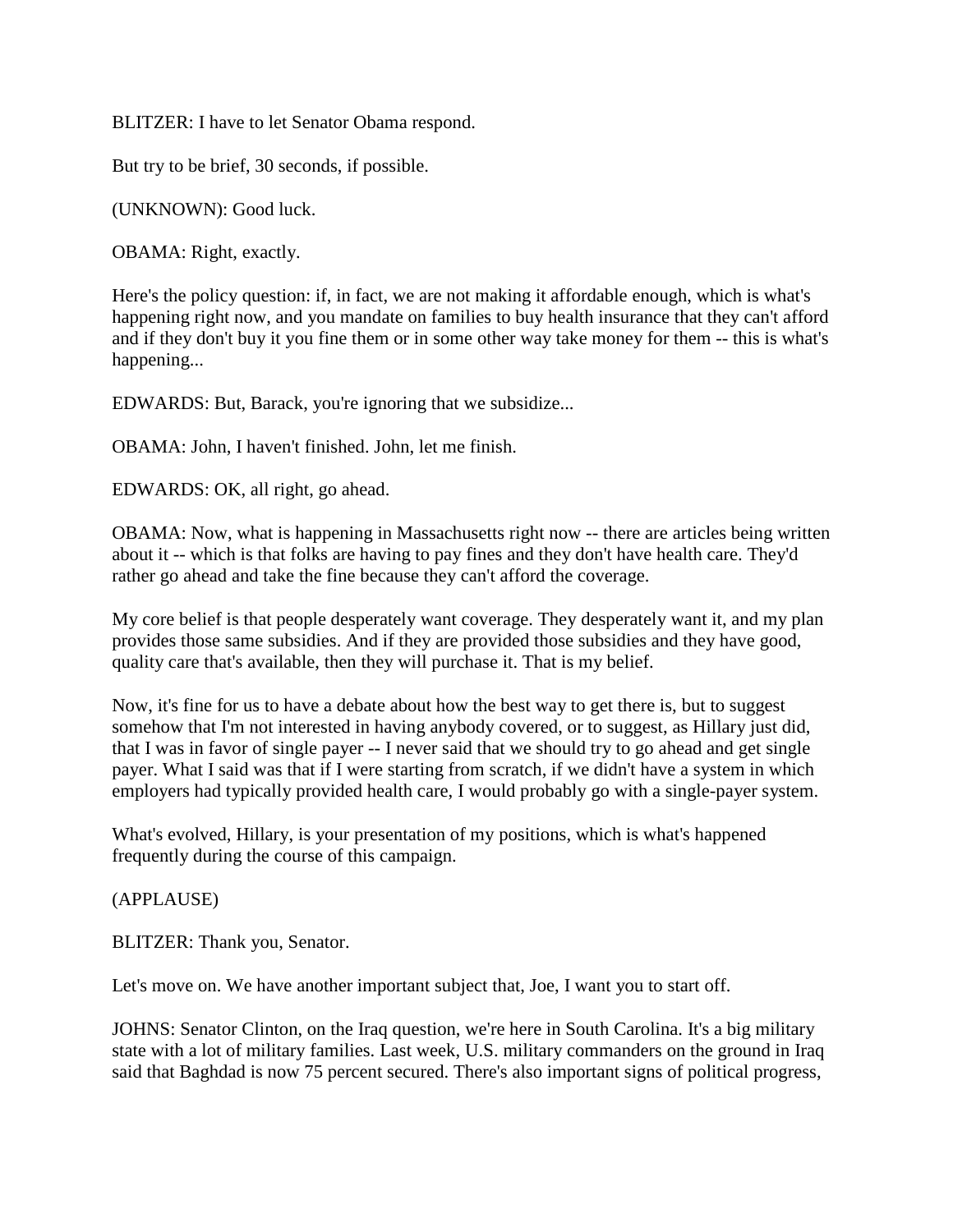including de-Baathification, which was basically long awaited. That, of course, was a big benchmark.

Last week, you said the next president will, quote, "have a war to end in Iraq." In light of the new military and political progress on the ground there in Iraq, are you looking to end this war or win it?

CLINTON: I'm looking to bring our troops home, starting within 60 days of my becoming president, and here's why, Joe. I have the greatest admiration for the American military. I serve on the Senate Armed Services Committee. I've been to Iraq three times. I've met with the leaders of the various factions. But there is no military solution, and our young men and women should not remain as the referees of their conflict.

I believe what you're seeing happen is twofold. Of course the surge, the so-called surge, was able to pacify certain parts of Iraq. If we put enough of our men and women and equipment in, we're going to be able to have some tactical military success. But the whole purpose of the surge was to force the Iraqi government to move quickly towards the kind of resolution that only it can bring about.

I think what is motivating the Iraqi government is the debate in the political campaign here. They know they will no longer have a blank check from George Bush, that I will with draw troops from Iraq. And I believe that will put even more pressure on the Iraqis to finally make the decisions that they have to make.

It is not going to be easy. Withdrawing troops is dangerous. That's why I've been working to make sure that we knew all of the various steps we would have to take, because it's not just bringing our troops and equipment home. We have more than 100,000 civilians there, working for the embassy, working for businesses, working for charities.

We have a lot of Iraqis who sided with us, translators and drivers who put their lives on the line for American military forces. So this is complicated, but I'm committed to withdraw our troops and to put the Iraqi government on notice that their time is running out.

CLINTON: And they have to make these tough decisions.

BLITZER: I'm going to let Senator Obama respond, too.

But, Senator Edwards, Senator John McCain, the Republican presidential candidate, he supported the surge from the beginning. I think all three of you opposed the surge from the beginning. He says now the surge is working, there's military progress, the level of violence has gone down, and that the United States must not surrender in Iraq. It must win that war in Iraq.

Why do you believe Senator McCain is wrong?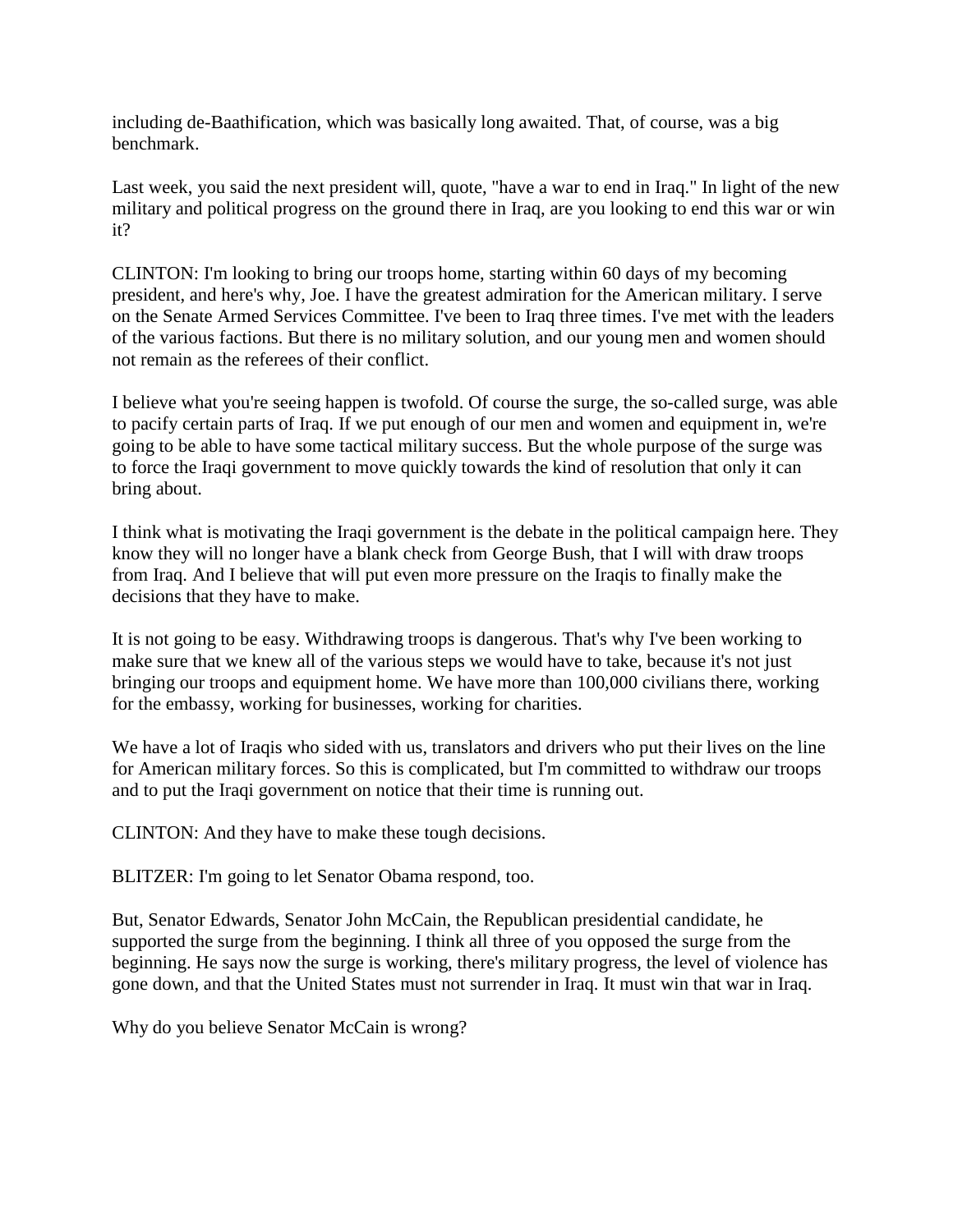EDWARDS: He's wrong because George Bush himself said the entire reason for the surge was to create an environment for political progress. Everyone from the Iraq Study Group, to even Bush recognized -- and if Bush recognizes it, man, it's really got to be out there.

## (LAUGHTER)

EDWARDS: Even President Bush recognizes that unless the Sunni and Shia reach some political reconciliation, there cannot be stability in Iraq. And the problem with this definition and evaluation of where the progress has been made is that there has been no meaningful political progress.

There has been a little bit, in fairness. A little bit, but very little. And I don't think it changes anything.

The one thing I would say is -- and I would actually like for both of them to have a chance to respond to is this -- what I have said very clearly, all of us has said, we would end the war. And I don't have any doubt that all of us are committed to that, I don't doubt that. But how aggressively and how quickly is an important question.

And I have said in the first year that I am president, I will have all combat troops out of Iraq. All combat missions will end in Iraq, and there will be no permanent military bases in Iraq.

## (APPLAUSE)

EDWARDS: I have not heard -- now, admittedly, just to be fair, I don't hear everything they say on the campaign trail, but I have not heard either of them say that definitively. So I would be interested in knowing whether they will commit to having all combat troops out and ending combat missions in the first year.

#### BLITZER: Senator Obama?

OBAMA: John, what I have said, and I've said repeatedly, is I want to be as careful getting out as we were careless getting in, but I want to make sure that we get all our combat troops out as quickly as we can safely. Now, the estimates are maybe that's two brigades per month. At that pace it would be some time in 2009 that we had our combat troops out, depending on whether Bush follows through on his commitment to draw down from the surge.

We don't know that yet, but understand what's at stake here. John is exactly right that the question is, how do we create a stable Iraqi government where our troops are not required to remain permanent bases in -- and a permanent occupation in Iraq?

We are spending \$9 billion to \$10 billion every month. That's money that could be going right here in South Carolina to lay broadband lines in rural communities, to put kids back to school.

And so when John McCain says we'll be there for 50 or 60 or 100 years, it is not just the loss of life, which is obviously the most tragic aspect of it, it's also the fact that financially it is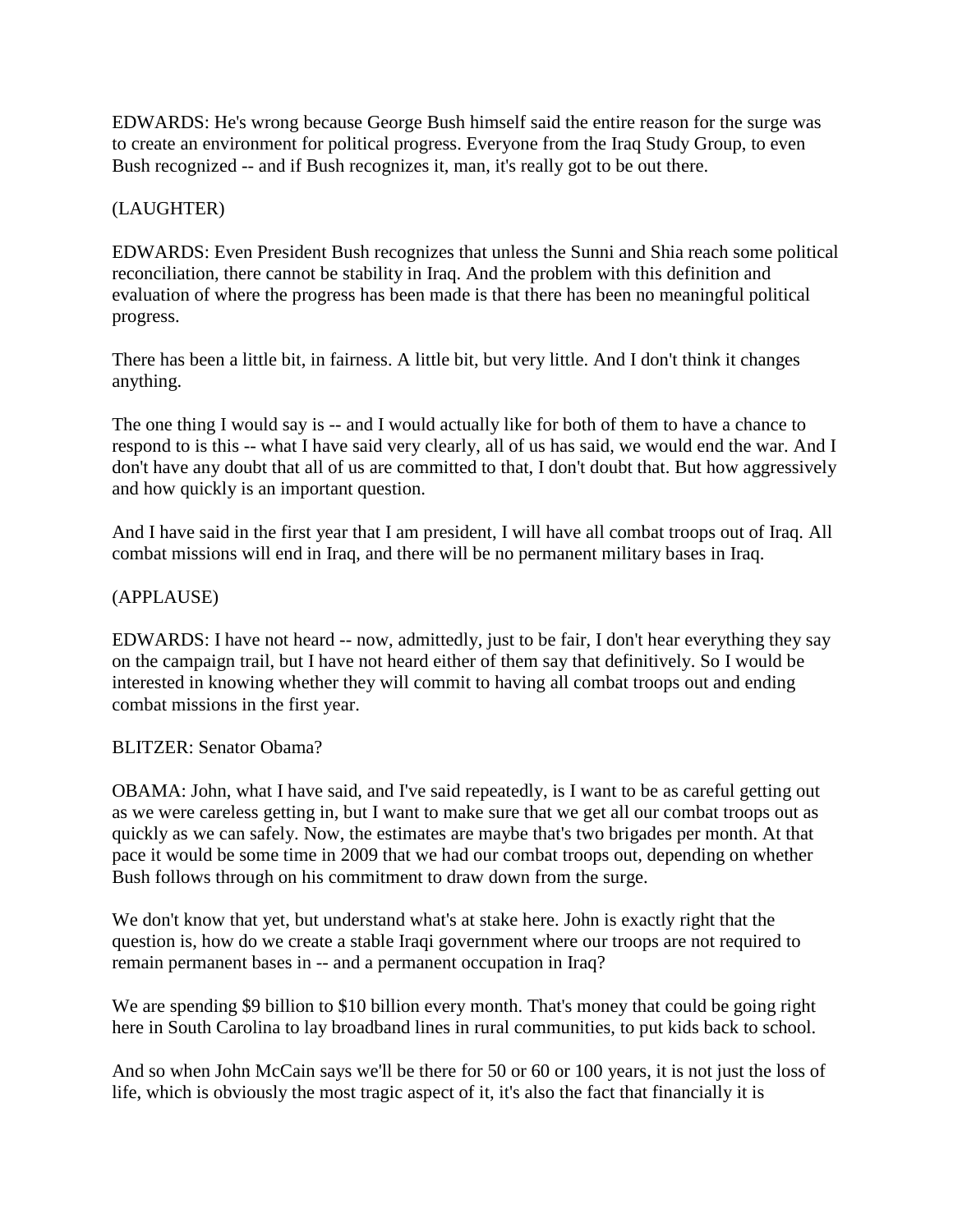unsustainable. We will have spent \$2 trillion at least, it's estimated, by the time this whole thing is over. That's enough to have rebuilt every road, bridge, hospital, school in America, and still have money left over.

(APPLAUSE)

BLITZER: All right.

OBAMA: But just one last point I want to make.

We are seeing Al Qaida stronger now than at any time since 2001. That is a significant threat that has to be dealt with. Because we have been distracted, we have ended up seeing a more dangerous situation, and so we are not -- this is not just a matter of who is right and who is wrong about having gone to war or the surge. It's also, how do we deal with the future threats? And as long as we're bogged down in Iraq, we are not going to be able to deal with those future threats.

BLITZER: Senator Clinton, do you want to respond to Senator Edwards asking you whether you're ready to commit to all combat troops being out of Iraq within a year?

CLINTON: What I have said is that I will move as quickly as possible. I hope to have nearly all out within a year.

We don't know what we're going to inherent from President Bush, but there is a big problem looming on the horizon that we had better pay attention to, and that is President Bush is intent upon negotiating a long-term agreement with Iraq which would have permanent bases, permanent troop presence. And he claims he does not need to come to the United States Congress to get permission, he only needs to go to the Iraqi parliament.

That is his stated public position. He was recently in the region, and it is clear that he intends to push forward on this to try to bind the United States government and his successor to his failed policy.

I have been strongly opposed to that. We should not be planning permanent bases and long-term troop commitments.

CLINTON: Obviously, we've got to rein in...

#### (APPLAUSE)

... President Bush. And I've proposed legislation and I know that members of the Congressional Black Caucus are looking at this, as well. We need legislation in a hurry which says, "No, Mr. Bush, you are the president of the United States of America. You cannot bind our country without coming to the United States Congress." This is a treaty...

(APPLAUSE)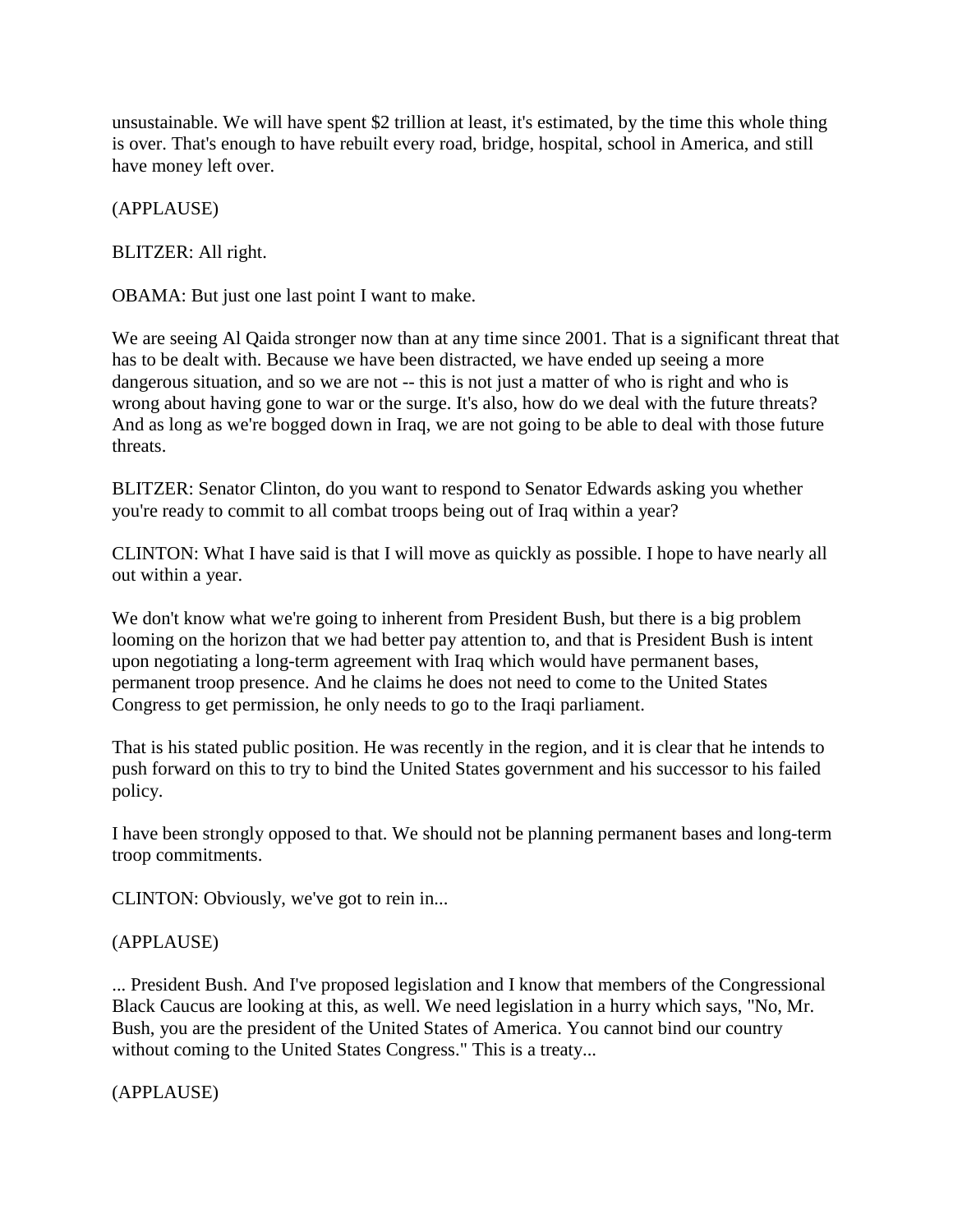... that would have to be presented and approved, and it will not be.

BLITZER: I just want to tell the presidential candidates and everyone, we're just getting started. We're going to continue. We have to take a quick, quick commercial break.

When we come back, you're going to see a different set. We're all going to be seated up here. All the rules are going to go away. We're going to have an important conversation, an important - whatever rules are left, that is. They're all going to go away and we're going to discuss the issues in this campaign.

Much more of our debate here when we come back.

## (COMMERCIAL BREAK)

BLITZER: We're rearranging the furniture here on the stage at Myrtle Beach in South Carolina. The Senators are getting ready for part two of this debate, which will be much more informal. There will really be no rules in this part two.

We're going to go through many other substantive issues. The candidates are just getting ready to come out. They're bringing the chairs out right now. Senator Hillary Clinton, Senator Barack Obama, Senator John Edwards will be here. We'll be going through the issues.

Much more of our coverage right after this.

## **Part 3 of CNN Democratic presidential debate**

Editor's note: This is part three of the transcript for the Democratic presidential debate sponsored by CNN and the Congressional Black Caucus Institute on January 21, 2008.

Sen. Hillary Clinton, Sen. Barack Obama and former Sen. John Edwards answered questions from CNN's Wolf Blitzer, Joe Johns and Suzanne Malveaux in a debate sponsored by CNN and the Congressional Black Caucus Institute, Monday night.

Hillary Clinton, left, Barack Obama, center, and John Edwards answer questions on Monday night.

BLITZER: Welcome back to the Democratic presidential debate. We're here in Myrtle Beach, South Carolina with three Democratic presidential candidates.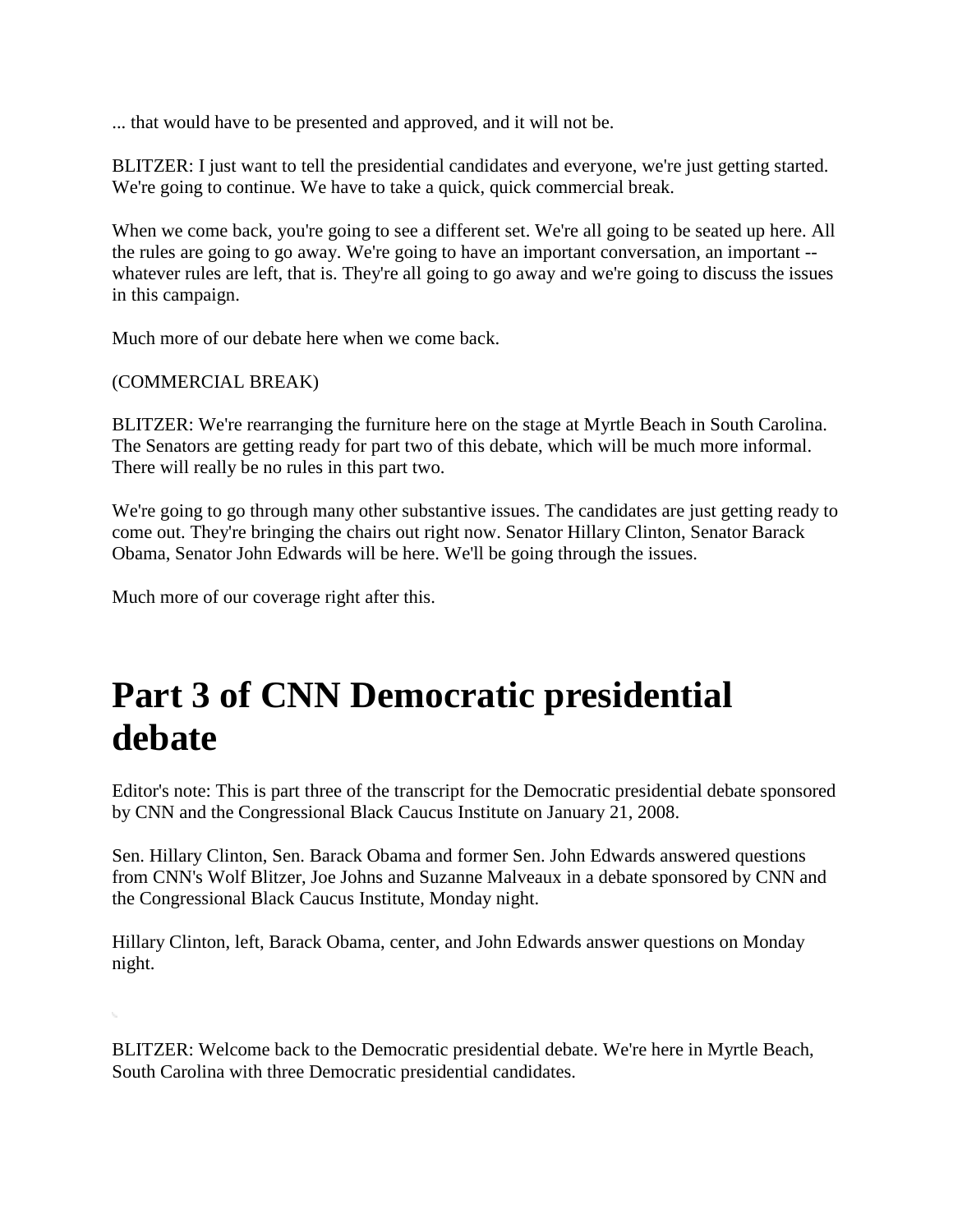BLITZER: I also want to remind all of our viewers out there in the United States and around the world they can always go to cnnpolitics.com. They can continue to watch what's going on here, get a lot more information on the positions, the substantive positions of all of these candidates. If they need more information -- you need more information, that's the place to go: cnnpolitics.com.

I want to begin the second part of this debate with a question for Senator Obama, and I want to refer to Congressman Charlie Rangel, one of the most powerful members, one of the most powerful members of the House of Representatives, and specifically on this Martin Luther King, Jr. Day, a day so important to all of us here in the United States.

He's a supporter of Hillary Clinton and he said yesterday, and I'm quoting now, that he likes you, Senator Obama. He's very proud of your accomplishments. But he went on to say that "Black voters should not do what makes us feel good, but what's good for our great nation."

And I wonder if you want to respond to that notion that it may make a lot of African-Americans feel good to vote for you, but it might not necessarily be the best thing for the United States.

OBAMA: Well, first of all, Charlie's absolutely right that African-Americans should vote for what's best for them, their children, and this country, and the same way that I think Hillary...

(APPLAUSE)

... you know, Hillary feels that women should vote for what's best for them, their children, and their country.

EDWARDS: Would you mind saying that...

OBAMA: And the same way that John...

EDWARDS: Say that a little more often.

OBAMA: Absolutely. Same way that John, I think, he wants white males to vote for...

(LAUGHTER)

EDWARDS: And women and African-Americans.

OBAMA: So I think Charlie's right in principle. Now, obviously, he and I differ in terms of what would be best for the nation. I wouldn't be running if I didn't think that I could bring the country together most effectively, that I can overcome the special interests in Washington most effectively, that I can inspire the American people to get involved in their government most effectively.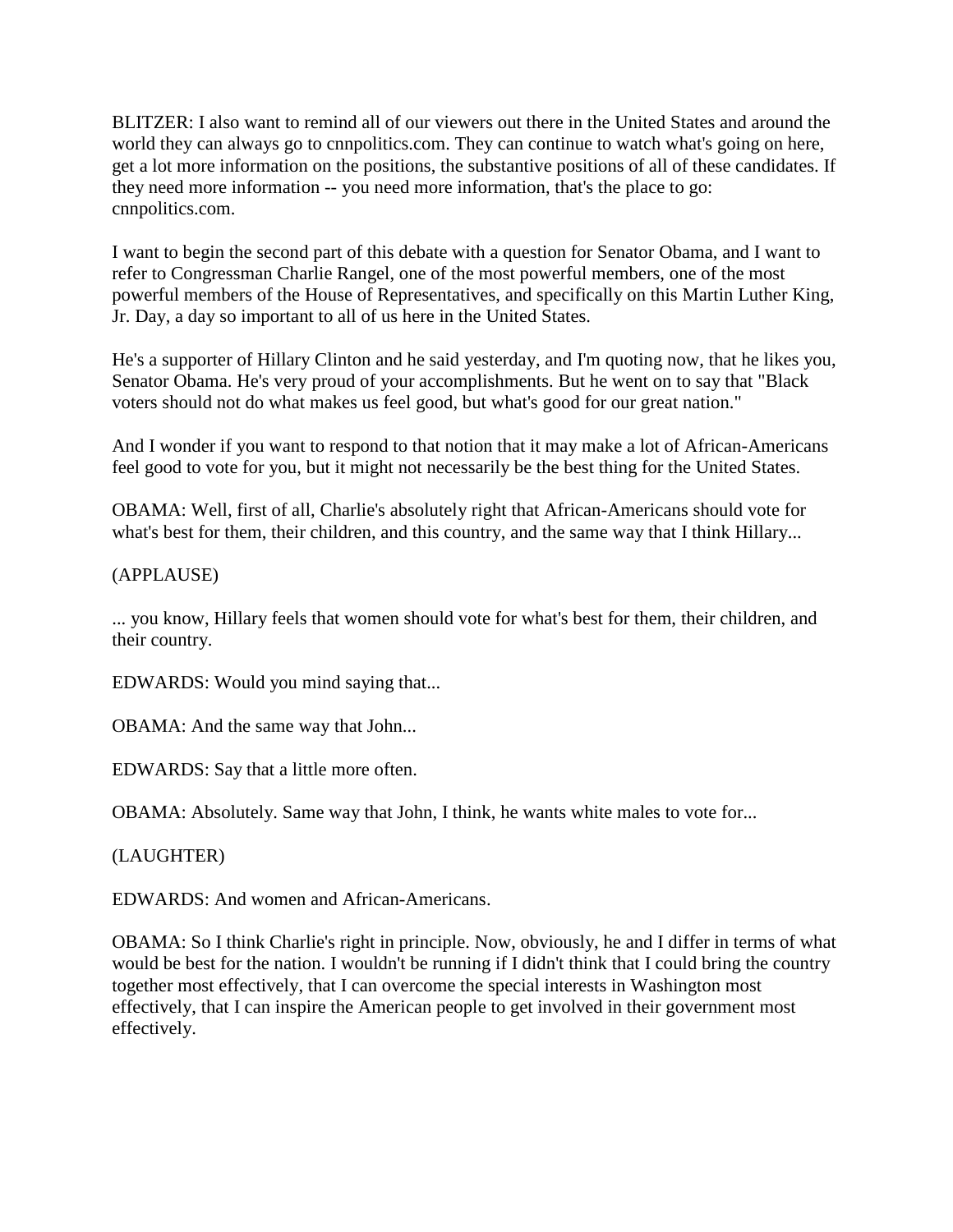So his principle is right. He just has miscalculated in his equation. But I get along great with Charlie, so I'm sure that -- as president, I look forward to working with him as chairman of the House Ways and Means Committee to get things done for families of America.

## (APPLAUSE)

BLITZER: I'll move on to the next question from Suzanne unless either of you want to make a comment.

## Suzanne.

MALVEAUX: It's kind of related to Senator Edwards. I've spoken with a lot of African American voters in South Carolina this week, and a lot of them say that electing a black president, that this would change the way whites see African Americans and the way African Americans see themselves.

Do you think that this is a valid consideration for voters in determining who's president?

EDWARDS: Well, first of all, I don't think it's for me to tell anybody, and particularly not African Americans, what they should consider when they're voting. I think they ought to be able to consider anything that they think is fair and reasonable and important to them.

What I would say, though, is on the issue, since we are here on Dr. King's day, on the issues of equality, ending poverty in America, the things that he devoted so much of his life to, no one has been -- and with all respect to the two other candidates, no one has been more aggressive on these issues than I have.

I mean, ending poverty is the cause, the single most important cause in my life. I'm not suggesting for a minute the two of them haven't spoken about it, because they obviously have. But I have made it central to what I'm doing, central to my campaign and I have been trying to drive it in this campaign and welcome everything they have to say.

I have a comprehensive set of ideas about how we end poverty in this country. I think it is a huge moral issue facing the United States of America, and it is an enormous issue facing the African American community.

If you're black, you're much more likely to be poor, you're much less likely to have health care coverage. That community is hurt worse by poverty than any community in America. And it's our responsibility, not just for the African American community, but for America, as a nation, to take on this moral challenge, to try as best we can to walk in the shadow of Dr. King and try to make certain that we take this cause on, and I intend to do it.

It will be central to the work that I do as president of the United States, ending poverty in America.

BLITZER: Let's let Senator Clinton respond, and then Senator Obama.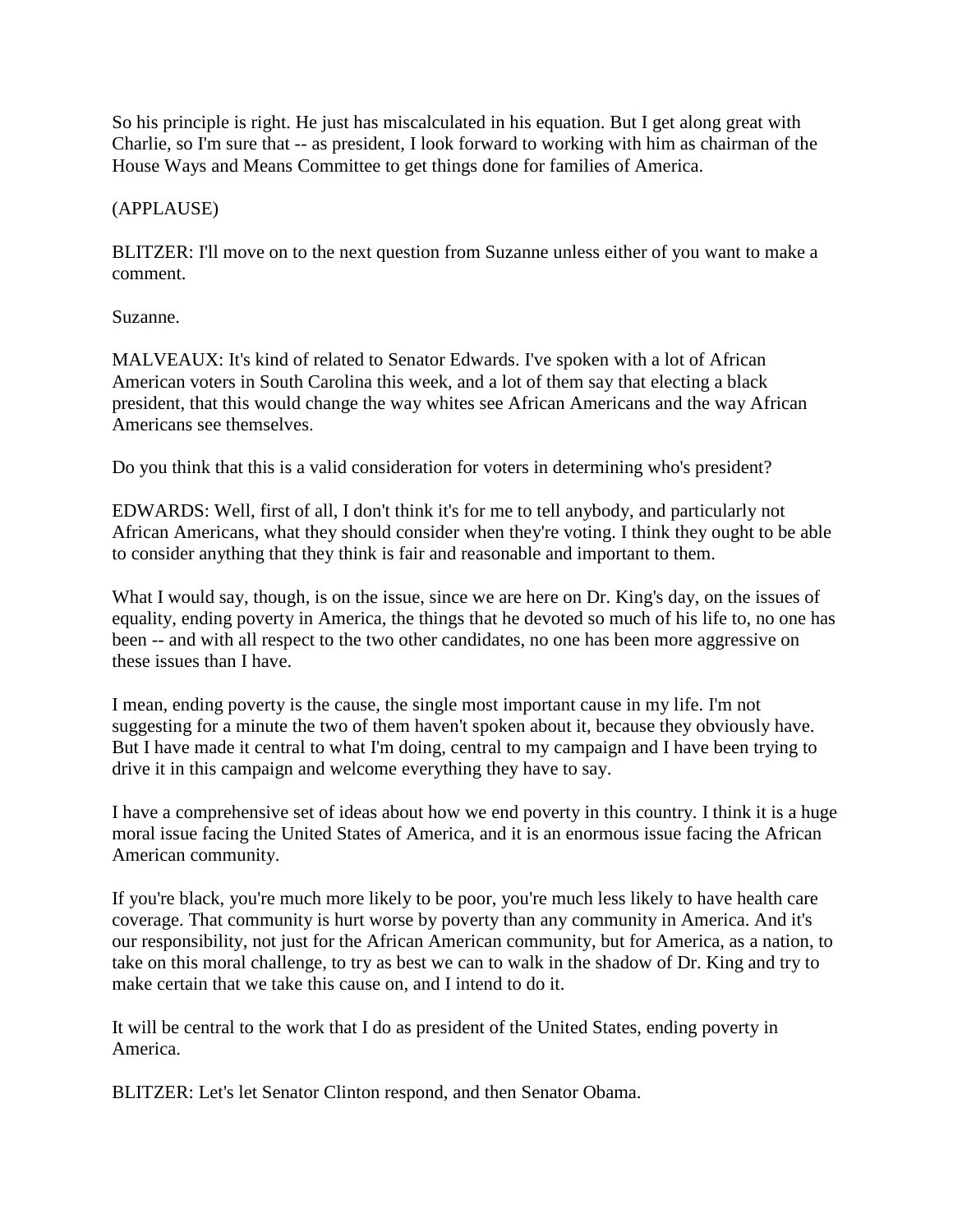CLINTON: Well, I respect John's commitment to ending poverty. That's why, 35 years ago, when I graduated from law school, I didn't go to work for a law firm. I went to work for Marian Wright Edelman at the Children's Defense Fund, because ending poverty -- particularly ending poverty for children, has been the central core cause of everything that I've been doing for 35 years.

I care deeply about what for me is a mission and it does infuse everything that I do and why I'm in public office and why before I was in public service, chairing the Legal Services Corporation so that people got free legal aid when they would otherwise be put out of the courthouse, standing up time and time again for health care and education for abused and neglected kids and kids in the foster care system.

But I think that what we want to do is have a little reality check here, because how is it best to end poverty? We know we've got to maintain programs that are there to help people in need, but look at what's happened over the space of the last seven years. The average African American family has lost \$2,600 in income.

Compare that to the prior eight years, when we had a president who took on the fights of the '90s and stood up against the Republicans, often at great cost. And the typical African American family went up \$7,600 during the 1990s.

We know we've got to attack poverty by making sure the economy works for everybody. We have to lift up the idea of good jobs with good benefits, and I think that we know what we need to do. And if we have a president who is willing from day one to make it a mission to create shared prosperity again, that's going to be good for every American. And that's what I'm going to offer as president. That's what I've been talking about, that's what I've been working for and that's what I intend to do. And I think we can get results for every American.

BLITZER: Senator?

OBAMA: Well, I think John has run a terrific campaign and has focused on poverty during the campaign.

But, John, I have to say, first of all, I have put forward a comprehensive poverty plan that talks about early childhood education, health care for children, dealing with ex-offenders.

And I'll be, you know, happy to share it with you. I know that you don't have time to read all my stuff, just as I don't have time to read yours.

But understand this. I haven't just been talking about...

EDWARDS: Maybe I can read it when I can't go to sleep at night.

OBAMA: Well, there you go.

(LAUGHTER)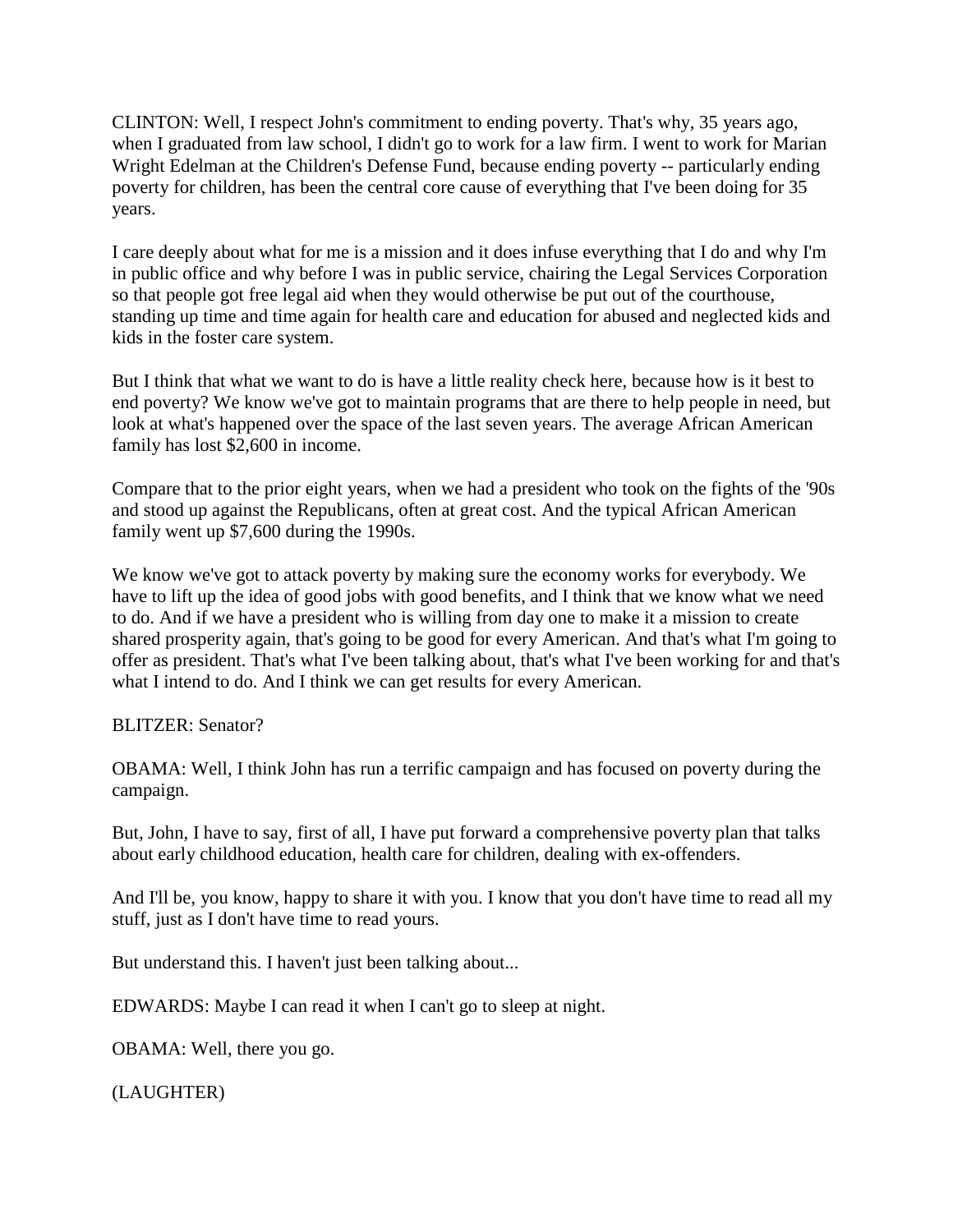That's when I usually read my stuff, actually. But I think it's important.

It's not just talking about it during a campaign. You know, as I said, I started my career after college working in low-income neighborhoods, working in public housing projects, talking to children when you grow up?" They say, "I want to be a doctor," or, "I want to be a lawyer," had the same aspirations as every other child, but they were three, four grade levels behind.

And nobody had told them that the likelihood of them accomplishing their goals were each year diminished because we weren't putting the money in to make sure that they could actually achieve it.

And that's what I did as a civil rights attorney. That's what I did as a state legislator, providing health care for people who didn't have it, making sure that we are providing tax relief to those who need it, as opposed to those who don't.

So I want to make clear, John, that I think a lifetime commitment is how people are going to have to measure these issues.

One last point I want to make, because I think the media, you know, has really been focused a lot on race as we move down to South Carolina. And I have to say that, as I travel around South Carolina, I am absolutely convinced that white, black, Latino, Asian, people want to move beyond our divisions, and they want to join together...

## (APPLAUSE)

... in order to create a movement for change in this country.

And, I mean, I'm not entirely faulting the media because, look, race is a factor in our society. There's no doubt that in a race where you've got an African-American, and a woman, and John...

## (LAUGHTER)

... there's no doubt that that has piqued interest, but I guess what I'm saying is I don't want to sell the American people short.

They are desperate to move beyond the same, old arguments that we've been having and start actually getting something done in this country. And that's what the Democratic Party has been about.

#### (APPLAUSE)

The Republicans may have a different attitude, because they haven't been appearing before forums that are diverse. And the policies, frankly, that they've promoted -- and here I think all three of us agree -- the policies that they have promoted have not been good at providing ladders for upward mobility and opportunity for all people.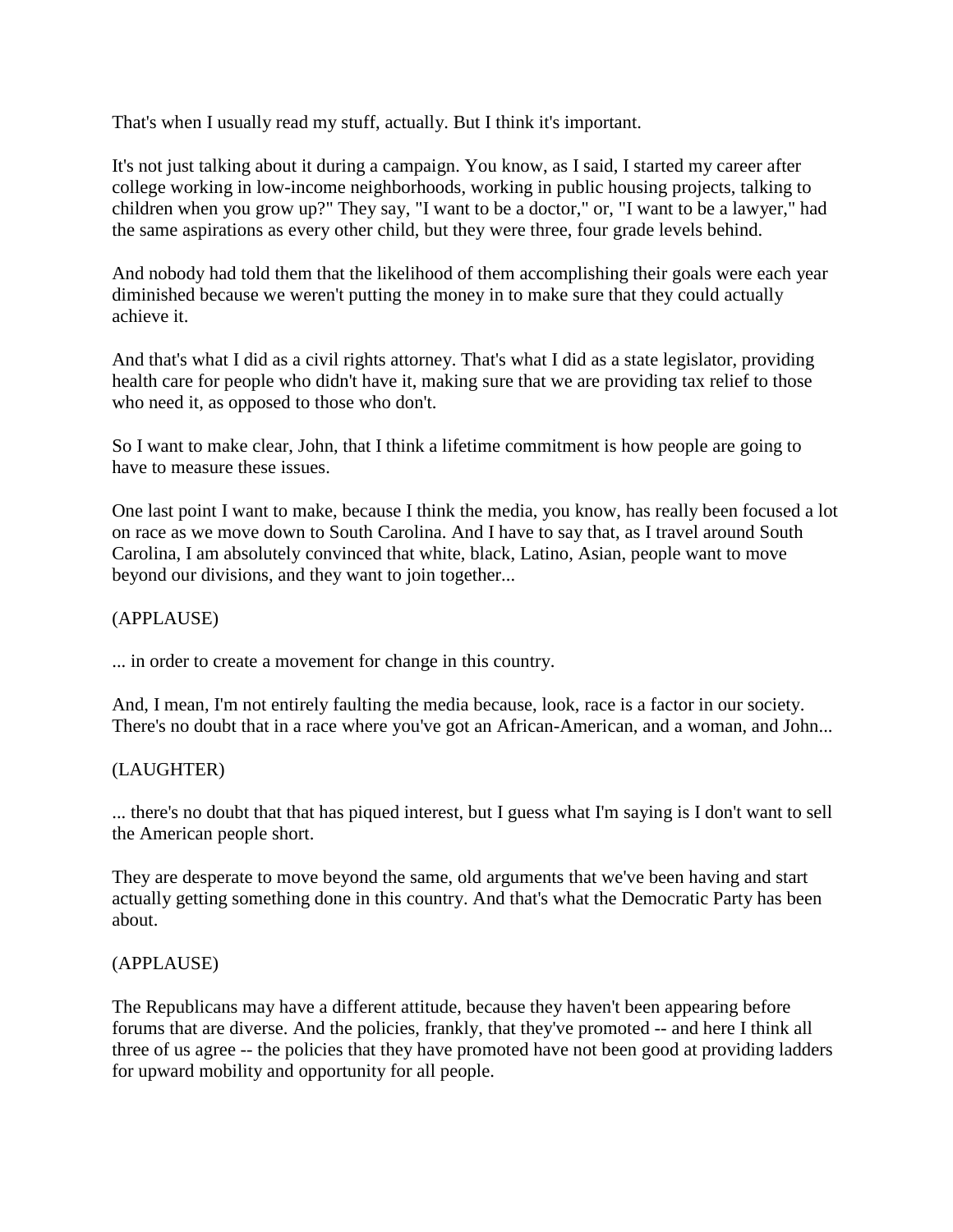That is a fight that all of us will fight. But I don't want us to get drawn into this notion that somehow this is going to be a race that splits along racial lines.

BLITZER: Senator Edwards?

EDWARDS: Well, first of all, before I ever was involved in politics at all, I was involved with Urban Ministries in North Carolina, which is a group that takes care of the poorest of the poor, the homeless, the people who are struggling.

There are a lot of Americans -- I've bet some people here won't know this -- but I've been in a fight with Bill O'Reilly -- that's a fight I'd love to be in, by the way -- I've been in a fight with Bill O'Reilly about whether we, in fact, have 200,000 men and women who wore our uniform who are homeless every single night.

They are. There's absolutely no question about that. And anybody in this audience who's paying attention knows it.

But what I worry about is all the work that I've done at the poverty center that I started at the university, the work I did before I got involved in politics, all the substantive ideas, what I worry about is this starts to sound like a statistic.

You know, we talk about 37 million Americans who live in poverty -- that's more than the population of California -- in the richest nation on the planet.

I've been to hundreds of places around this country who take care of the poorest of the poor, extraordinary, wonderful places. But I'll never forget, just a year or so ago, I was with a woman in Kansas City who told me the story -- worked full-time, worked full-time. She had several children.

Every night in the winter, she could not pay both her heating bill and her rent. She had to choose. Single mom, working full-time, she had to put her kids in all of their winter clothing, in their coats, bundle them up in the bed together, put as many blankets on top of them as she could.

And she'd get them out of bed in the morning and send them off to school. And the last thing she would say to them? "Please, for goodness's sakes, don't tell anybody at school what's happening here, because they'll come and take you away from me."

EDWARDS: No mother in America should have to live like that. We are a better country than that.

(APPLAUSE)

BLITZER: Joe Johns.

JOHNS: Senator Obama, appreciating what you said about the media's preoccupation with race, there is...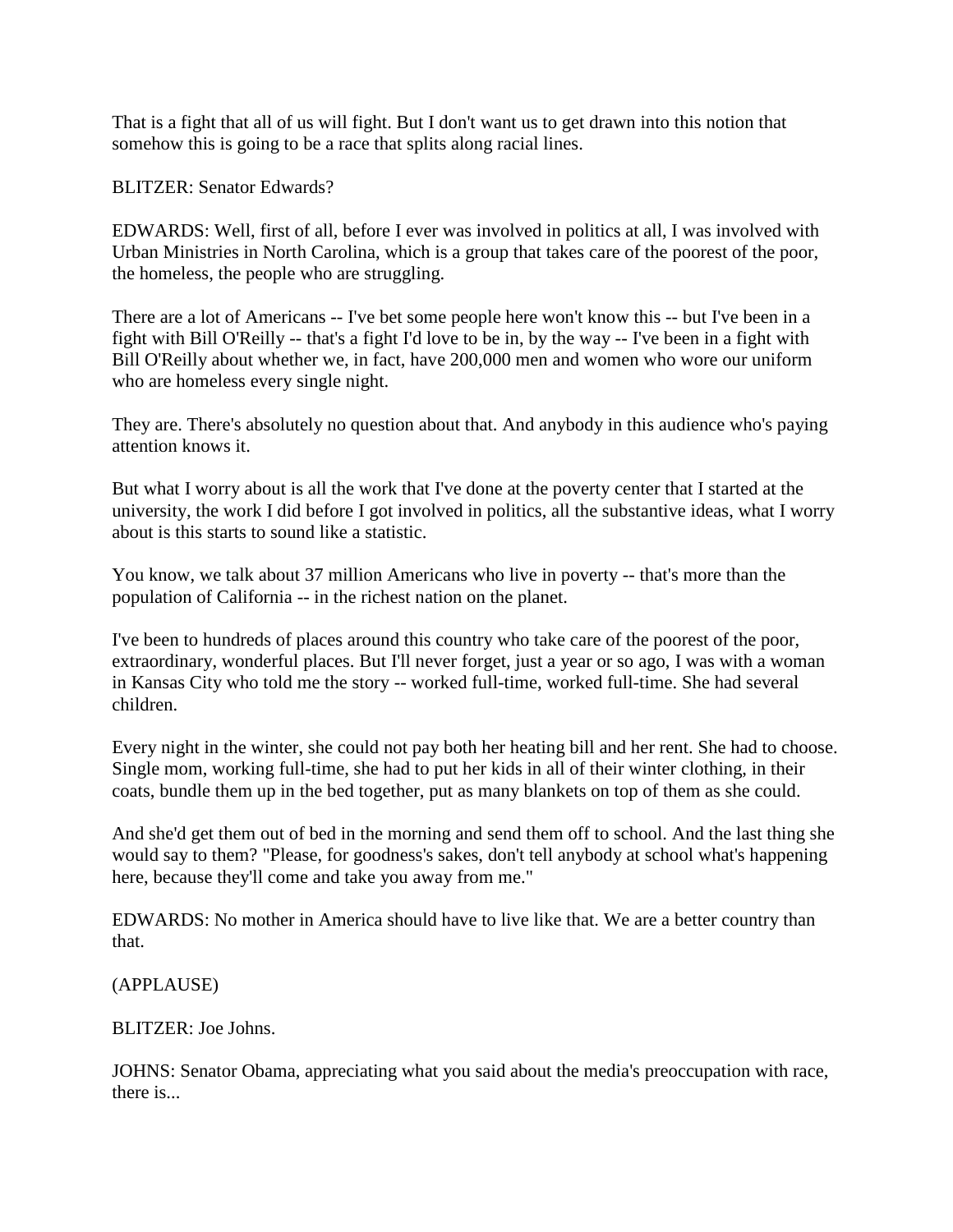OBAMA: Here we go.

JOHNS: Right. The Nobel Prize-winning African-American author, Toni Morrison, famously observed about Bill Clinton, "This is our first black president, blacker than any actual black person who could ever be elected in our children's lifetime."

Do you think Bill Clinton was our first black president?

(LAUGHTER)

OBAMA: Well, I think Bill Clinton did have an enormous affinity with the African-American community, and still does. And I think that's well earned.

Like John, one of the things that I'm always inspired by -- no, I'm -- this I'm serious about. I'm always inspired by young men and women who grew up in the South when segregation was still taking place, when, you know, the transformations that are still incomplete but at least had begun had not yet begun. And to see that transformations in their own lives I think that is powerful, and it is hopeful, because what it indicates is that people can change.

And each successive generation can, you know, create a different vision of how, you know, we have to treat each other. And I think Bill Clinton embodies that. I think he deserves credit for that.

Now, I haven't...

(APPLAUSE)

OBAMA: I have to say that, you know, I would have to, you know, investigate more of Bill's dancing abilities.

(LAUGHTER)

OBAMA: You know, and some of this other stuff before I accurately judge whether he was in fact a brother. But...

(APPLAUSE)

BLITZER: Let's let Senator Clinton weigh in on that.

CLINTON: Well, I'm sure that can be arranged.

#### (LAUGHTER)

CLINTON: You know, I want to echo what Barack has said and what each of us has said repeatedly over the last days. You know, this campaign is obviously an incredible opportunity for so many people to become involved, to be part of making history.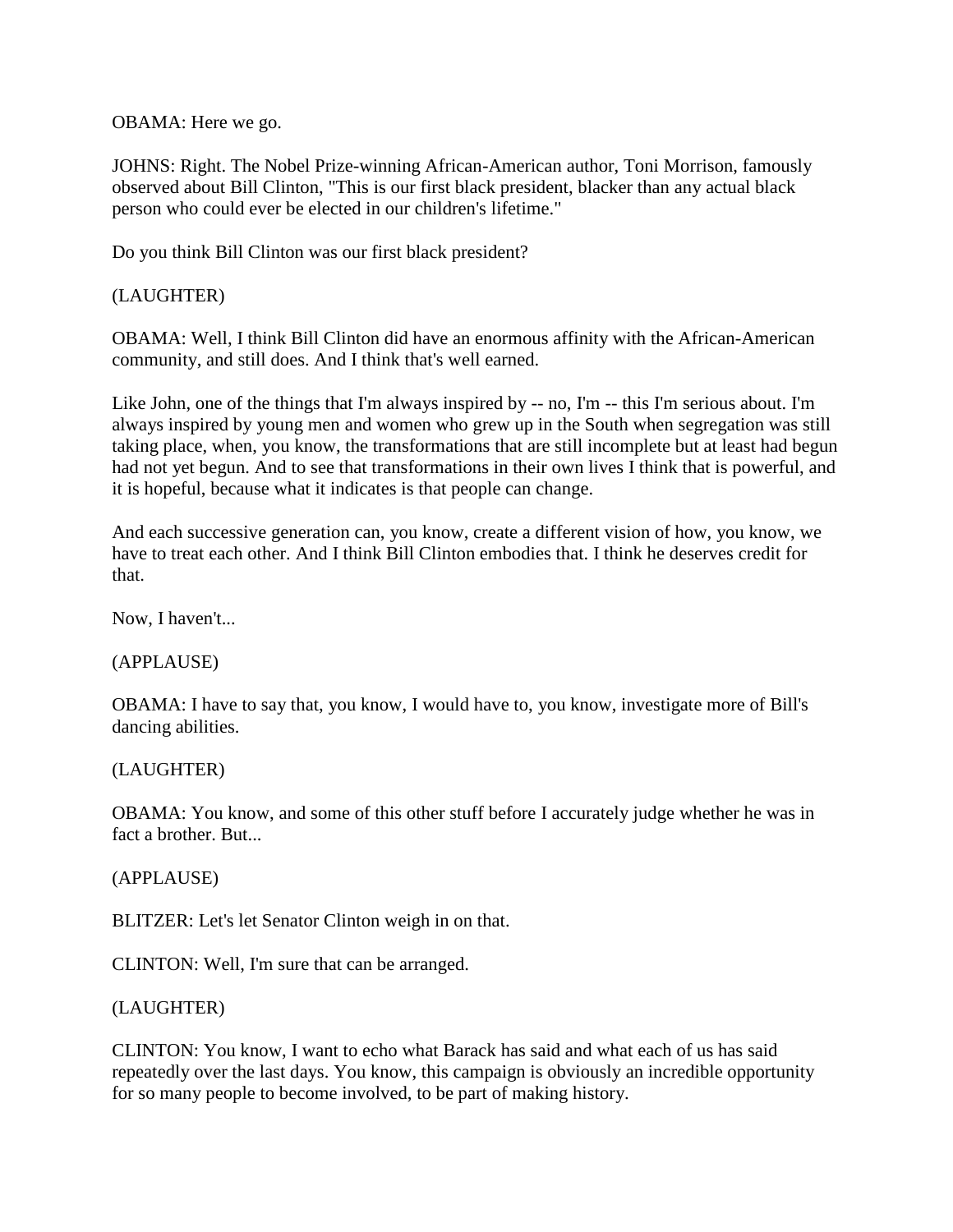You have got a son of the South. You've got an African-American. You have a woman. What better way to celebrate the legacy of Dr. King than to look at this stage right here tonight?

## (APPLAUSE)

CLINTON: And, you know, I'm reminded of one of my heroes, Frederick Douglas, who had on the masthead of his newspaper in upstate New York, "The North Star," that right has no sex and truth has no color. And that is really the profound message of Dr. King.

You know, the content of our character, who we are as people. And I think that my pride in being part of this campaign -- now, look, it's a hard-fought campaign.

We have differences, but it would be unbecoming of any of us to not share those differences and to make the points we're making because we are competing for the most important job in the world at a time when our country has been disgraced abroad, when we have denied and ignored the problems that are afflicting people in South Carolina and across America, when we know we will inherit a huge amount of damage from President Bush upon taking office on January 20th, 2009, whoever the next president is.

So we are passionate about our cause, our candidacy, what we believe, what we want to do for America. And it is a great privilege for me to be part of this. And I think it's important that we stay focused on the future, what we are going to do together to make our country once again what it should be, to deal with this myriad of problems that await, because we can bring our country together and we can set big goals again.

We can start acting like Americans and solve those problems together, and that's what I want to do.

#### (APPLAUSE)

OBAMA: And I have to say, Wolf, that I especially appreciate the fact that Hillary and John were giving me a tough time, because that shows I'm doing pretty good.

#### (APPLAUSE)

I would be upset if there was too much civility in this debate, because it is competitive.

One last point I want to make about this, though, and John alluded to it on the poverty issue.

The one thing we -- when I say we should not focus on my race or Hillary's gender in terms of choosing a candidate, that is not to say that we should be ignoring the very real problems that still exist in terms of race in America.

(APPLAUSE)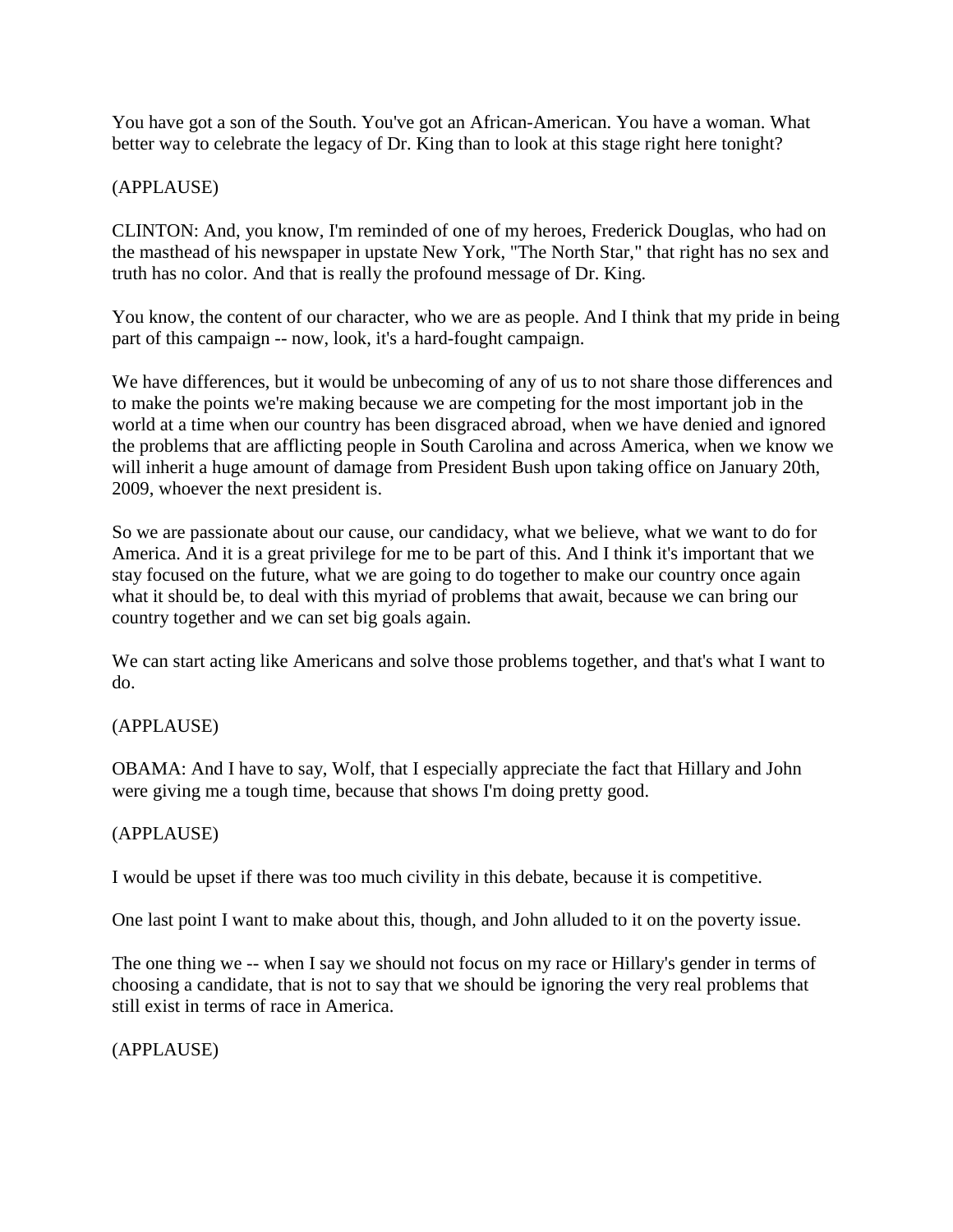So for example, if we know that in our criminal justice system, African-Americans and whites, for the same crime, receive -- are arrested at very different rates, are convicted at very different rates, receive very different sentences.

## (APPLAUSE)

That is something that we have to talk about. But that's a substantive issue and it has to do with how do we pursue racial justice.

If I am president, I will have a civil rights division that is working with local law enforcement so that they are enforcing laws fairly and justly. But I would expect...

#### (APPLAUSE)

... a white president or a woman president should want to do the same thing, because I believe that the pursuit of racial equality, of the perfection of this union, is not just a particular special interest issue of the African-American community. That is how all of us are going to move forward.

And to the extent that we don't deal with those issues, those longstanding, deep seeded issues, we will continue to be hampered. We will be competing with the world with one hand tied behind our backs.

CLINTON: And, you know, Wolf, the...

#### (APPLAUSE)

... the challenge is for us to address all of these issues. We obviously still have problems of gender equality. You know, equal pay is not yet equal.

#### (APPLAUSE)

A woman makes \$0.77 on a dollar and women of color make \$0.67. So there is a big agenda waiting for the Democratic Party. And we feel so passionately about this because we not only are running for office, but we each, in our own way, have lived it.

We have seen it. We have understood the pain and the injustice that has come because of race, because of gender. And it's imperative that, as we move forward with our campaign, we make it very clear that each of us will address these issues.

You don't hear the Republicans talking about any of this. You don't hear them talking about the disgrace of a criminal justice system that incarcerates so many more African-Americans proportionately than whites. You don't hear any kind of effort to help Historically Black Colleges and Universities, something that I'm committed to doing in order to...

(APPLAUSE)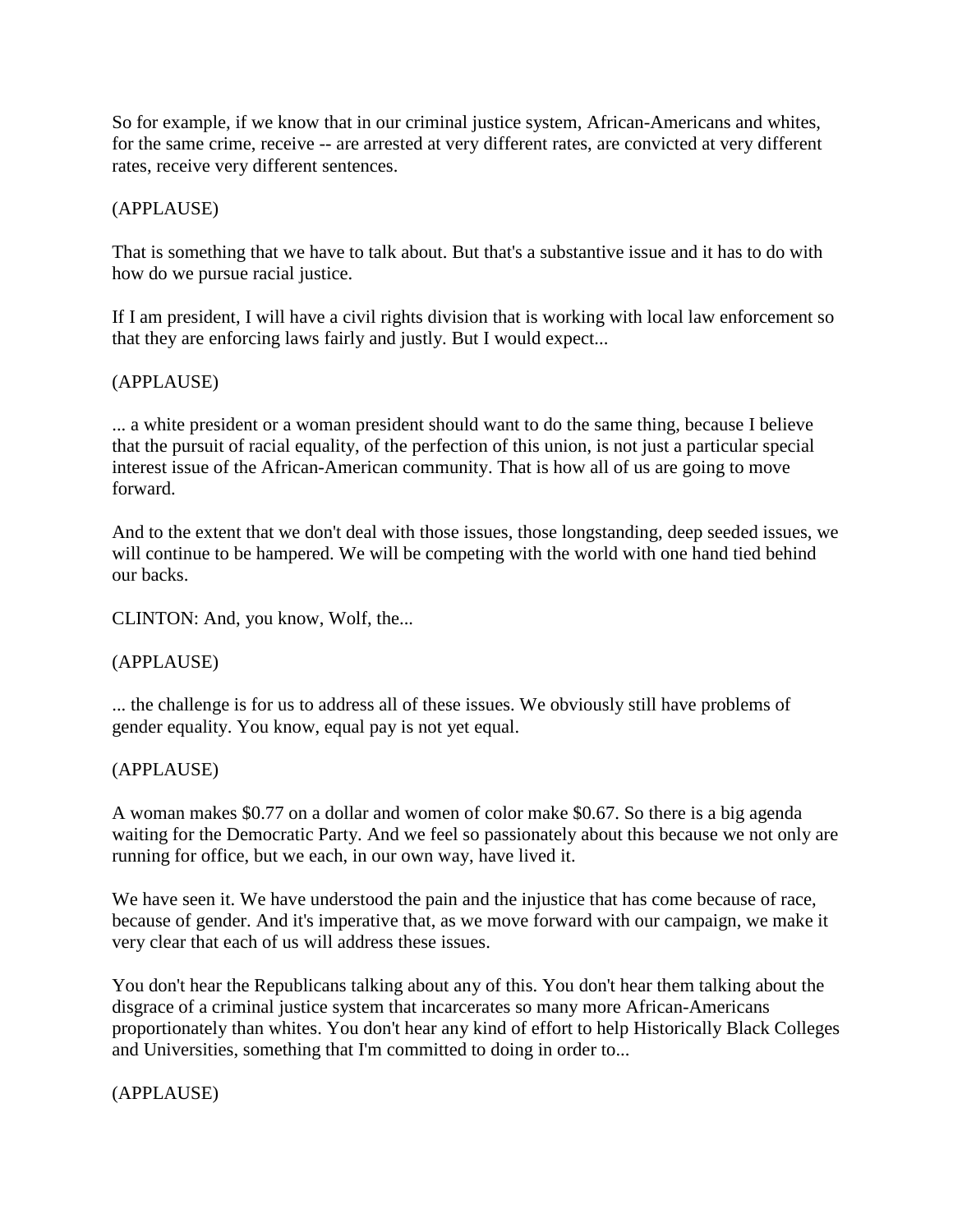... make it clear that these are important institutions that have led the way for so many great leaders to be where they are today.

So we have a specific set of policies and priorities that are really part of who we are, as well as part of what the Democratic Party stands for.

BLITZER: I'm going to let the son of the south wrap this subject up and then we'll move on to Suzanne.

EDWARDS: Well, I appreciate what both of them said about the transformative effect of having lived with this. I mean, I grew up, I was born here in South Carolina, grew up in South Carolina, Georgia and North Carolina, and, in my early years, I lived in the segregated south.

I mean, I saw up close the impact it had on people's lives and I saw up close the blood, sweat and tears and lives of those, including some people who are in this audience tonight, what they went through to bring about this change.

And there is a great deal -- Hillary says the Republicans don't talk about it. There's some things we don't talk about, either, and if you look at what's...

## (APPLAUSE)

... if you look at what's happening, my father, who, I mentioned earlier, is sitting in the audience, he raised me to believe that the men and women who worked in the mill with him were worth every bit as much as the man that owned that mill.

#### (APPLAUSE)

And if we really believe that every American is of equal value, no matter who their family is, where the live or what the color of their skin -- when are we going to start living together? Because you look at what's happening -- I announced my campaign from the ninth ward of New Orleans.

I think a lot of America was shocked to see those pictures coming out of the ninth ward. And you can't pick on New Orleans. The same thing's true in many communities all over this country.

I mean, we have got to -- both in housing policy and economic policy and every other way - create the kind of opportunity for people to be able to move. It shouldn't just be that rich folks are able to, if they don't like their neighborhood or don't like their school or are worried about crime in their neighborhood, they're the only ones that can go somewhere else.

Everybody in America ought to have that chance, at the same time that we're investing in a serious way to improving all of our neighborhoods.

BLITZER: Suzanne Malveaux?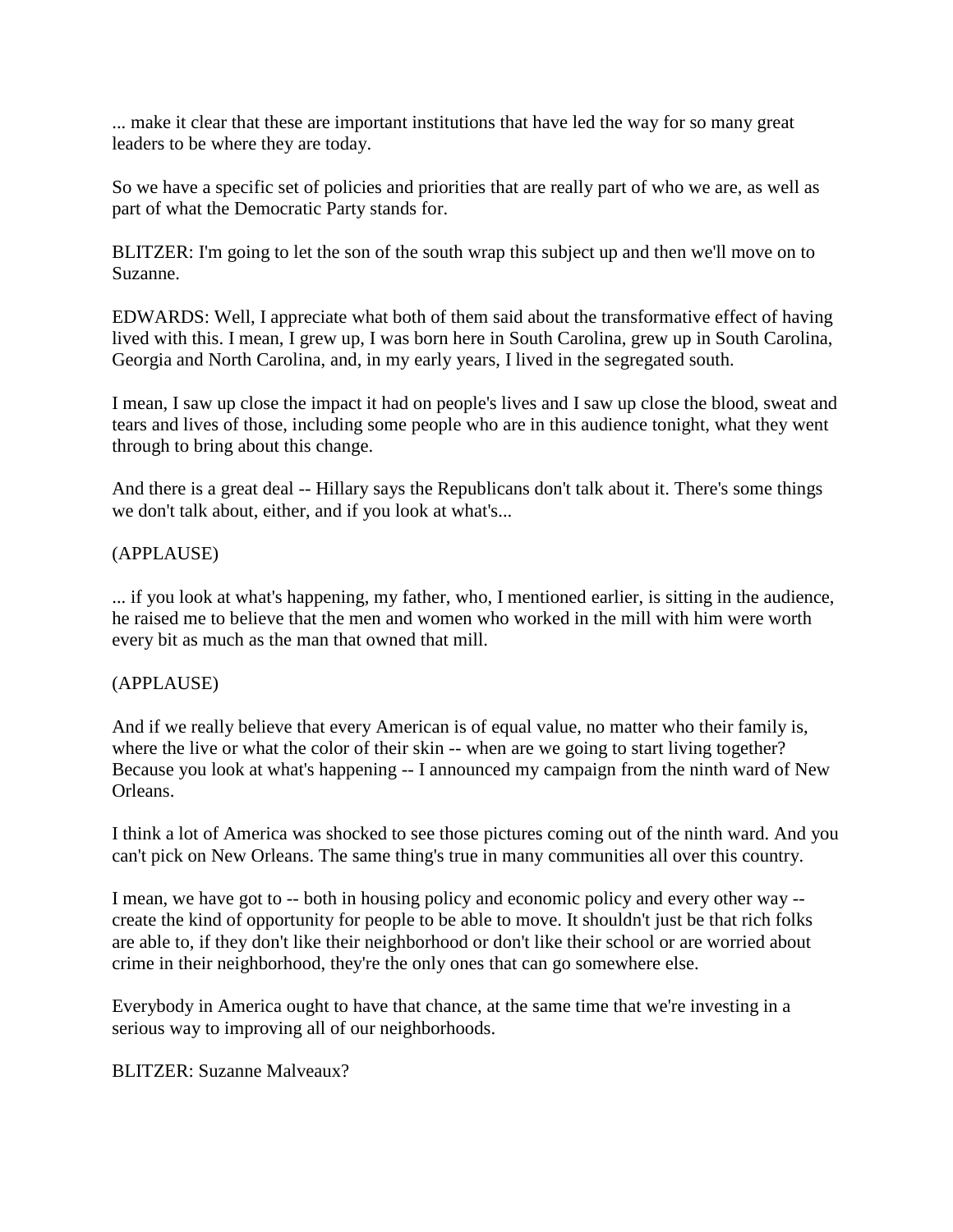## (APPLAUSE)

MALVEAUX: To Senator Clinton. In New Hampshire, you said you found your own voice, but increasingly there are people who believe that it's your husband's voice that has become too loud.

MALVEAUX: Congressman Clyburn earlier said today, "I think he can afford to tone it down." Is there a risk that he is overshadowing your message and your voice?

CLINTON: Well, I think that he is very much advocating on my behalf, and I appreciate that. He is a tremendous asset. And he feels very strongly about this country and what's at stake and what out future should be.

I believe that this campaign is not about our spouses. It is about us. It is about each of us individually. Michelle and Elizabeth are strong and staunch advocates for their husbands, and I respect that.

But, at the end of the day, voters are going to have to choose among us, and I think it's fair to say that really the most important decision is who would be the best president on day one, to deal with all the problems that we know are waiting for our next president? And the subsidiary question is, who can best withstand the Republicans and all that we know is coming from them in order to win in November 2008?

I believe strongly that I can make the best case for that. Obviously, my colleagues believe just as strongly.

So I think that we need to keep our focus on what's at stake in the election, what the future holds, what each of us will bring to this campaign and the presidency, because ultimately it's really not about any of us. It's about the people of South Carolina. It's about the people of America.

And my voice is their voice. What I want to do is take not only my 35 years of experience into the White House, but I want to take all those voices of these extraordinary Americans who come up to me and tell me their stories and give me hope and inspiration that I can do something for them. Because that's what it's about for me.

Politics is not a game. It is the most serious of business. We have seen that over the last seven years. We have seen what a difference it makes when we have a president who is indifferent to and insensitive about the real-life struggles of Americans, and I want to be the champion that once again gives Americans the feeling that they have a president who cares about them and can produce results for them. And that's what I intend to do.

BLITZER: I'm going to let both of the other senators respond. Then we'll take a quick break.

Go ahead, Senator Obama.

OBAMA: Well, Hillary's right. All of us have extraordinarily smart and effective advocates in our spouses.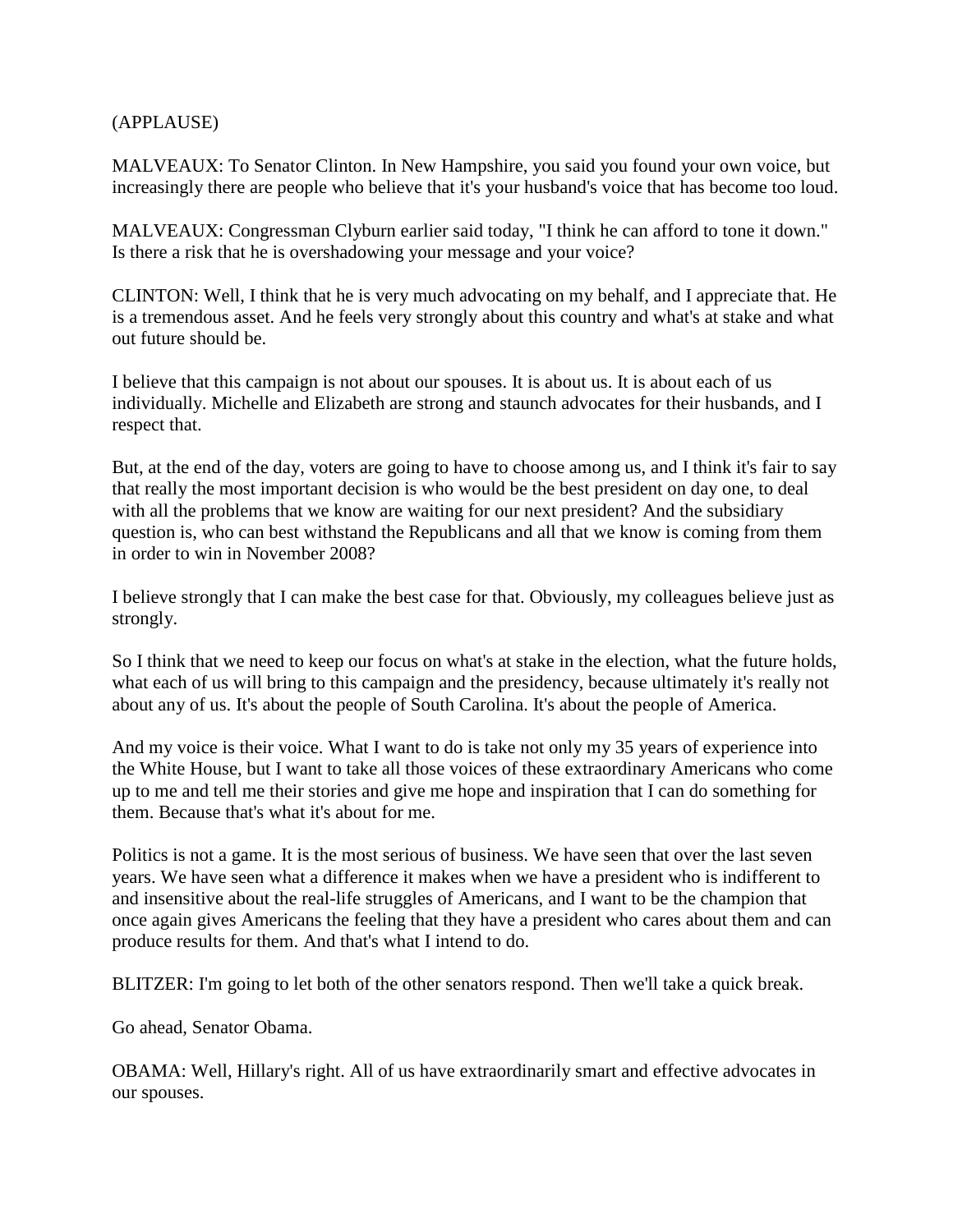And, as I've said before, I do not at all begrudge -- I would expect that Bill Clinton would campaign vigorously on your behalf. Obviously, he's the ex-president, so that means that the gets a lot of outsized attention and there's nothing long with that. That's, as you said, an asset to the campaign.

I have been troubled, and we already had this discussion, so I don't want to go over it again, the degree to which my record is not accurately portrayed. But that's standard practice in some of our political battles.

What I do want to focus on, though, is how important it is, when you talked about taking on the Republicans, how important it is I think to redraw the political map in this country. And the reason I say that is that we have gone through the 2000 election, the 2004 election, both of which were disappointing elections.

But the truth is that we as Democrats have not had a working majority in a very long time. And what I mean by that is a working majority that could push through the kinds of bold initiatives that all of us have proposed. And one of the reasons that I am running for president is because I believe that I can inspire new people to get involved in the process, that I can reach out to independents and, yes, some Republicans who have also lost trust in their government and want to see something new.

When you look at Bush and Cheney and their record, the one good thing they've done for us is they have given their party a very bad name.

#### (APPLAUSE)

That gives us a unique opportunity in this election, and what we can't do, I think, is just to take the playing field as a given. We want to expand the scope of the electorate so that we can start getting a 60 percent majority, more folks in the House, more folks in the Senate, and I think that's something I can do.

OBAMA: And that's why we've seen record turnout in every election so far. I'm not taking all the credit for it. I think people are voting against George Bush. But I also think that we've inspired people who had not previously voted before, and that's what the Democratic Party has to do.

#### BLITZER: Senator Edwards?

EDWARDS: I would just add on it's just really important for primary voters in South Carolina and all the other subsequent primaries to understand they're not just voting in a primary.

They're voting to establish what we're going to be doing next November and who our candidate will be next November. And it's becoming increasingly likely, I think, that John McCain is going to be the Republican candidate.

Now, here's what we have to be thinking about. Who will be tough enough and strong enough? And who can compete against John McCain in every place in America?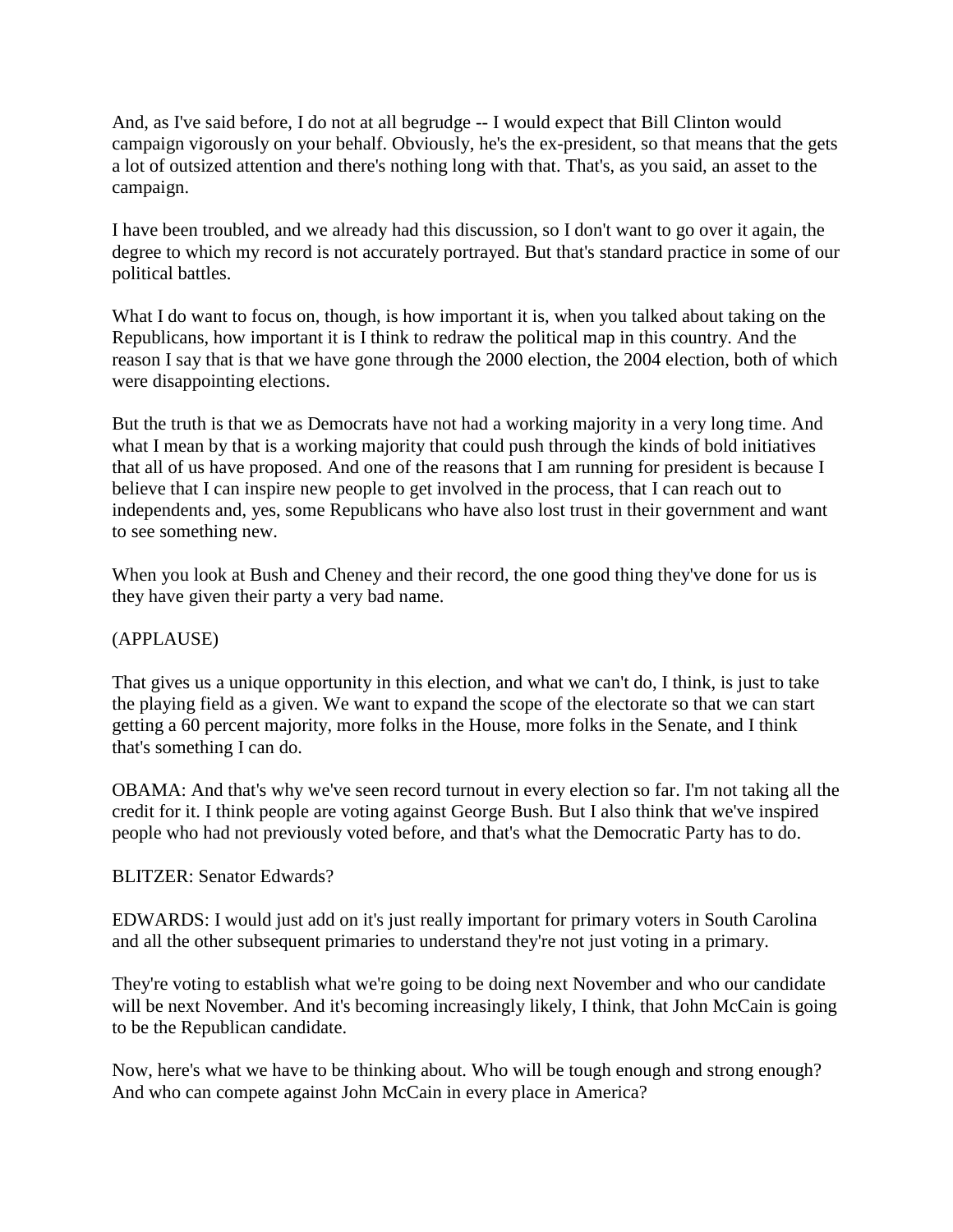You know, I believe that I won't just be here campaigning in the South Carolina primary. When I'm the Democratic nominee, I'll be back in South Carolina campaigning for the general election.

And we can't concede places like South Carolina, North Carolina, Georgia, Missouri, all these places around America where we know, everyone knows, that we always do well -- all three of us have been through this -- we always do well in Chicago, or New York, or Los Angeles, Seattle.

We do well in the big urban areas. The question is: Are we competitive in the rural areas, in the tougher places for Democrats to compete?

And the only thing I would say -- and I think it has nothing to do with race and gender. Let me be really clear about that. It's amazing now that being the white male...

OBAMA: You're feeling all defensive about it, John. It's all right, man.

EDWARDS: ... is different.

What I was going to say, though, is being able to go everywhere in America and campaign and to compete -- and I grew up in the rural south, in small towns all across the rural south, and I think I can go everywhere and compete head-to-head with John McCain.

And, actually, the last time I saw one of your polls that had all three of us against John McCain, I was the one that beat John McCain everywhere in America.

#### (APPLAUSE)

And I think we need to be able to have a candidate when people are voting -- it's not the only consideration. Lord knows, if you don't agree with what we stand for, and you don't believe in us, our character and our ability to lead this country, you should not vote for us, no matter what it means for the general election.

But if you believe in our passion, our strength, our toughness, our independence from these special interests -- I've never taken money from a Washington lobbyist or a special interest PAC, which is different than these two guys, over our whole career.

But what I would say that I think what that means is I can go anywhere in America and compete against John McCain and win.

BLITZER: We have to take a quick break, but we have a lot more to talk about, much more of this presidential debate here in Myrtle Beach, South Carolina, when we come back.

#### (COMMERCIAL BREAK)

OBAMA: ... where in northern Nevada, in places like Elko, I won by 30 points. And we were attracting Independents and some Republicans. You know, this is the same way that I was able to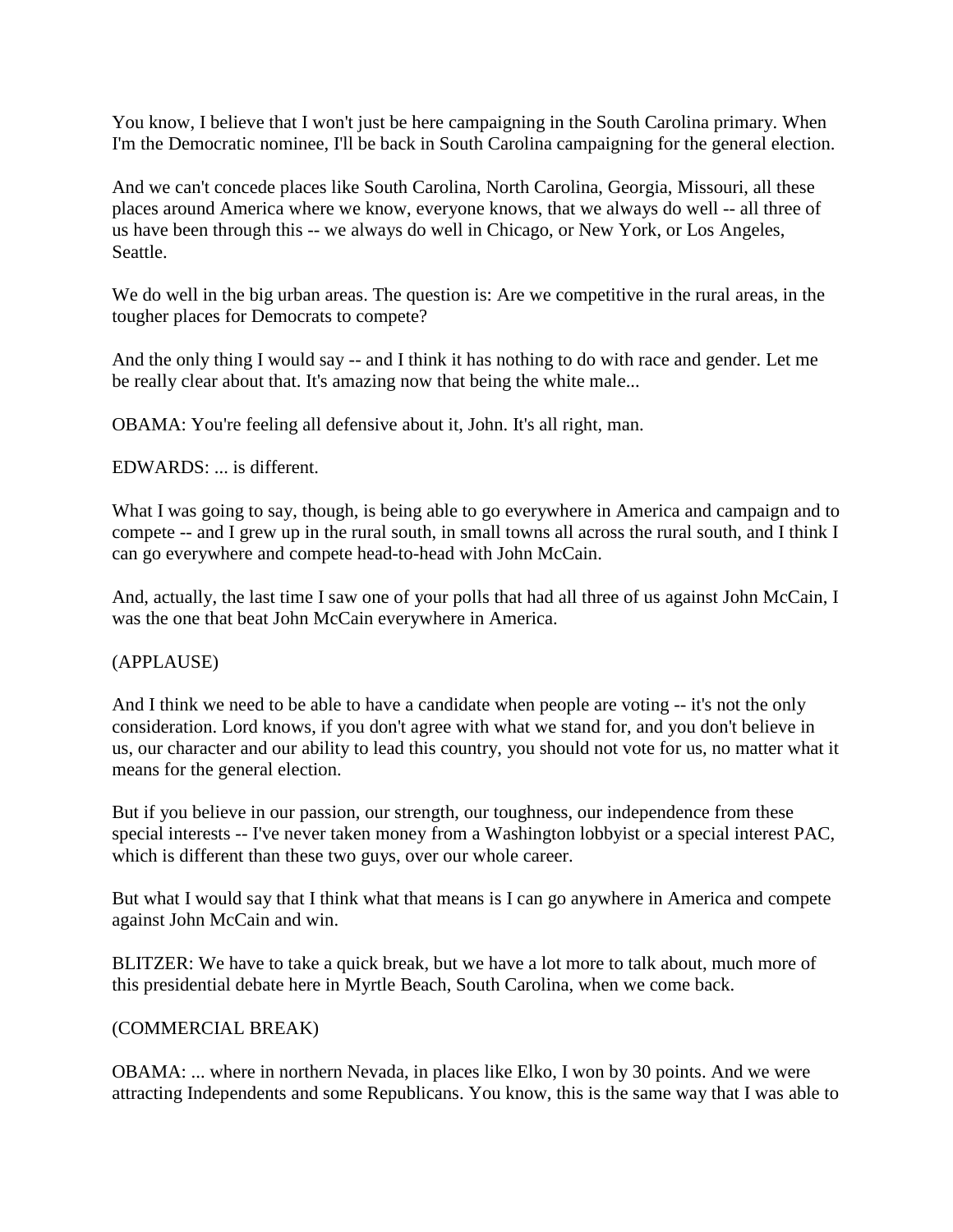win the election in Illinois, going to downstate Illinois. So, I think it's important for us not to assume that we can't reach out to people of all -- of all persuasions, and I want to just take one last example on this, and that is on the issue of faith.

OBAMA: You know, I am a proud Christian. And the...

(APPLAUSE)

I think there have been times -- there have been times where our Democratic Party did not reach out as aggressively as we could to evangelicals, for example, because the assumption was, well, they don't agree with us on choice, or they don't agree with us on gay rights, and so we just shouldn't show up. And when you don't show up, if you're not going to church, then you're not talking to church folk. And that means that people have a very right-wing perspective in terms of what faith means and of defining our faith.

BLITZER: All right.

OBAMA: And as somebody who believes deeply in the precepts of Jesus Christ, particularly treating the least of these in a way that he would, that it is important for us to not concede that ground. Because I think we can go after those folks and get them.

(APPLAUSE)

BLITZER: All right. Suzanne has a question on faith to all of you.

CLINTON: But Wolf...

BLITZER: Hold...

CLINTON: ... let me just get in here, because there are a lot of polls showing that I'm beating them higher than anybody else. I don't think that has -- I don't think, frankly, that has much to recommend this far from an election.

If John is right and Senator McCain is the Republican nominee, we know that once again we will have a general election about national security. That is what will happen.

I believe of any one of us, I am better positioned and better able to take on John McCain or any Republican when it comes to issues about protecting and defending our country and promoting our interest in the world. And if it is indeed the classic Republican campaign, I've been there. I've done that.

They've been after me for 16 years, and much to their dismay I am still here. And I intend to be still here when that election comes around and we win in November 2008.

(APPLAUSE)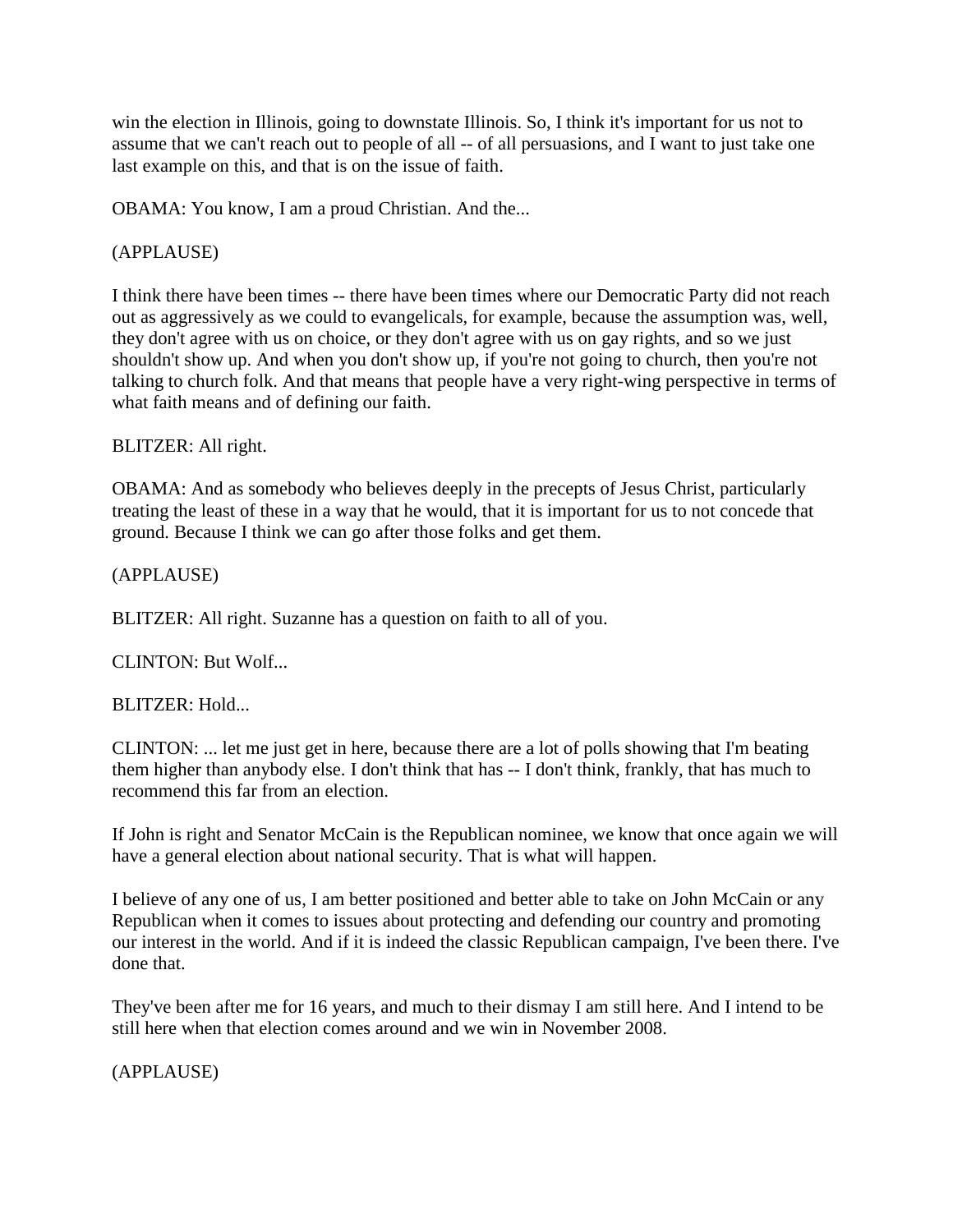EDWARDS: I just want to add that I think it's about -- I don't think it's about polls either, Hillary, by the way. But I do think it is about fundamental differences between us and them. And this is a difference that you and I have.

You know, I think that John McCain has made central to his time in public life, in his campaign, campaign finance reform and cleaning up the money in politics. And I think it's dangerous for us to send somebody against him who presents a contrast to what he represents. And I'm proud of the fact that I've never taken money from a Washington lobbyist or a special interest PAC.

EDWARDS: And I have a question -- I have a question that I'm interested in hearing you respond to. You've talked a lot about day one. I've committed -- I don't know what Barack has said about this -- but I've committed not to have any corporate lobbyists working in my White House on the first day that I'm president.

Will you make the same commitment?

CLINTON: Well, you know, John, I will make the commitment to have people in the White House who are honest and trustworthy and put the interests of the United States first. But I think...

EDWARDS: Is that a no?

CLINTON: You know what? I don't know.

#### (LAUGHTER)

I don't know, because I'm not in favor of corporate lobbyists, but you keep drawing these artificial distinctions. You take money from people who employ lobbyists, who are married to lobbyists, who are the children of lobbyists.

And, you know, at some point this gets really hard to take, because if you are someone like I am, who has withstood the full force of corporate lobbyists, starting with the health insurance companies, and the drug companies, and the oil companies, and everybody that I've taken on for all of these years, you know, I think I'm independent and tough enough to be able to deal with anybody. And that's what I intend to do.

#### (APPLAUSE)

EDWARDS: Those people, though -- here's the problem, Hillary. Everybody is listening. They can make their own judgment about this. They don't have to depend on us. When somebody gives you millions and millions of dollars, I think they expect something. I don't think they're doing it for nothing.

CLINTON: Well, John, trial lawyers have given you millions and millions of dollars. So...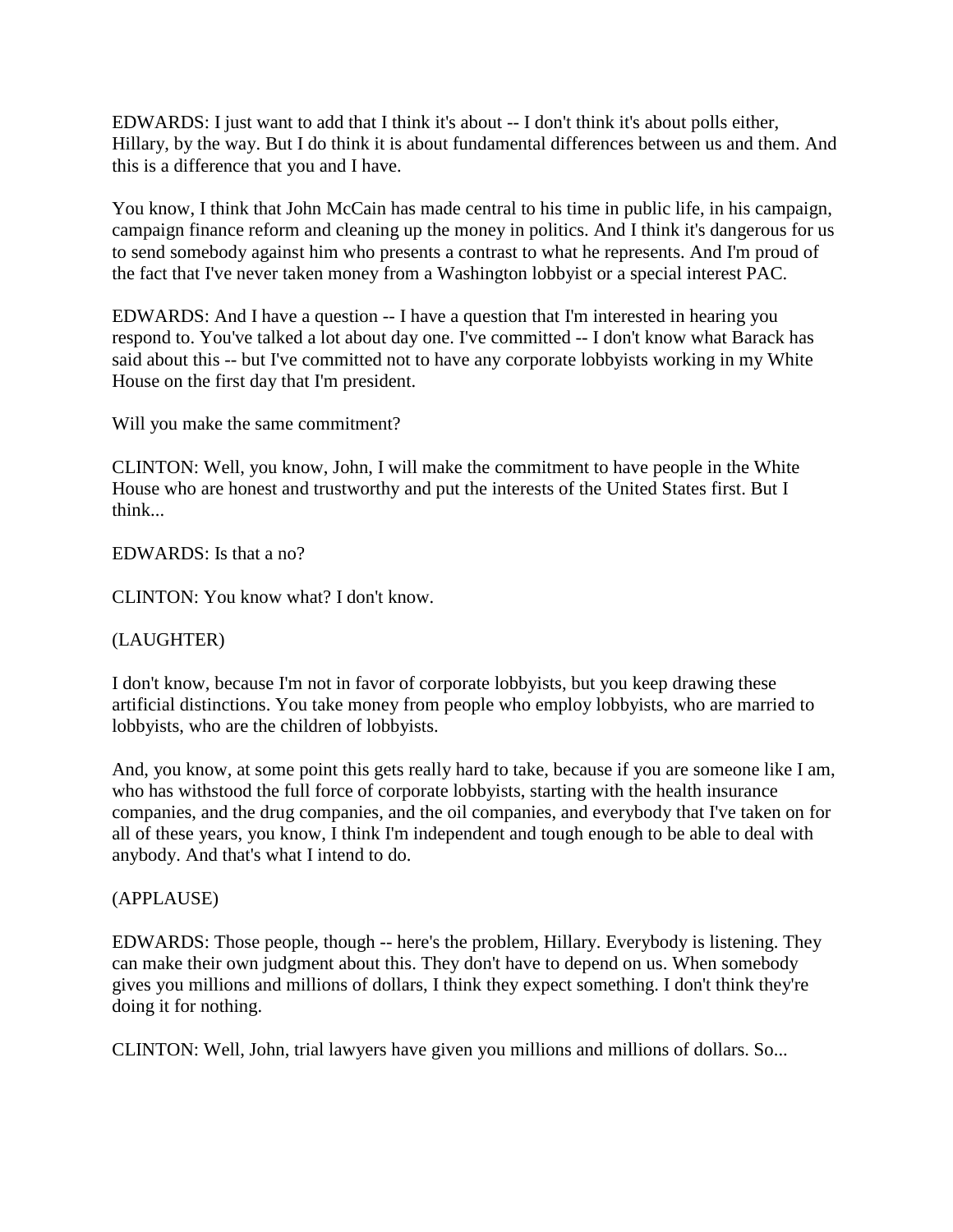EDWARDS: And what they expect from me is they expect me to stand up for democracy, for the right to jury trial, for the right for little people to be heard in the courtroom. And that is exactly what I stand up for.

That is not the same thing. That is not the same thing as corporate lobbyists who are in there every single day lobbying against the interests of middle-class Americans. And I think we need a president who can stand up.

We have a difference about this. You're entitled to your view. But we have a real difference about it.

CLINTON: No, we don't have a real difference. Where we stand is -- where I stand is for public financing. I'm going to do everything I can to get public financing, to get the money out of American politics.

But, you know, Barack has a lot of lobbyists who are leading his campaign here in South Carolina. John has had lobbyists who've been working hard for him all of these years.

The point is that you've got to say no. You've got to say no.

OBAMA: Let me interject.

CLINTON: And, yes, I think that we will say no consistently in order to have a positive agenda that is actually going to make a difference. Do you have to stand up to the lobbyists? Yes. But the lobbyists represent the interests that are paying the lobbyists. So to go and focus on the lobbyists, you know, kind of misses the point.

OBAMA: Let me just interject on this.

Hillary, you're right. Nobody's hands are perfectly clean in politics. That is true. I mean, there a distinction, though, between not taking PAC and federal lobbyist money and having that as a major way of driving your campaign and having some ancillary involvement.

But, you know, I don't want to go down that route. What I want to really focus on is this issue of national security, because I think you've repeated this a number of times. You are the person best prepared on national security issues on day one, and so if you're running against John McCain, that you can go toe-to-toe.

I fundamentally disagree with that. And I want to tell you why, because I believe that the way we are going to take on somebody like a John McCain on national security is not that we're sort of - we've been sort of like John McCain, but not completely, you know, we voted for the war, but we had reservations.

I think it's going to be somebody who can serve a strong contrast and say, "We've got to overcome the politics of fear in this country." As commander-in-chief...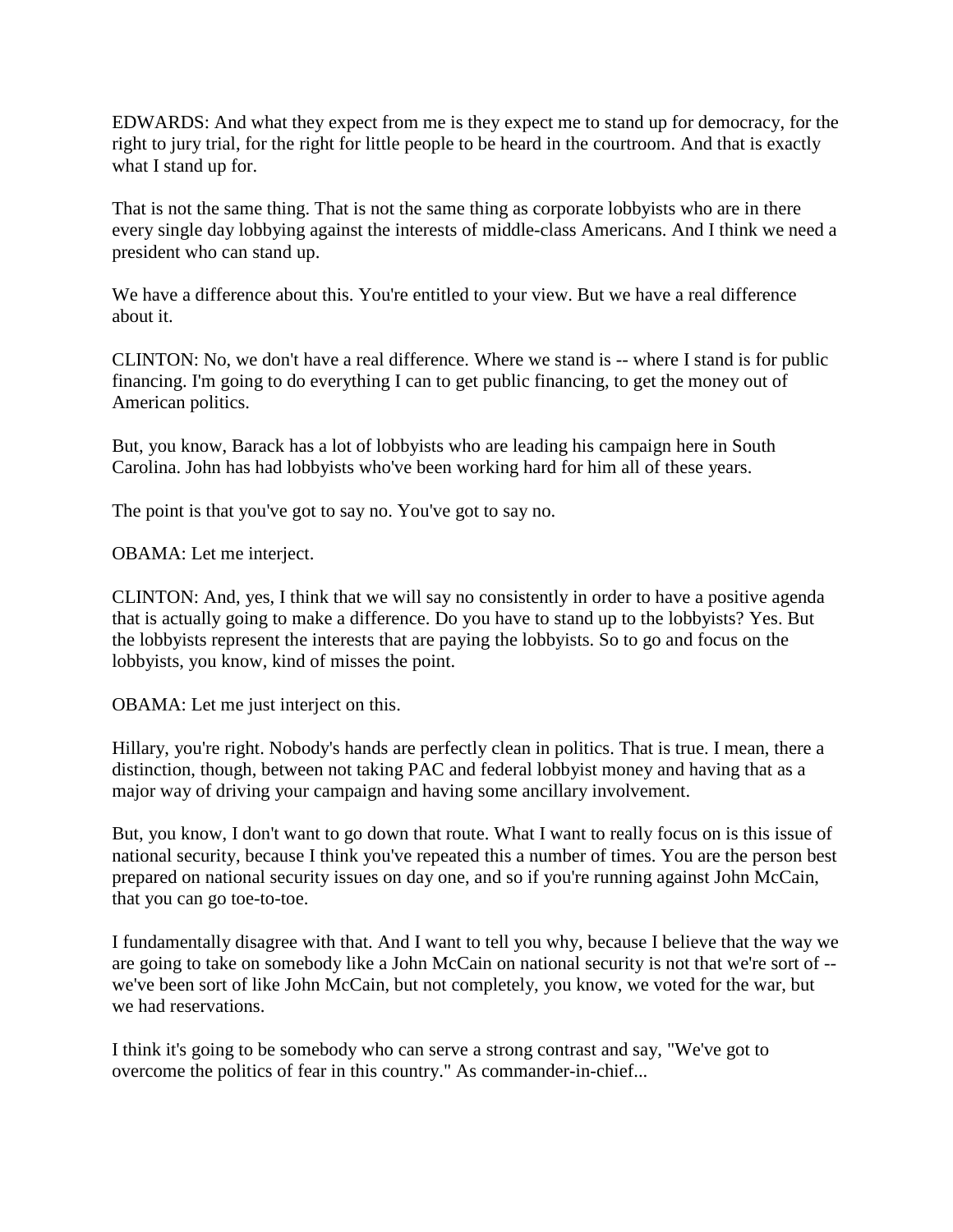(APPLAUSE)

As commander-in-chief, all of us would have a responsibility to keep the American people safe. That's our first responsibility. And I would not hesitate to strike against anybody who would do Americans or American interests' harm.

But what I do believe...

BLITZER: All right.

OBAMA: Wait, Wolf, let me finish. I was listening to these folks quite some time.

What I do believe is that we have to describe a new foreign policy that says, for example, I will meet not just with our friends, but with our enemies, because I remember what John F. Kennedy said, that we should never negotiate out of fear, but we should never fear to negotiate.

Having that kind of posture is the way I think we effectively debate the Republicans on this issue. Because if we just play into the same fear-mongering that they have been engaged in since 9/11, then we are playing on their battlefield, but, more importantly, we are not doing what's right in order to rebuild our alliances, repair our relationships around the world, and actually make us more safe in the long term.

EDWARDS: And it requires that -- wait, wait. Both of them talked about it. You've got to let me say a word.

BLITZER: All right, 30 seconds, please.

EDWARDS: What it requires is having something beyond a short- term foreign policy of convenience. I mean, Bush has done extraordinary damage to us.

EDWARDS: But if we have a visionary foreign policy, where we re- establish America as a moral leader in the world, where we do the things that we need to do to combat global poverty, to deal with the spread of HIV/AIDS, the spread of disease at large, economic development, what it does is it takes an entire generation of young people who are sitting on the fence as I speak and on one side is Al Qaeda and Bin Laden, Islamic jihad, and on the other side is the United States of America, which way do they go?

That depends entirely on us. If they continue to see this foreign policy of belligerence, selfishness, only interested in the expansion of American power, we will drive them in the other direction.

If, on the other hand, they see America as the light, the source of hope and opportunity, it will pull them to us like a magnet. We need to be that light again.

(APPLAUSE)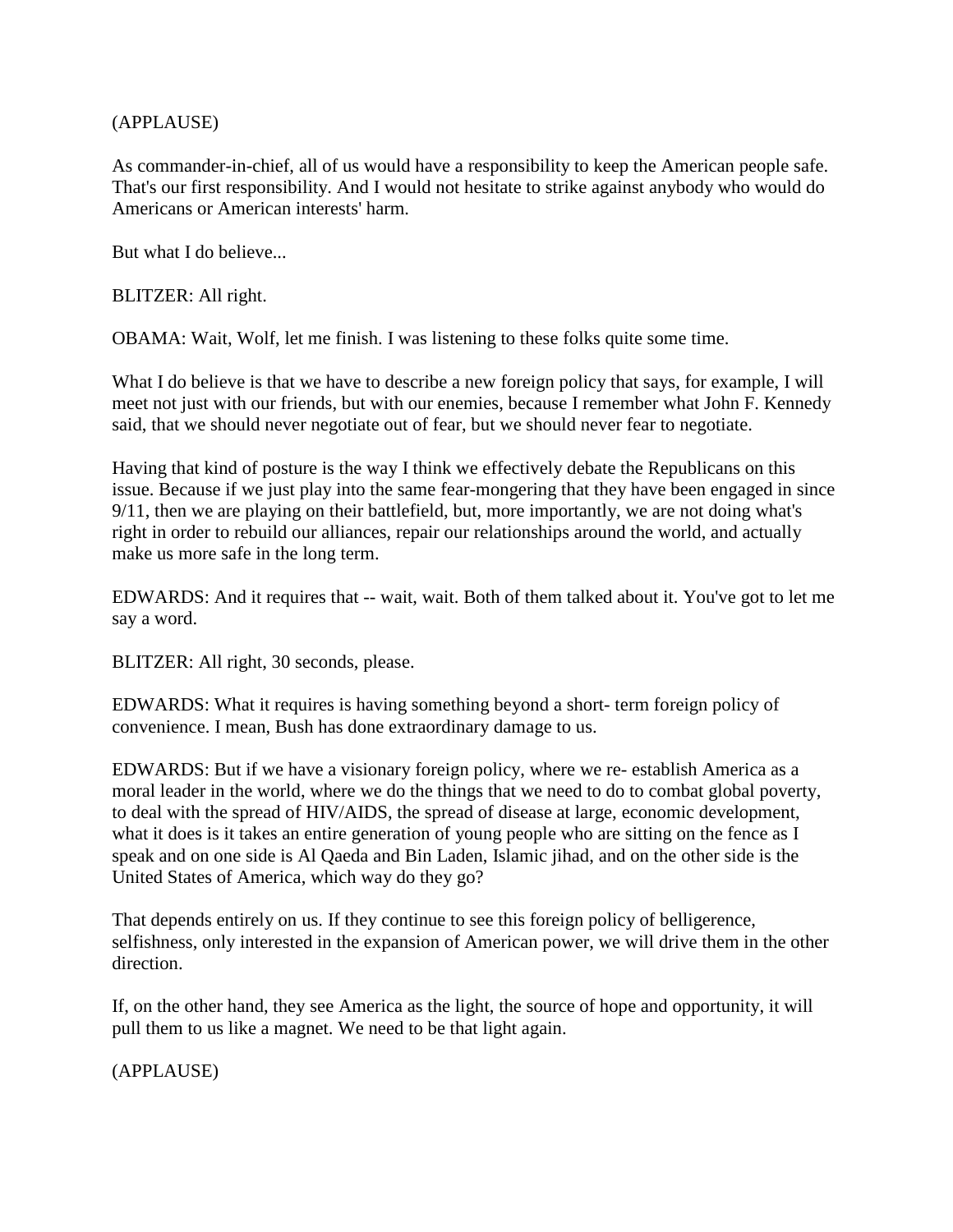BLITZER: Thank you, Senator.

We are completely out of time, but we have time for one final question that I'd like to ask all three of you to respond and, if possible, within one minute or less, and it's an important question on this important day.

And, Senator Edwards, let me start with you. If Dr. Martin Luther King were alive today, unfortunately, he's not, but if he were alive today, why do you think he would or why should he endorse you?

EDWARDS: For two reasons. One is that -- we've talked about this a great deal already -- I met with Martin III in Atlanta on Saturday and he was very kind about me pushing the single biggest issue -- two biggest issues that Dr. King stood for, which are the issues of equality and ending poverty in America.

I've been on at least part of his poor people's campaign. I was in Marks, Mississippi, among other places. I mean, I have been pushing this issue as aggressively and as loudly as I possibly can and I will do it as long as I'm alive, because it is central to what I believe.

He also worked very hard for the Voting Rights Act and he would look at an America today where almost half of our people don't vote. They're disenchanted. They -- Barack's spoken about this. They feel disengaged.

And what we need is a president of the United States who actually believes to their core in equality, who's willing to fight for that equality, who's willing to do things that may not be politically popular. And fighting to end poverty in America may not get you any votes, but it is the right thing to do.

(APPLAUSE)

BLITZER: Senator?

OBAMA: Well, I don't think Dr. King would endorse any of us. I think what he would call upon the American people to do is to hold us accountable, and this goes to the core differences, I think, in this campaign.

I believe change does not happen from the top down. It happens from the bottom up. Dr. King understood that.

(APPLAUSE)

It was those women who were willing to walk instead of ride the bus, union workers who are willing to take on violence and intimidation to get the right to organize. It was women who decided, "I'm as smart as my husband. I'd better get the right to vote."